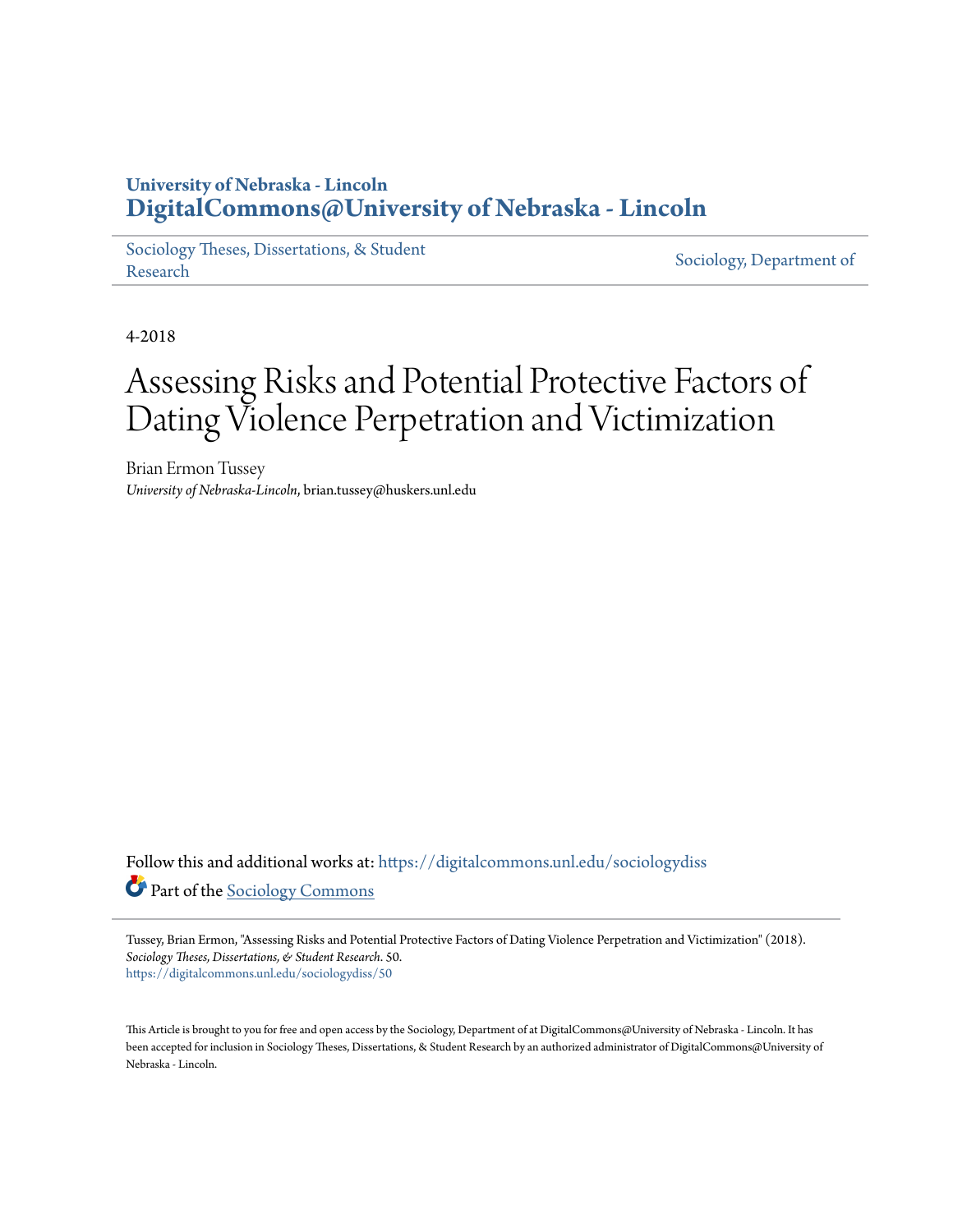## ASSESSING RISKS AND POTENTIAL PROTECTIVE FACTORS OF DATING VIOLENCE PERPETRATION AND VICTIMIZATION

by

Brian Ermon Tussey

## A THESIS

Presented to the Faculty of

The Graduate College at the University of Nebraska

In Partial Fulfillment of Requirements

For the Degree of Master of Arts

Major: Sociology

Under the Supervision of Professor Kimberly A. Tyler

Lincoln, Nebraska

April, 2018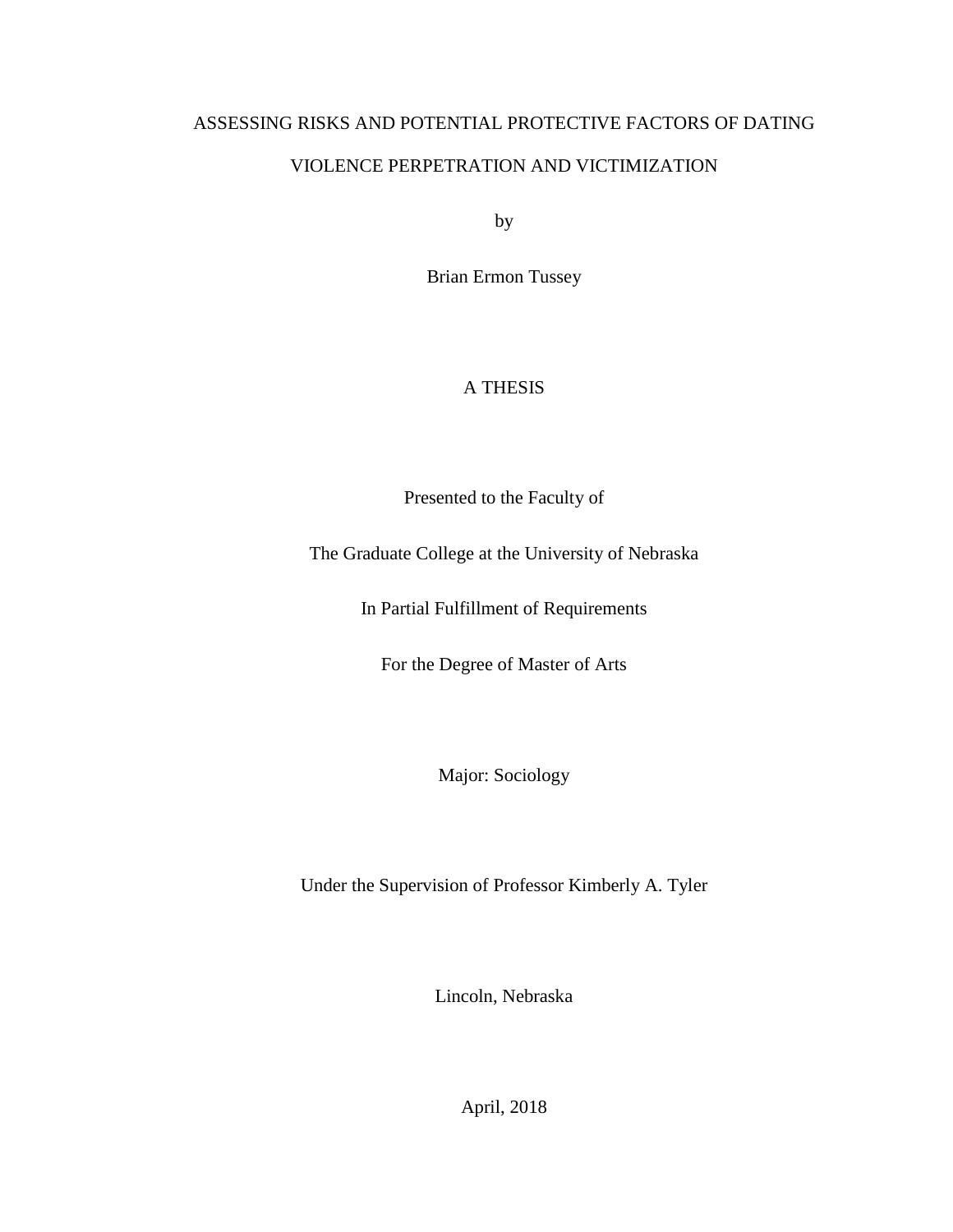## TOWARD A COMPREHENSIVE MODEL OF DATING VIOLENCE PERPETRATION AND VICTIMIZATION

Brian Ermon Tussey, M.A.

University of Nebraska, 2018

Advisor: Kimberly A. Tyler

Dating violence is prevalent among college students. While past studies have used multiple theories to explain risks for dating violence perpetration and victimization, the literature on dating violence remains disjointed, using only one or two theoretical perspectives in their models of dating violence. In this study, I examine dating violence perpetration and victimization from four key theoretical perspectives: the backgroundsituational model of dating violence, social learning theory, attachment theory, and the antisocial orientation perspective. Analyses demonstrated that elements of all four theoretical perspectives were associated with dating violence perpetration and victimization. In addition, religiosity and maternal relationship quality were important protective factors against dating violence. Implications of the study findings on practice and future research are discussed.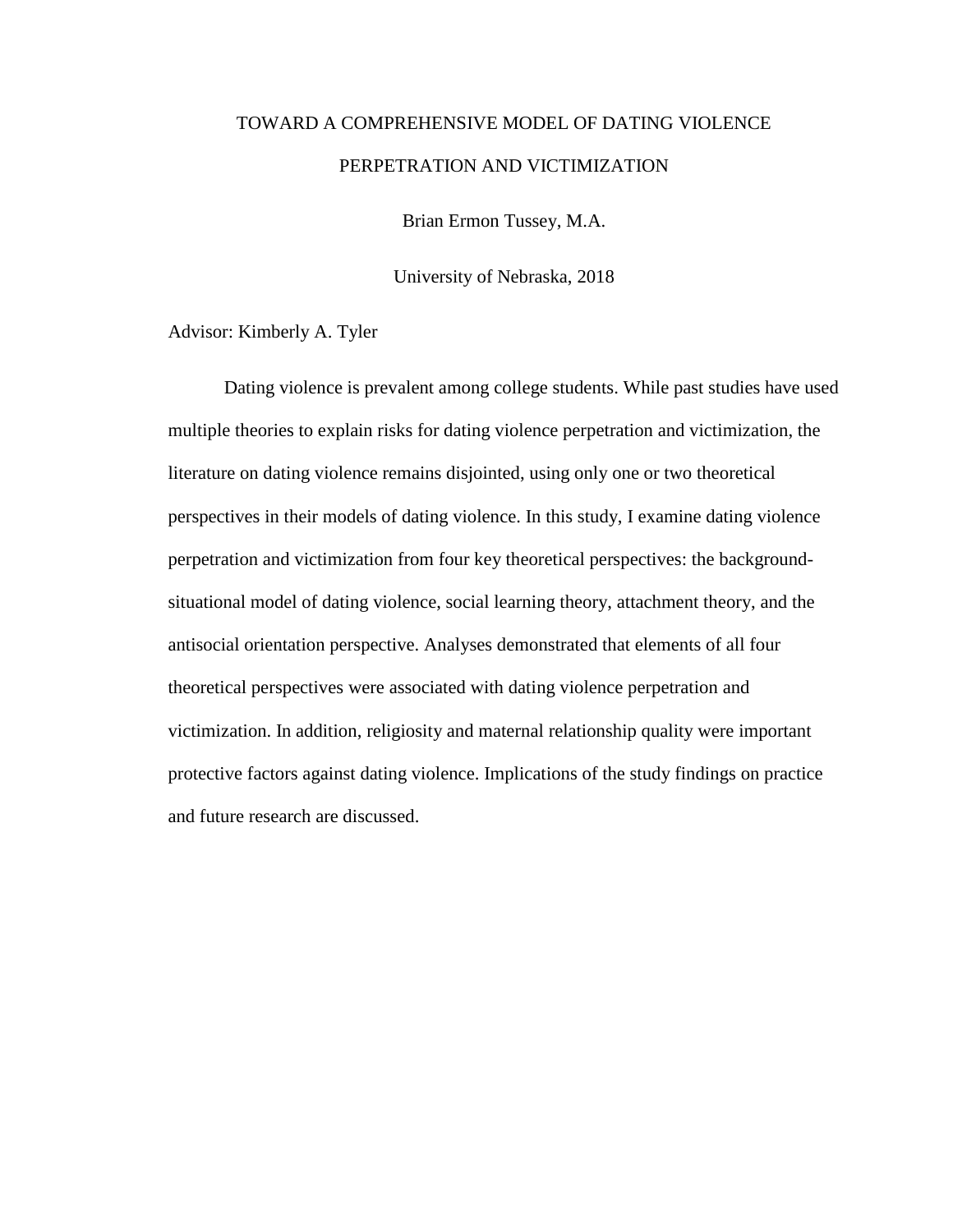## TABLE OF CONTENTS

| CHAPTER 7: LIMITATIONS, IMPLICATIONS, AND CONCLUSIONS31 |  |
|---------------------------------------------------------|--|
|                                                         |  |
|                                                         |  |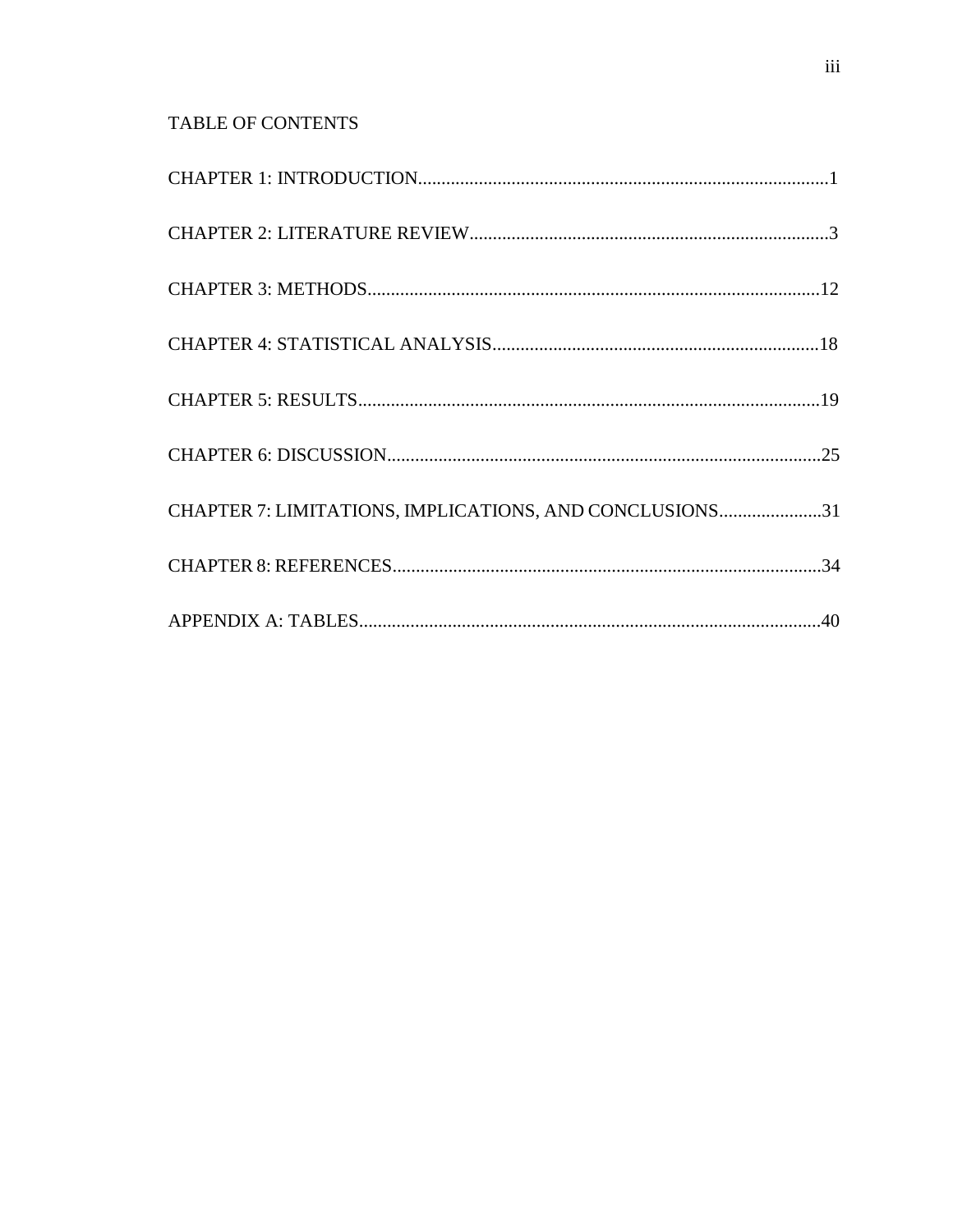#### <span id="page-4-0"></span>CHAPTER 1: INTRODUCTION

Dating violence, which can include physical or sexual violence, threats of violence, as well as psychological aggression, is widespread in college student dating relationships (Barnett, Miller-Perrin, and Perrin 2011). It is estimated that more than onethird of U.S. college students report both dating violence perpetration and victimization (Stappenbeck and Fromme 2010). Moreover, dating violence perpetration was found to range from 17% to 45% in a 17-country study of 33 universities, with almost identical levels found for dating violence victimization (Straus 2004). Dating violence perpetration and victimization are associated with numerous negative outcomes such as poor mental health (DeMaris and Kaukinen 2005), additional acts of perpetration and victimization (Gómez 2011; Vivian and Langhinrichsen-Rohling 1994), and problematic drug use (Exner-Cortens, Eckenrode, and Rothman 2013). Given these serious negative outcomes, dating violence is an important public health and human rights issue.

Though past studies have found several consistent correlates for both dating violence victimization and perpetration, the most consistent finding in the literature is the direct link between dating violence and adverse childhood experiences (Dube et al. 2001), such as child physical and/or sexual abuse (Foshee et al. 2004; Herrenkohl et al. 2004), witnessing family violence/aggression (Jouriles et al. 2012), and having poor relationship quality with one's parents (Cleveland, Herrera, and Stuewig 2003). Additionally, risk behaviors such as heavy drinking (Stappenbeck and Fromme 2010), drug use (McNaughton Reyes et al. 2012), sexual risk taking (Alleyne et al. 2011; Schiff and Zeira 2005), along with personality characteristics, such as attachment anxiety (Lee, Reese-Weber, and Kahn 2014) also have been found to be both directly associated with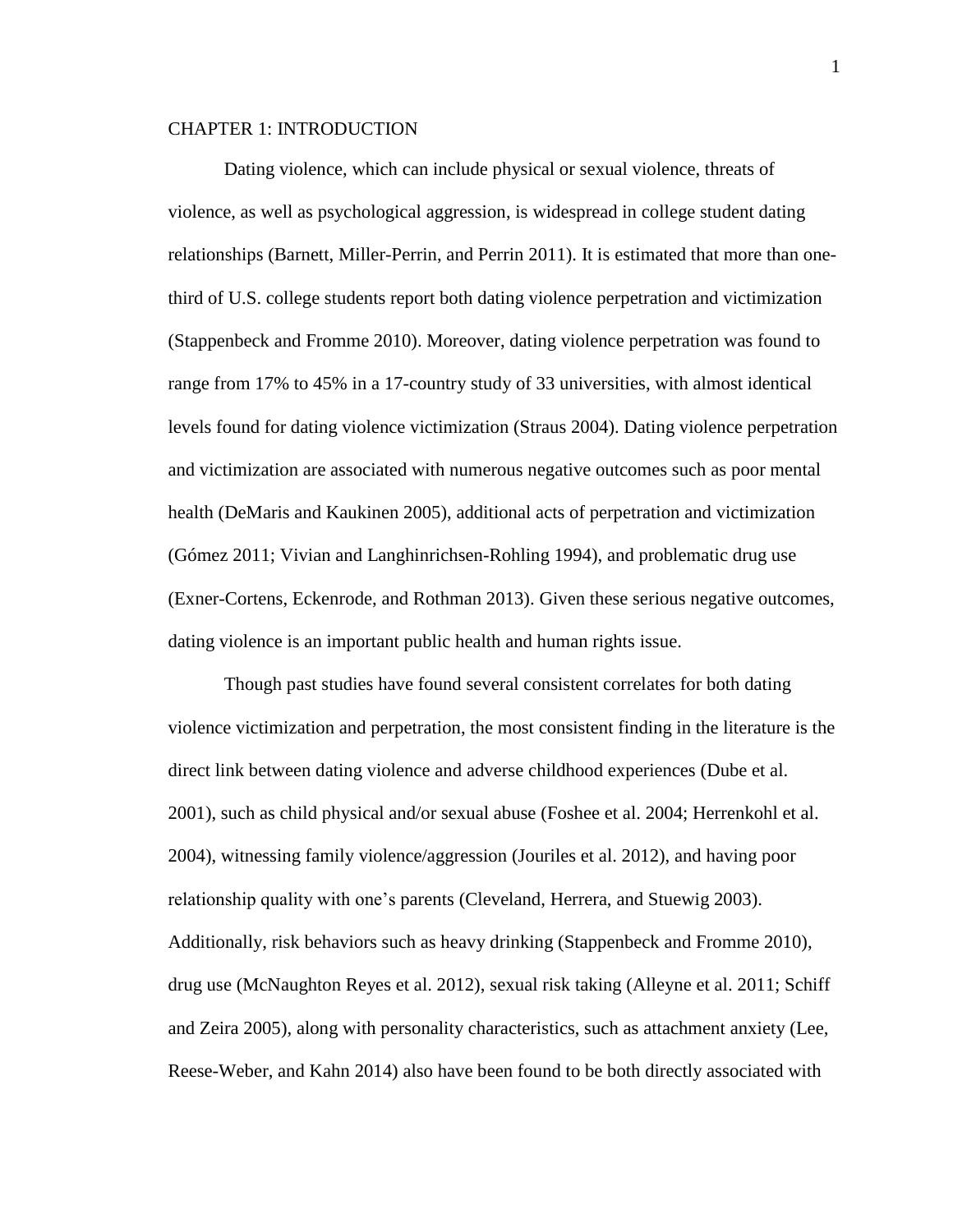dating violence, as well as mediating mechanisms through which family factors are linked to dating violence (Morris, Mrug, and Windle 2015). Other variables that have been examined in the study of dating violence, though to a lesser extent, include religiosity and entitlement. Religiosity has been negatively linked with dating violence attitudes (Berkel, Vandiver, and Bahner 2004), indicating that religiosity may be an important protective factor because of its focus on personal worth and the worth of others. Entitlement has been found to be associated with dating violence (Campbell et al. 2004; Tyler et al. 2017), and may relate to other personality factors such as attachment.

Though prior studies have examined many of these correlates individually, research has not looked at these risk factors simultaneously even though many of these variables are interrelated. For example, research shows that insecure attachment is positively associated with risk behaviors, including alcohol use and sexual risk behaviors (Golder et al. 2005; Rapoza and Baker 2008; Sutton and Simons 2015). As such, a more complete understanding of how these risk factors are interrelated with dating violence is needed. Another shortcoming in the literature is that many studies only examine one component of dating violence (i.e., victimization only or perpetration only). In this paper, I simultaneously examine a combination of well-studied risk factors of both dating violence perpetration and victimization (e.g., child physical abuse, poor parenting, and risk behaviors), as well as less-studied factors (e.g., entitlement, attachment style, and religiosity) to understand dating violence more completely.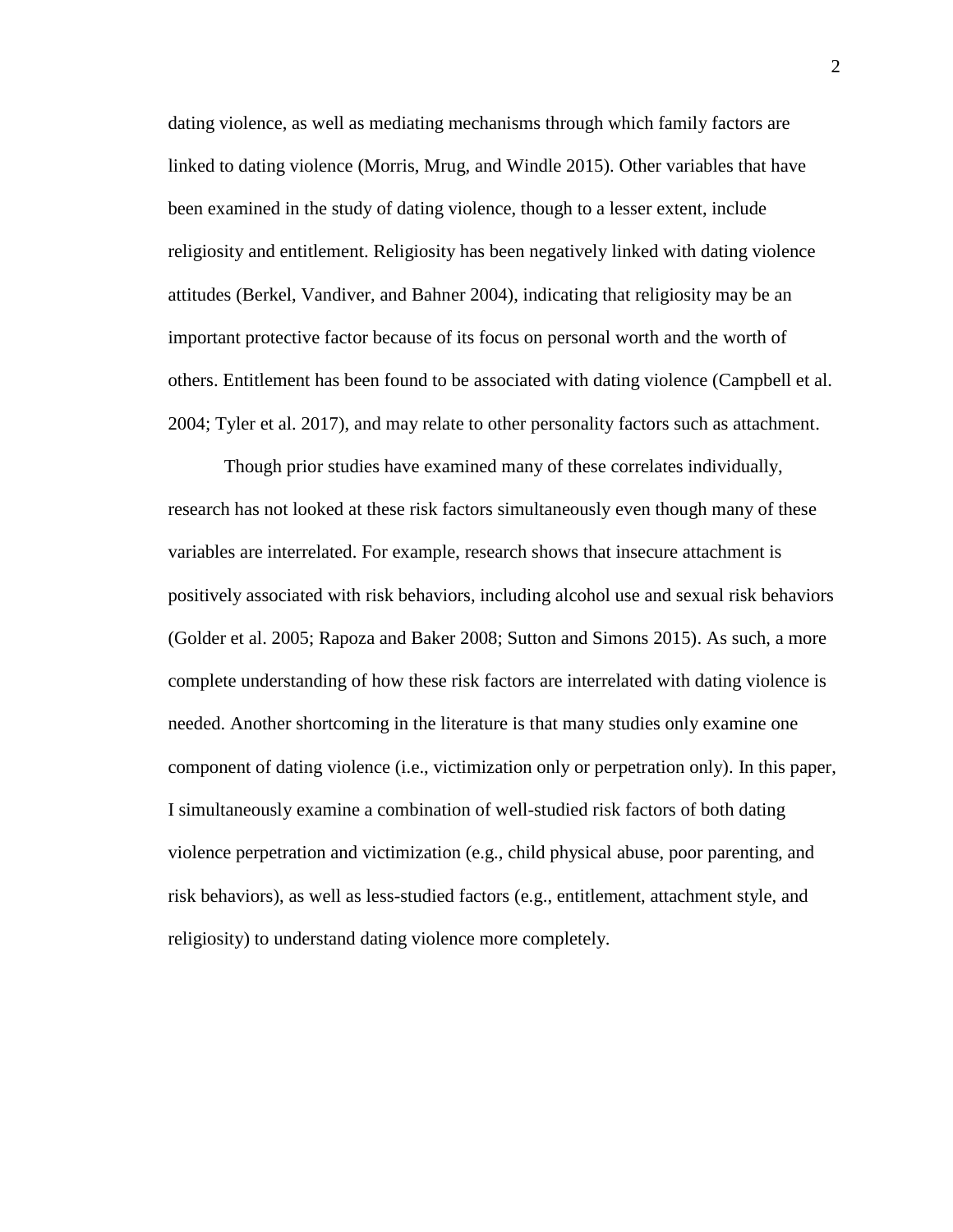#### <span id="page-6-0"></span>CHAPTER 2: LITERATURE REVIEW

In this literature review, I discuss three categories of risk factors, that have *individually* been examined within the "correlates-only model." These categories of risk factors also are associated with four primary theoretical frameworks, which I outline below. Previous research has determined that there are numerous key phenomena associated with dating violence. The perspective that primarily examines risk factors as standalone, without a strong commitment to a theoretical tradition, is often referred to as a "correlates-only" model (Shorey, Cornelius, and Bell 2008). These correlates can be divided into different categories, with *adverse childhood experiences* (Dube et al. 2001) being the first primary category of risk factors that are popularly studied. These adverse childhood experiences include child physical and/or sexual abuse (Foshee et al. 2004; Herrenkohl et al. 2004), witnessing family violence or aggression (Jouriles et al. 2012), and having poor relationship quality with one's parents (Cleveland et al. 2003). In addition to adverse childhood experiences, insecure attachment is a second important risk factor for dating violence (Bookwala and Zdaniuk 1998; Rapoza and Baker 2008). A third category that has been examined is risk behaviors, which include risky or antisocial behaviors such as heavy drinking (Stappenbeck and Fromme 2010), drug use (McNaughton Reyes et al. 2012), and sexual risk taking behavior, such as having multiple sexual partners (Alleyne et al. 2011; Schiff and Zeira 2005).

While some dating violence research is characterized by the correlates-only model, theoretically driven analysis is important to understanding dating violence more broadly (Shorey et al. 2008). There are four primary theoretical frameworks that have been used to understand risk factors for dating violence. The first is the *backgroundsituational model of dating violence,* which posits that those who are more accepting of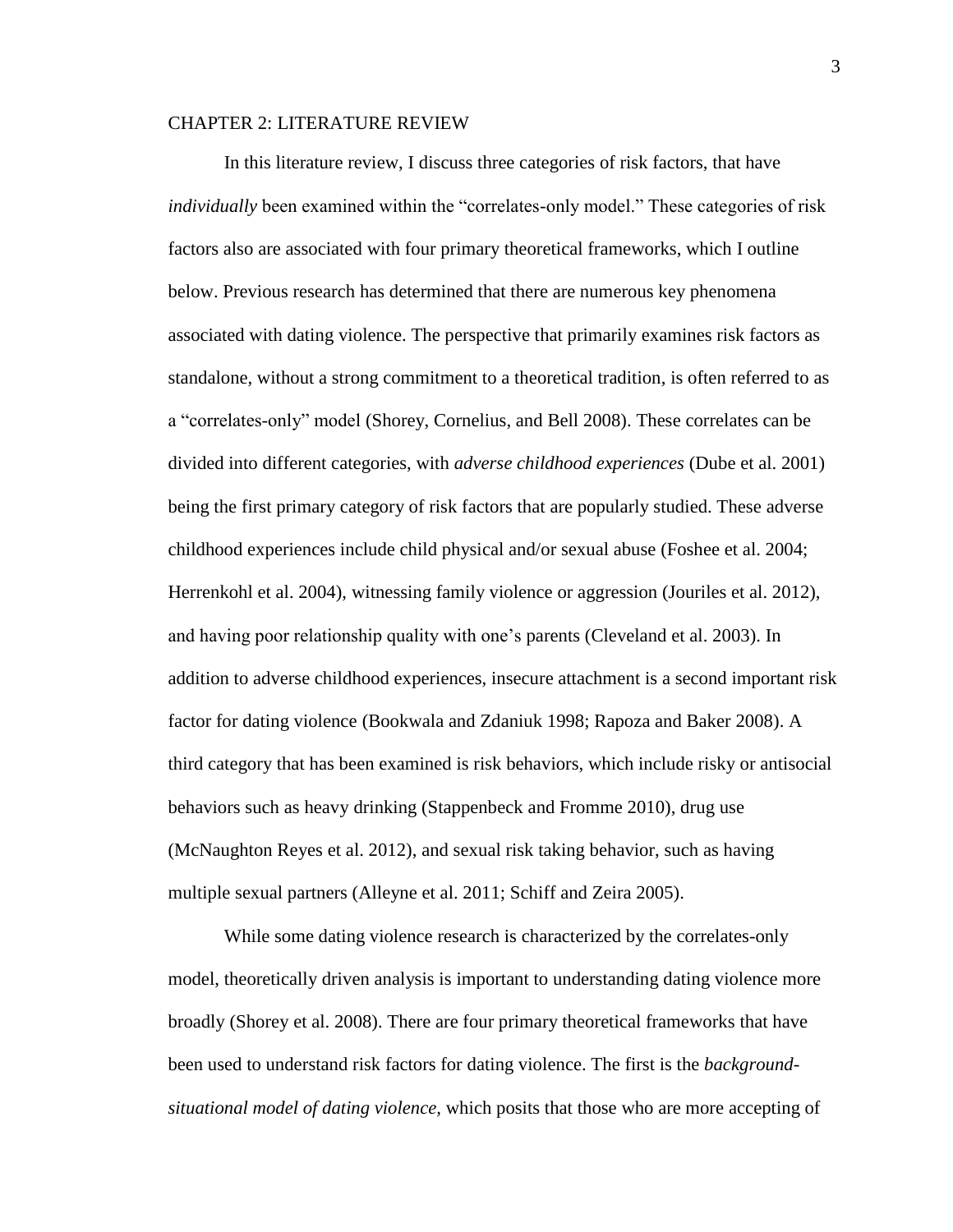aggression as a result of their upbringing are more likely to engage in dating violence perpetration, and that acts of aggression are triggered by situational events (Foran and O'Leary 2008; Foshee, Bauman, and Linder 1999; McNaughton Reyes et al. 2016). The second is *social learning theory* (Bandura 1977), which theorizes that aggression is a socially learned behavior. Third, *attachment theory* (Hazan and Shaver 1987) posits that those with secure attachment to their dating partners are less likely to experience or perpetrate dating violence than those with insecure attachment styles. Finally, the *antisocial orientation perspective* (Simons, Burt, and Simons 2008; Simons, Lin, and Gordon 1998) is also used to explain how adverse childhood experiences are associated with dating violence perpetration and victimization through risk behaviors such as substance use and sexual risk taking behavior. Below I examine the literature that is linked with all four of these theoretical perspectives.

Background-Situational Model of Dating Violence

The background situational model of dating violence suggests that those who are more accepting of dating aggression are more likely to engage in dating violence perpetration and experience dating violence victimization (Foshee et al. 1999; McNaughton Reyes et al. 2016). Acceptance of aggression is assumed to derive from experiences of violence and poor parenting during childhood, such as child abuse and inconsistent discipline (Owens and Straus 1975; Simons et al. 1998; Windle and Mrug 2009). This level of acceptance is not restricted to being a victim of violence within the home, but may also be a result of exposure to other types of violence as a child (Owens and Straus 1975). For example, witnessing parental violence may lead children to view aggression as a normative aspect of relationships, and increase their tolerance for it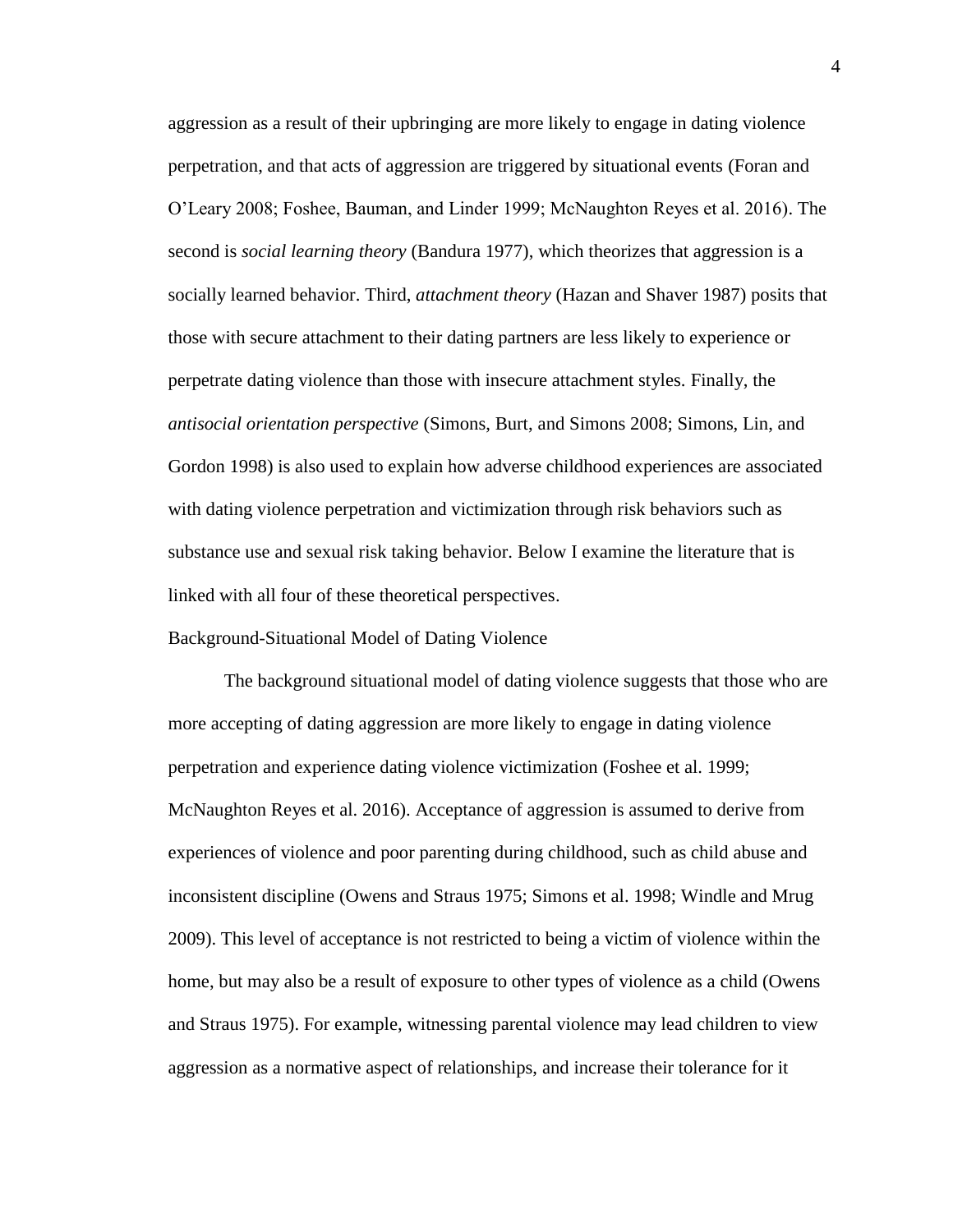(Foshee et al. 1999). The tolerance for violence may be increased further by potential assessments of violent outcomes as effective or justified. For example, a situation in which a parent who uses violence to exert his/her decision-making authority and receive compliance from their partner may result in a child framing violence as an acceptable way to influence people. Additionally, those who have experienced violence from their parents are more likely to accept violence as a normative part of close relationships and as a way of showing love. That is, children who were hit by their parents because they were told they deserved it are likely to believe they deserve to be hit by others who love them as well. Previous work supports this notion of intergenerational violence, or the creation of expectations or norms related to interpersonal relationships based on experiences in childhood (Straus and Gelles 1990). Research finds that experiencing child abuse or neglect is associated with perpetration (Widom, Czaja, and Dutton 2014) within intimate relationships, and this normalization of violence is linked to experiencing violence in future dating relationships (McNaughton Reyes et al. 2016).

In addition to background factors detailing who is at risk for dating violence, the background-situational model also examines situational factors that detail when dating violence is likely to take place. Based on this model, dating violence is likely to occur when drinking or other judgement-impairing or aggression-inducing substances have been used, creating a link between the background-situational model and antisocial orientation perspective (Riggs and O'Leary 1989; Vagi et al. 2013). With the combination of background characteristics and situational factors, some relationships are at high risk for dating violence perpetration and victimization. Based on this model, relationships in which both partners have had adverse childhood experiences and where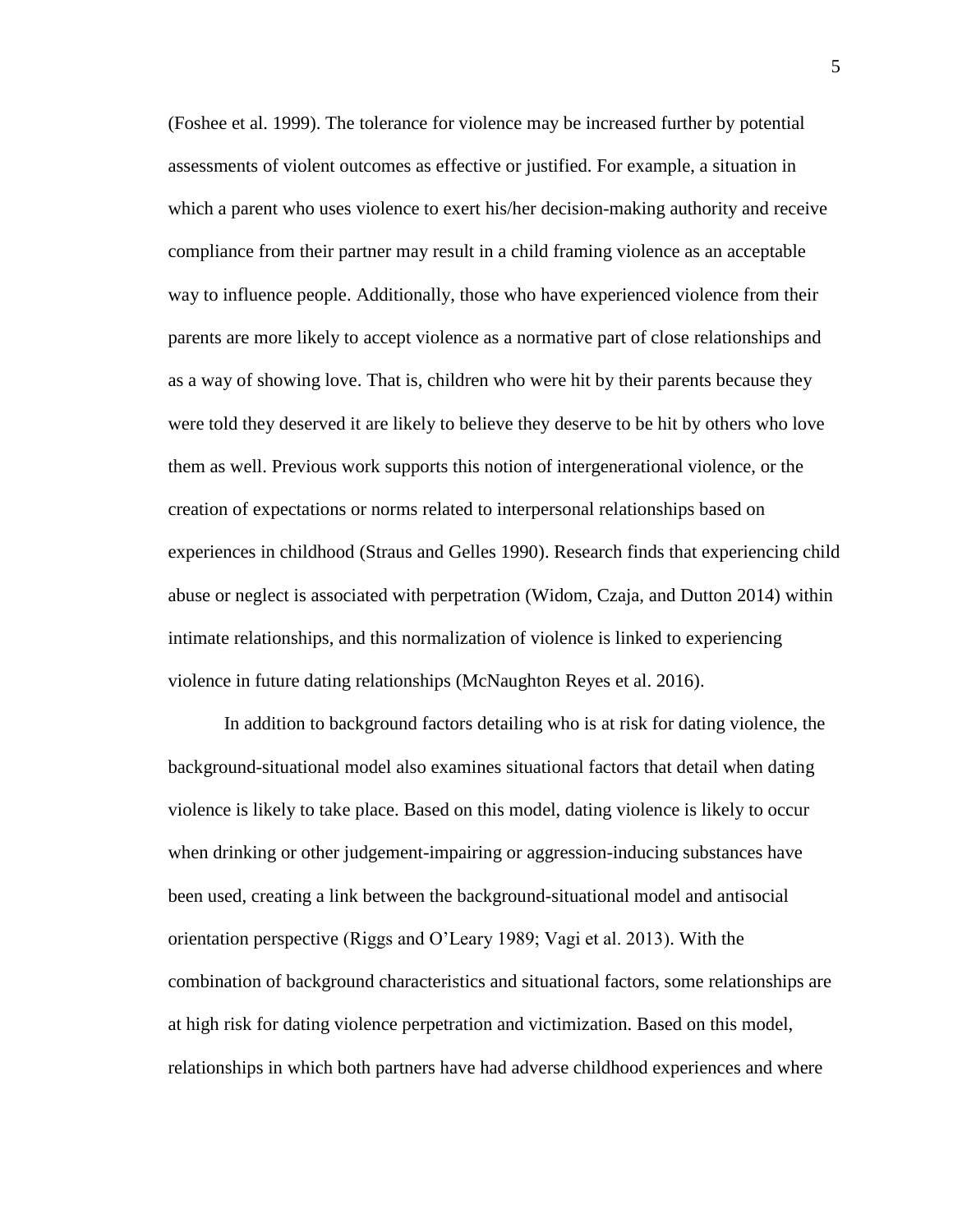alcohol and drug use are present are likely to be characterized by dating violence perpetrated by both partners. Additionally, aggressive behavior is another key situational factor directly tied to background factors in that those who previously experienced aggression are more likely to believe aggression is acceptable, leading to more situations in which aggression is present. This combination of past aggression, aggressive attitudes, and the presence of aggressive behavior may lead to an increased likelihood of dating violence.

#### Social Learning Theory

In addition to the background-situational model, social learning theory is also used to understand how family violence is linked to young adult relationship violence. Social learning theory holds that violence directed at others is learned from one's social environment through the process of observational learning (Bandura 1977). Gelles (1997) argued that children who grow up in violent homes learn the techniques of being violent and the justifications for this behavior. Moreover, early exposure to distinctive types of family violence and abuse are related to the development of unique, and sometimes more severe, forms of aggression in later life (Bevan and Higgins 2002; Straus, Douglas, and Medeiros 2013) Children exposed to violence in their family may later imitate the behavior they have observed, especially if they witness positive outcomes, such as compliance with demands. Additionally, children exposed to violence may learn to accept violence as their fate, remaining in situations of victimization. Owens and Straus (1975) also hold that children exposed to interpersonal violence at a young age, either as victims or perpetrators, report greater approval of interpersonal violence as adults. This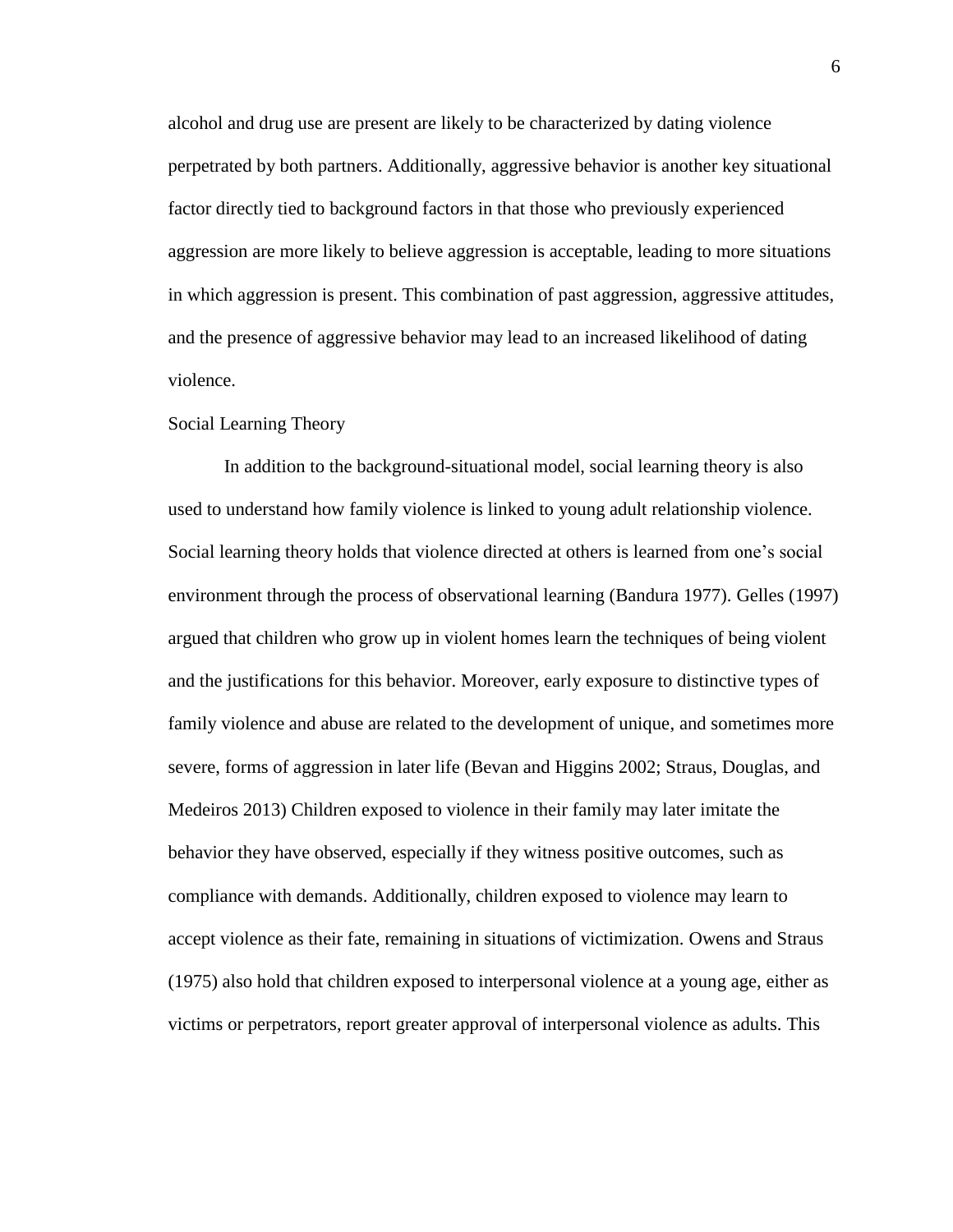heightened approval may lead to continuation of violent relationships in which the partners would otherwise split up.

More recently, entitlement has been explored as another potential risk factor of dating violence perpetration, especially among college students (Tyler et al. 2017). Entitled attitudes consist of beliefs that certain individuals deserve privileges because of their social status and that they do not need to conform to society's expectations for behavior (Greenberger et al 2008). Entitled attitudes are associated with early childhood exposure to many of the same risk factors associated with dating violence, including child abuse and domestic violence. In one study, men in college who experienced abuse as a child and witnessed domestic violence in their families felt entitled to perpetrate violence against their partners (Silverman et al. 2001). Witnessing or experiencing family violence is associated with aggression and beliefs that violence is justified, which can be labeled as an entitled attitude as it involves a belief that the individual does not need to conform to society's norms of appropriate behavior (Tyler et al. 2017).

#### Attachment Theory and Dating Violence

In addition to the background-situational model of dating violence and social learning theory discussed above, attachment theory is also useful for understanding early relationships with parents and its link to dating violence. Attachment theory posits that the parent-child relationship gives the child a framework for interacting with others. While originally used to describe parent-child relationships, research recognizes that this framework persists into adolescence and adulthood, where it affects the expectations of dating relationships (Hazan and Shaver 1987). According to attachment theory, children who experienced nurturing care while growing up learn a model of interpersonal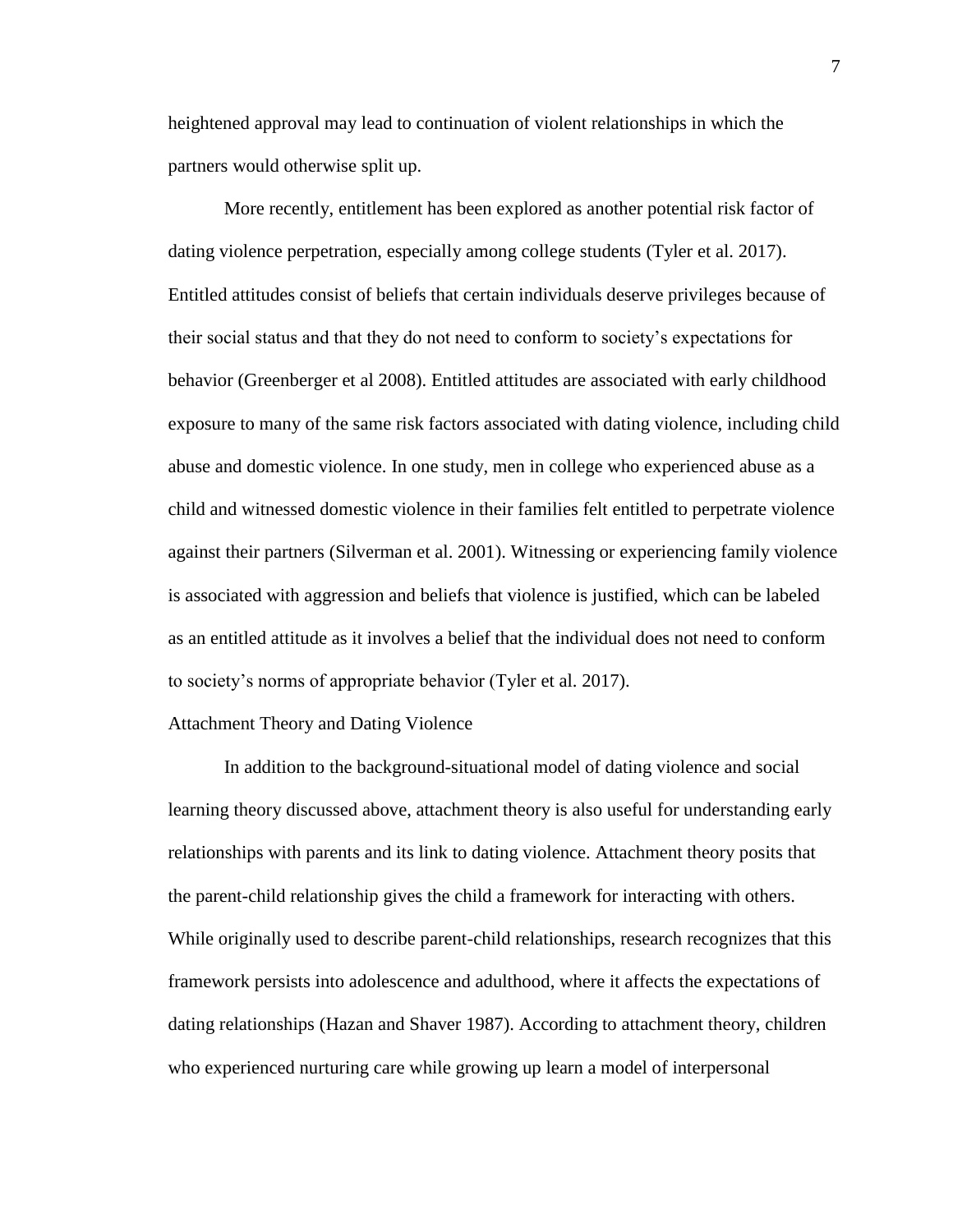relationships and a positive model of the self that views themselves and others as worthy of love and affection (Bartholomew and Horowitz 1991; Bowlby 1988); these individuals would be deemed as having a secure attachment style. Conversely, children who experience harsh parenting or child abuse while growing up develop relationships that are hostile and distrusting, in addition to developing a negative self-concept of oneself and of others (Bartholomew and Horowitz 1991; Simons et al. 2008). In much of the literature, this is referred to as insecure attachment, which is split into two categories: anxious and avoidant (Brennan, Clark, and Shaver 1998; Fraley and Waller 1998). Individuals who have higher levels of attachment anxiety are afraid of being abandoned, rejected, or unloved by their romantic partners and they worry about the personal availability of their dating partners (Brennan et al. 1998; Fraley and Waller 1998). On the other hand, attachment avoidance holds that certain individuals are uncomfortable when a partner is too attached or too close to them, or when they feel that they depend too much on their partner. Attachment avoidance is characterized by one distancing themselves from others or concealing strong feelings out of worry associated with being too close to other people, especially their dating partners (Brennan et al. 1998; Fraley and Waller 1998).

Research also shows that individuals with secure attachment have relationships of higher quality in adulthood than those with insecure attachment (Lee et al. 2014). Those with insecure attachment styles often have more difficulty managing conflict with their dating partners (Creasey and Hesson-McInnis 2001) and have more negative experiences during separation from their partners (Fraley and Shaver 1998). Anxious attachment is an especially important correlate of dating violence, with many studies showing a positive association between the two (Bookwala and Zdaniuk 1998; Rapoza and Baker 2008). In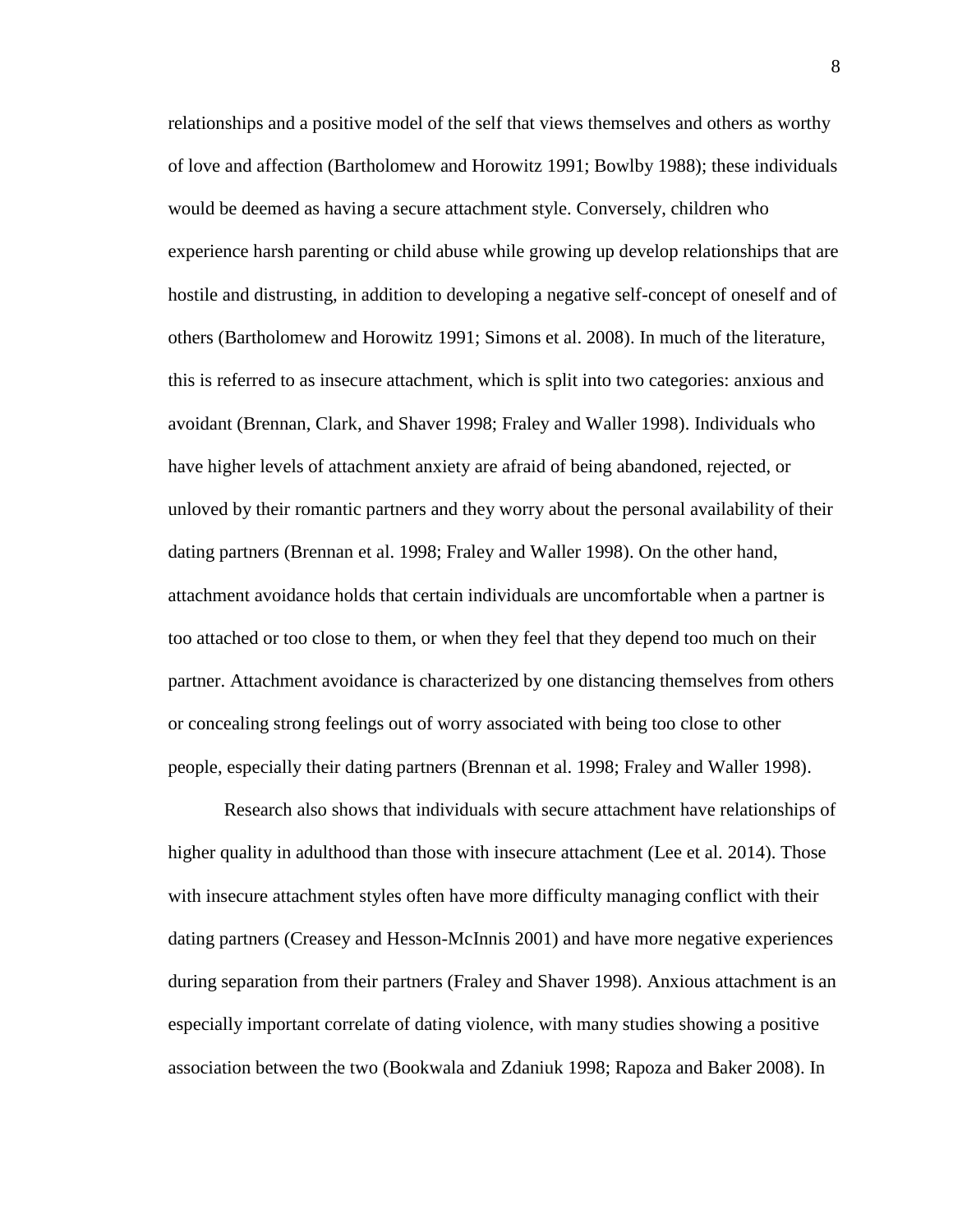terms of attachment avoidance, however, studies show mixed results. Some studies have found a positive association between attachment avoidance and dating violence, especially when the attachment styles of dating partners are mismatched (Doumas et al. 2008), while other studies have found no association (Bookwala and Zdaniuk 1998; Rapoza and Baker 2008), or a negative association (Lee et al. 2014).

#### Antisocial Orientation Perspective

The final theory is the antisocial orientation perspective. According to this theory, children exposed to poor parenting, such as physical abuse, are at greater risk for dating violence through delinquent behavior and substance use. Therefore, according to this perspective, a general pattern of antisocial behavior is passed from parents to their children and because the children's antisocial tendencies persist throughout the lifespan, this affects the probability that they will engage in dating violence (Tussey, Tyler, and Simons 2018). Negative or abusive early family experiences have been found to be associated with risk-taking behaviors, especially heavy drinking (Clark et al. 2003; Kilpatrick et al. 2003). For example, research demonstrates that greater familial conflict is associated with an increase in risk-taking behaviors later in life (Feldstein and Miller 2006; Igra and Irwin 1996). Additionally, parent-child relationships marked by emotional distance, non-responsiveness, and greater conflict are associated with more risk-taking behaviors (Baumrind 1991; Huebner and Howell 2003). Conversely, research shows that positive mother-child relationships are associated with lower rates of dating violence perpetration (Cleveland et al. 2003), with less known about the father-child relationship's role in dating violence given the paucity of research in this area.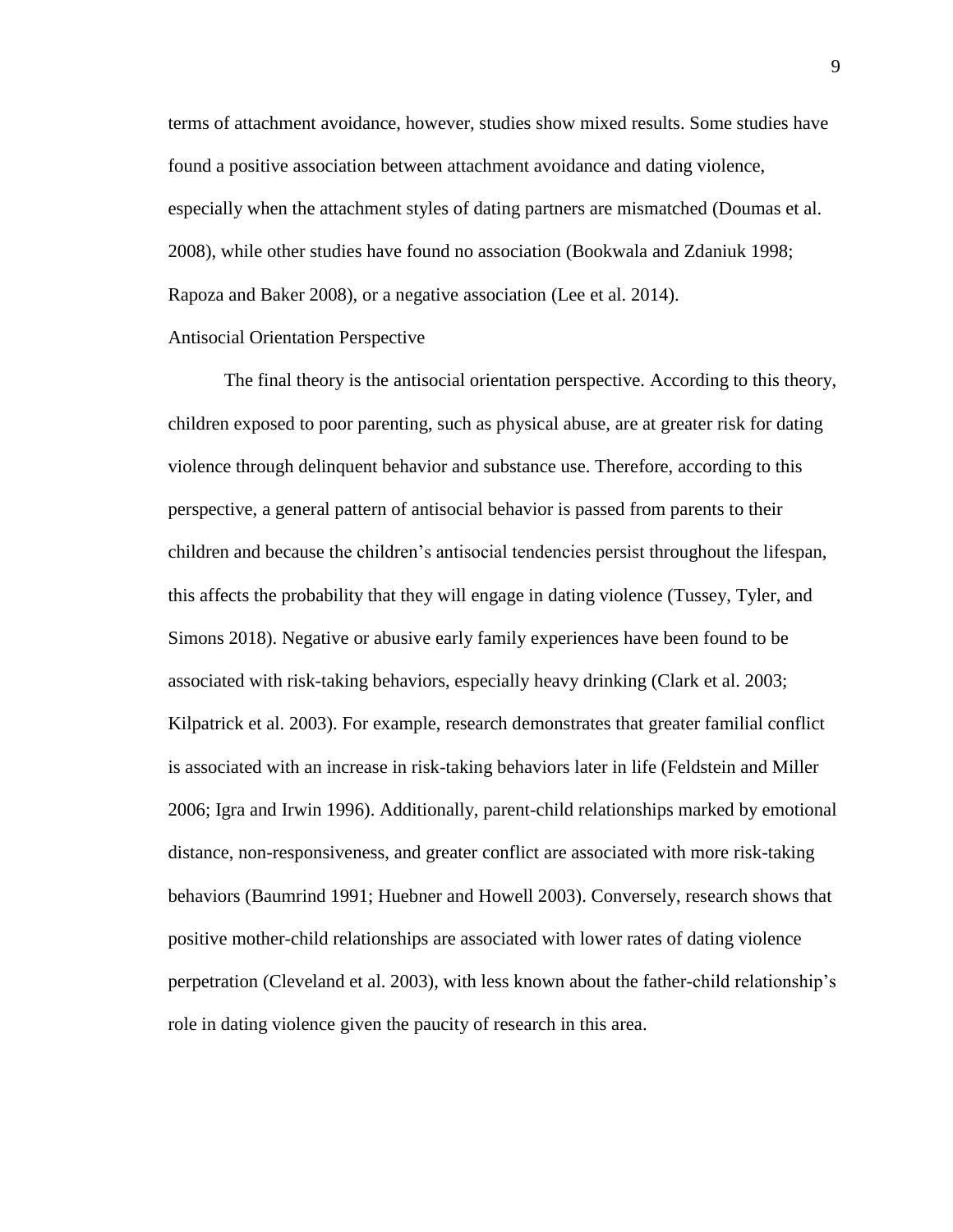Though some college students engage in numerous risk behaviors, alcohol use and its relationship with dating violence has been studied most frequently (Shorey, Stuart, and Cornelius 2011; Tyler et al. 2017), while drug use and risky sexual behavior (Gover, Kaukinen, and Fox 2008; Sutton and Simons 2015) have been studied to a lesser extent. All three risk taking behaviors, however, have been shown to be associated with dating violence (Foran and O'Leary 2008; Nabors 2010; Shorey et al. 2011). Much of the literature examining alcohol use and dating violence focuses on the relationship between alcohol and aggression, as well as alcohol's effect on the quality of relationships (Foran and O'Leary 2008; Shorey et al. 2011). For example, engaging in heavy drinking behavior may cause aggressive behavior in situations that would otherwise be benign, leading to acts of perpetration and victimization. The impaired judgement that stems from alcohol may also exacerbate the risk of victimization for cases in which a sober person would leave a situation in which they are at risk for experiencing dating violence from a partner, while someone under the influence of alcohol may not.

#### Hypotheses

Based on the above literature and theoretical perspectives, I hypothesized the following: *Hypothesis #1*: those who experienced poor parenting growing up (i.e., witnessing parental violence, more child physical abuse, and more inconsistent discipline) would be more likely to perpetrate and be a victim of dating violence. *Hypothesis #2*: those who had strong supportive ties with parents while growing up (i.e., higher maternal and paternal relationship quality and stronger subjective religious beliefs) would be less likely to perpetrate and be a victim of dating violence. *Hypothesis #3*: those with more entitled attitudes, and more anxious or avoidant attachment styles would be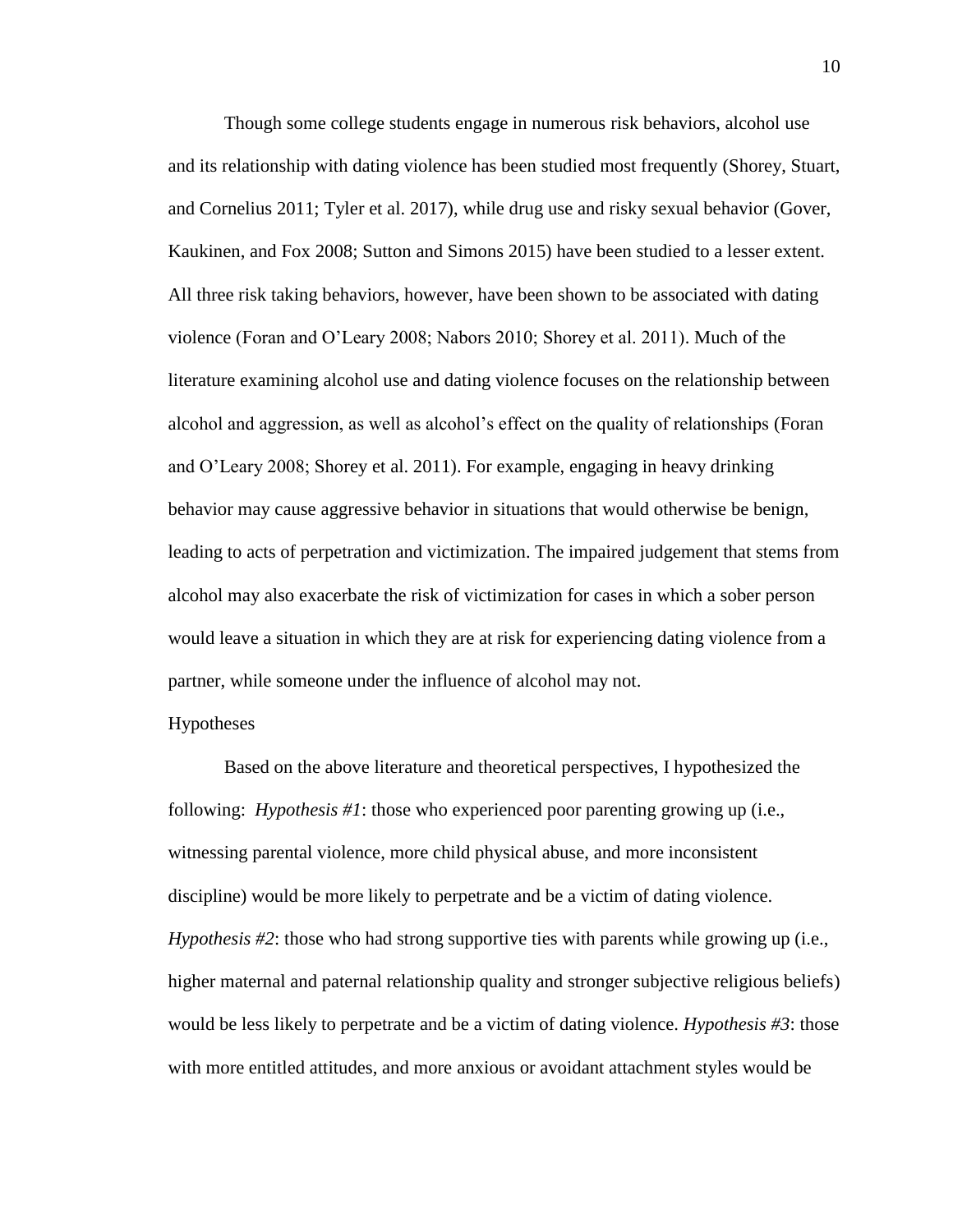more likely to perpetrate and be a victim of dating violence. *Hypothesis #4*: those who engage in more risky behaviors (i.e., more heavy drinking, more sexual risk behavior and more drug use) would be more likely to perpetrate and be a victim of dating violence. I also include respondents' gender as a control variable in all models as many of the hypothesized relationships are expected to vary for males and females. Finally, school location is also used as a control variable in all models.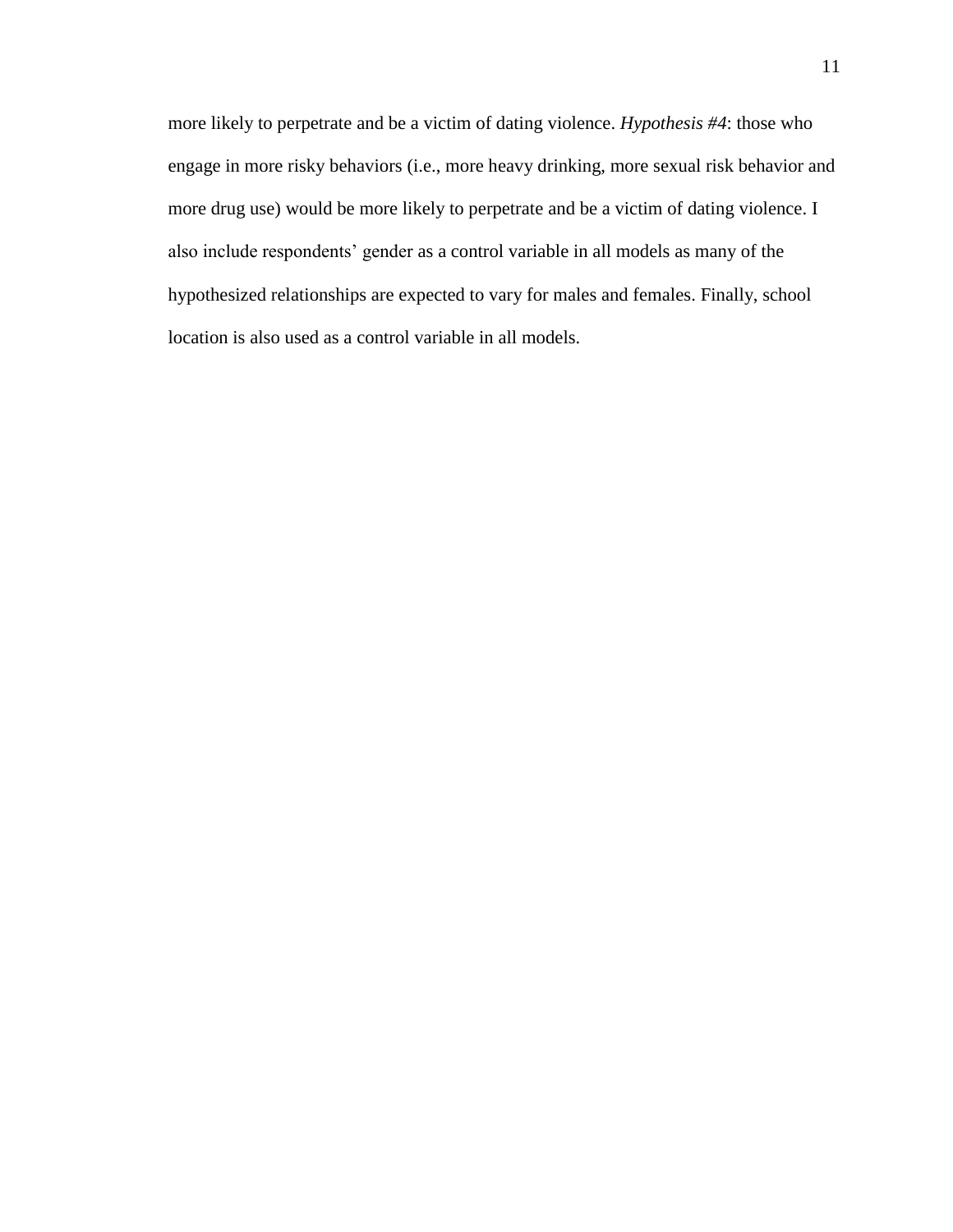#### <span id="page-15-0"></span>CHAPTER 3: METHODS

#### Study Site and Participants

Data were gathered in the 2013-2014 academic year at two large public universities in the U.S., one in the Midwest and one in the Southeast. Both universities are public land-grant institutions with undergraduate enrollment ranging from 20,000 to 25,000 students. Racial composition at both locations was approximately 80% White. The combined sample consisted of 1,482 undergraduate college students, including 778 (52.5%) from the Southeast and 704 (47.5%) from the Midwest. The sample was split between males (48.8%) and females (51.2%). Most respondents were White (80%), followed by Black/African American (7.3%); Hispanic or Latino (3.6%); Asian (6.6%); and 2.4% identified their race as "other." Final analyses included 1,285 cases after doing listwise deletion, with approximately 14% of cases removed from final analyses. Procedure

Undergraduate students enrolled in social science courses completed a paper and pencil survey of attitudes and experiences about dating, sexuality, and substance use. Every student was eligible to participate. Students were informed that their participation was voluntary and their responses were anonymous. They had the option of filling out the survey for course credit. If they did not wish to complete the survey, they were given another option. Students were told that if they chose not to fill out the survey or do the alternative extra credit assignment, it would not affect their course grade. Approximately 98% of all students in attendance across both institutions completed the survey while the remaining students opted for the alternative assignment. The Institutional Review Board at both institutions approved this study for their respective location.

#### **Measures**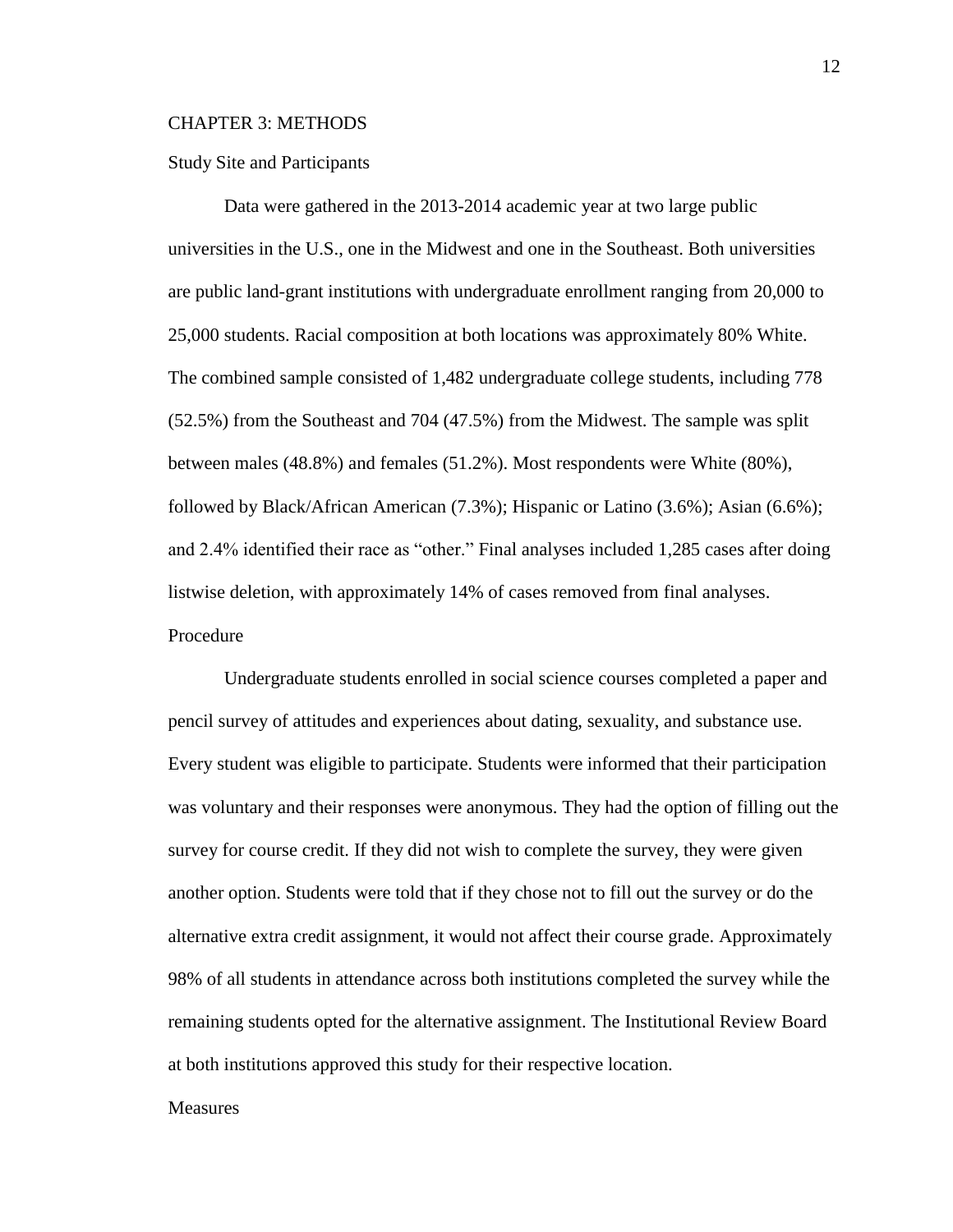Dependent variables

*Dating violence perpetration* (adapted from Straus et al. 1996) included five items from the Revised Conflict Tactics Scale (CTS2), which asked respondents, "During the past 12 months, how many times have you done each of the following to a current or former partner:" (1) threw something that could hurt, (2) kicked your partner, (3) punched or hit your partner with something that could hurt, (4) choked your partner, and (5) insulted or swore at your partner ( $0 =$  never to  $4 =$  more than 10 times). All items loaded on a single factor ( $\alpha = .65$ ). Due to skewness, this variable was dichotomized ( $0 =$ never;  $1 =$  at least once).

*Dating violence victimization* (adapted from Straus et al. 1996) included five items from the Revised Conflict Tactics Scale (CTS2), which asked respondents "During the past 12 months, how many times has your current or former partner done each of the following to you:" (1) threw something that could hurt, (2) kicked you, (3) punched or hit you with something that could hurt, (4) choked you, and (5) insulted or swore at you ( $0 =$ never to 4 = more than 10 times). All items loaded on a single factor ( $\alpha$  = .71). Due to skewness, this variable was dichotomized  $(0 =$  never;  $1 =$  at least once). Independent variables

*Witnessing parental violence* was measured using four questions that asked whether one parent or caregiver did any of the following toward another parent or caregiver: (1) pushing, shoving, or grabbing, (2) throwing an object at the other person in anger, (3) threaten to hit the other person, and (4) hitting or punching the other person using their hand, fist, or another object. Due to skewness, this variable was dichotomized  $(0 = never; 1 = at least once).$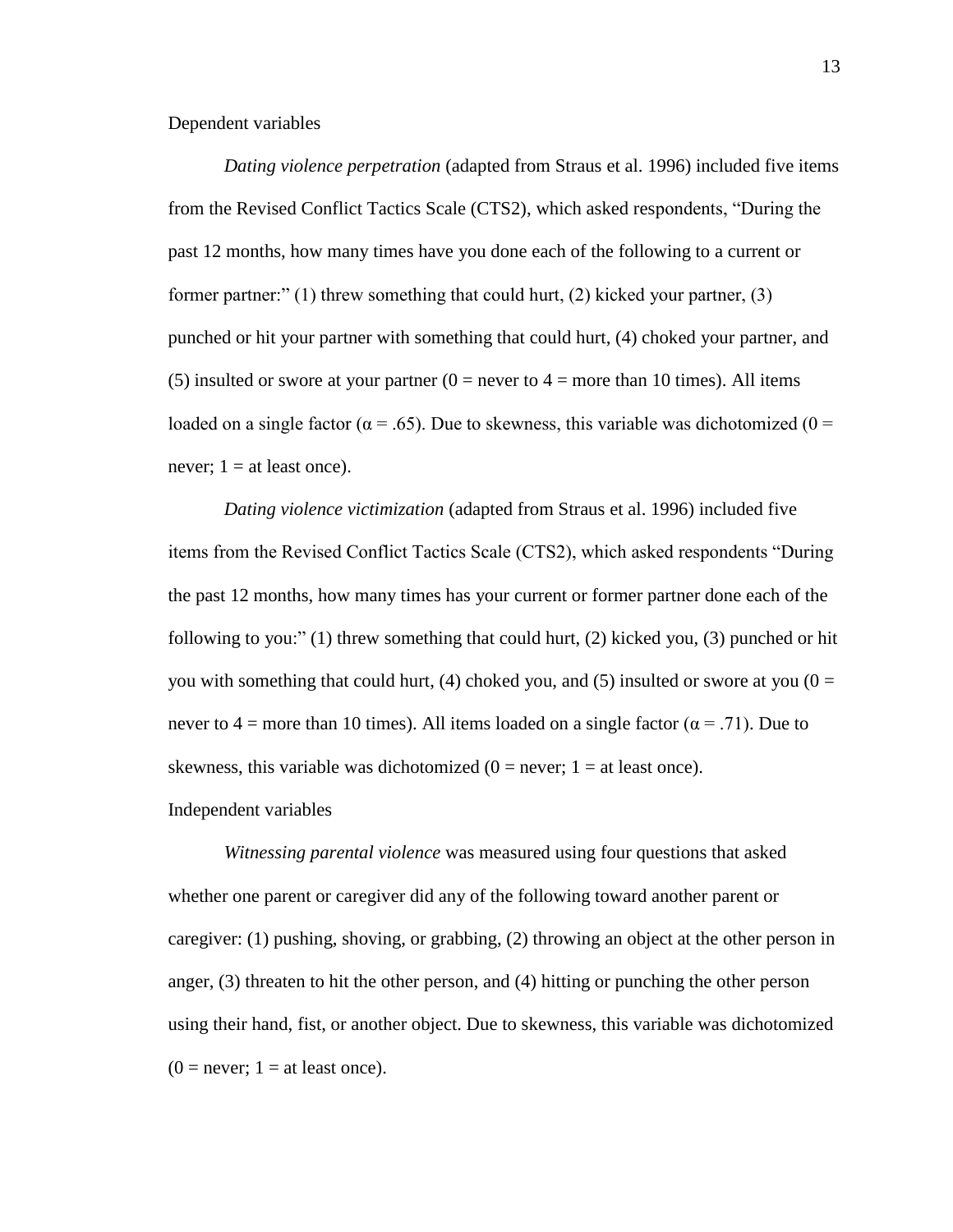*Child physical abuse* included four items adapted from the Parent-Child Conflict Tactics Scale (PC-CTS; Straus et al.1998). Respondents were asked how often a parent/caregiver had ever: (1) thrown something at them in anger, (2) pushed, shoved or grabbed them in anger, (3) slapped or spanked them with their hand, and (4) hit them with an object ( $0 =$  never to  $4 =$  frequently or always). Items were summed and then the variable was logged (due to skewness), whereby a higher score indicates more physical abuse as a child ( $\alpha$  = .82).

*Inconsistent discipline* included three items that asked about parent discipline. Respondents were asked how often the following statements applied to them growing up: (1) sometimes one parent/caregiver would give me permission to do something after the other parent/caregiver said no, (2) my parents/caregivers had two different standards or sets of expectations for my behavior, and (3) my parents argued about how rules around issues such as my curfew, friends, or how I should be disciplined ( $0 =$  never to  $5 =$ always). The three items were summed where a higher score indicates more inconsistent discipline ( $\alpha$  = .76).

*Maternal relationship quality* included six items that asked respondents what their relationship with their mother was like when they were growing up at home. Items asked how often did your mother/female caregiver: (1) listen carefully to your point of view, (2) shout or yell because she is mad at you, (3) act loving and affectionate toward you, (4) criticize you or your ideas (5) have a good laugh with you about something that is funny, and (6) insult or swear at you or call you bad names ( $1 =$  always to  $5 =$  never). Certain items were reverse coded and then a mean scale was created such that a higher score indicates a more positive relationship with their mother ( $\alpha$  = .80).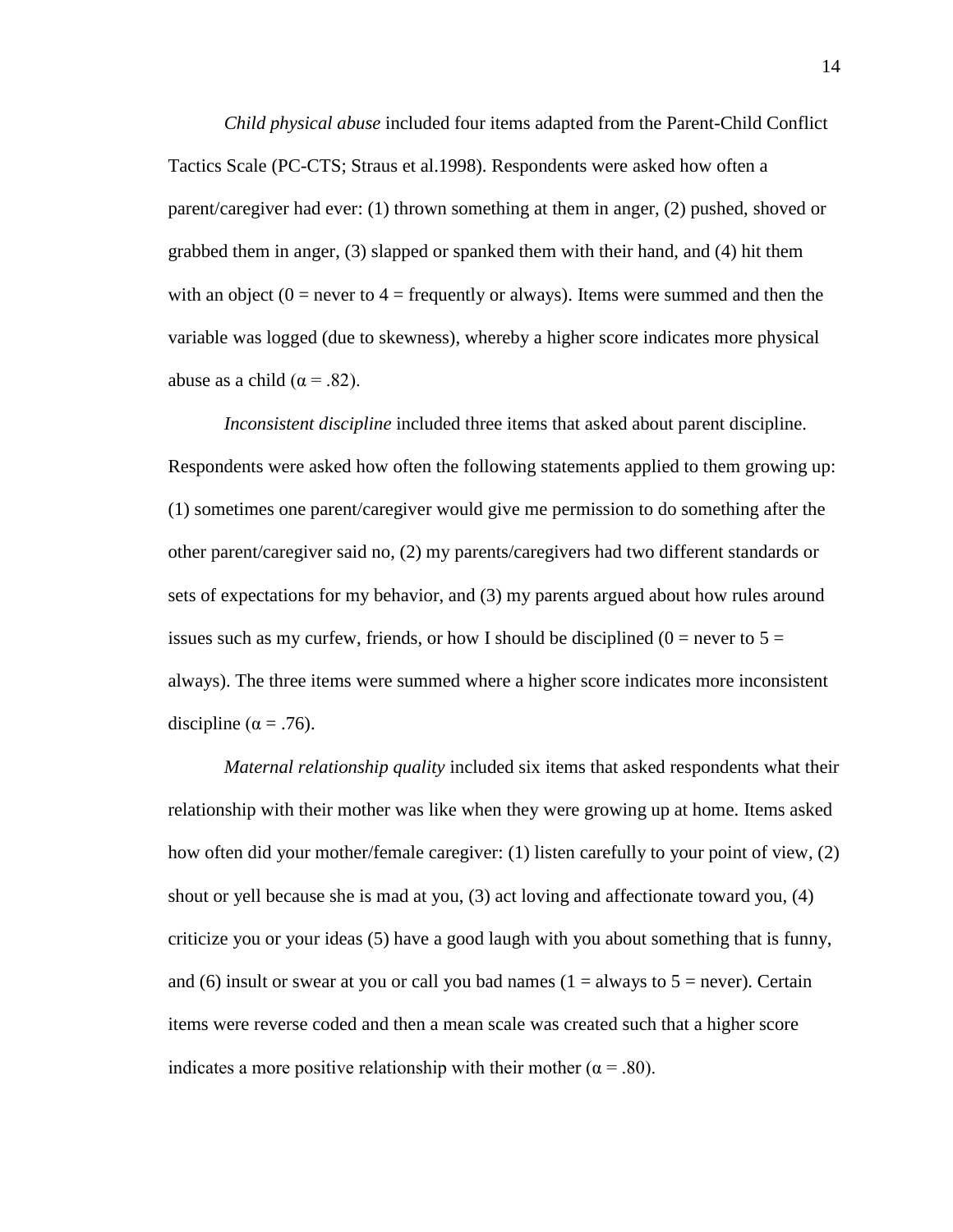*Paternal relationship quality* included six items that asked respondents what their relationship with their father was like when they were growing up at home. Items asked how often did your father/male caregiver: (1) listen carefully to your point of view, (2) shout or yell because he is mad at you, (3) act loving and affectionate toward you, (4) criticize you or your ideas (5) have a good laugh with you about something that is funny, and (6) insult or swear at you or call you bad names ( $1 =$  always to  $5 =$  never). Certain items were reverse coded and then a mean scale was created such that a higher score indicates a more positive relationship with their father ( $\alpha$  = .76).

*Religiosity* included two items, which asked how often respondents attended religious services  $(0 =$  never to  $5 =$  more than once per week) and the influence of religious beliefs on their daily life  $(0 = none, 1 = sometimes$  I sometimes consider when making decisions, and  $2 = \text{my religious beliefs guide nearly every decision I make}$ . The two items were first standardized, and then summed such that a higher score indicates higher religiosity ( $\alpha$  = .72).

*Entitlement* included six items adapted from the Psychological Entitlement Scale (Campbell et al. 2004) such as "I honestly feel I'm just more deserving than others," "Things should go my way," and "It is hard for me to resist acting on feelings,"  $(1 =$ strongly disagree to  $5 =$  strongly agree). Items loaded on one factor. A mean scale was created where a higher score indicates higher entitlement ( $\alpha = .73$ ).

*Attachment anxiety* was measured using four items from the Experiences in Close Relationships-Revised Questionnaire (Fraley, Waller, and Brennan 2000): (1) I worry that romantic partners won't care about me as much as I care about them, (2) I worry a fair amount about losing my partner, (3) I resent it when my partner spends time away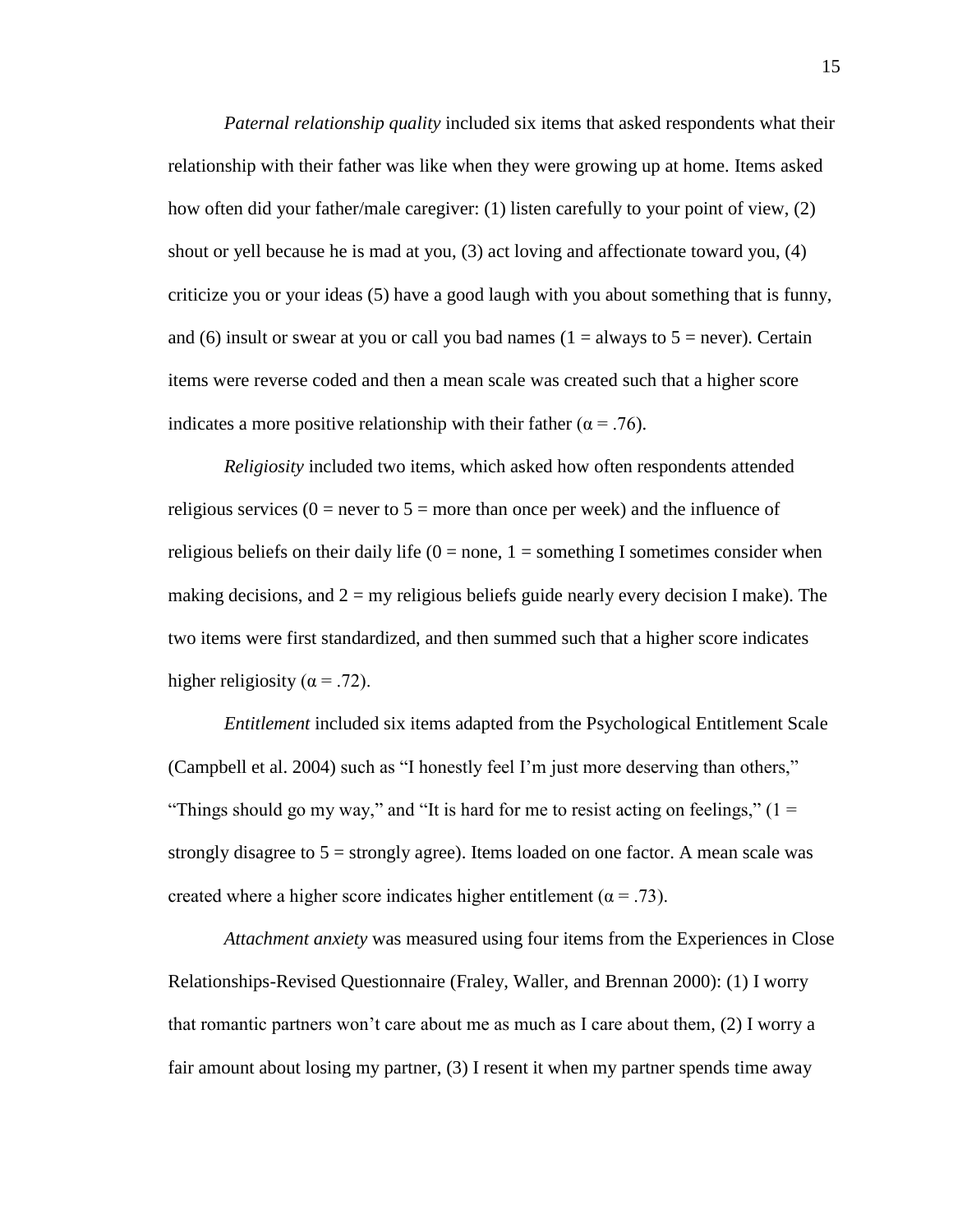from me, and (4) I worry about being abandoned or rejected by my partner (1 = strongly disagree to  $5 =$  strongly agree). A mean scale was created such that a higher score indicates more attachment anxiety ( $\alpha$  = .82).

*Attachment avoidance* was assessed using four items (adapted from Fraley et al. 2000): (1) I don't like showing a partner how I feel deep down, (2) when my partner starts to get close to me I find myself pulling away, (3) I avoid sharing personal feelings with romantic partners, and (4) I find it difficult to allow myself to depend on romantic partners  $(1 =$  strongly disagree to  $5 =$  strongly agree). A mean scale was created such that a higher score indicates more attachment avoidance ( $\alpha$  = .84).

*Heavy drinking* included two items (adapted from Testa, Livingston, and Leonard 2003), which asked respondents, During the past 12 months, "how many times have you gotten drunk on alcohol" and "how many times have you consumed five or more (if you're a man)/four or more (if you're a woman) drinks in a single sitting"  $(0 =$  never to 5 = five or more days per week). The two items were averaged such that a higher score indicates more frequent heavy drinking (Testa et al. 2003). The correlation between the two items is .87.

*Sexual risk behavior* included three items, which asked (1) how old they were the first time they had sexual intercourse  $(1 =$  less than 14 years old to  $5 =$  never experienced sexual intercourse); (2) the number of people they have had sexual intercourse with (vaginal or anal penetration;  $1 =$  none to  $5 = 10$  or more); and (3) how often they use condoms during sexual intercourse  $(1=$  always to  $3=$  never;  $4=$  never had sexual intercourse). Item 1 was recoded such that a higher score indicates earlier sexual initiation. Additionally, respondents who reported never having sex for item 3 were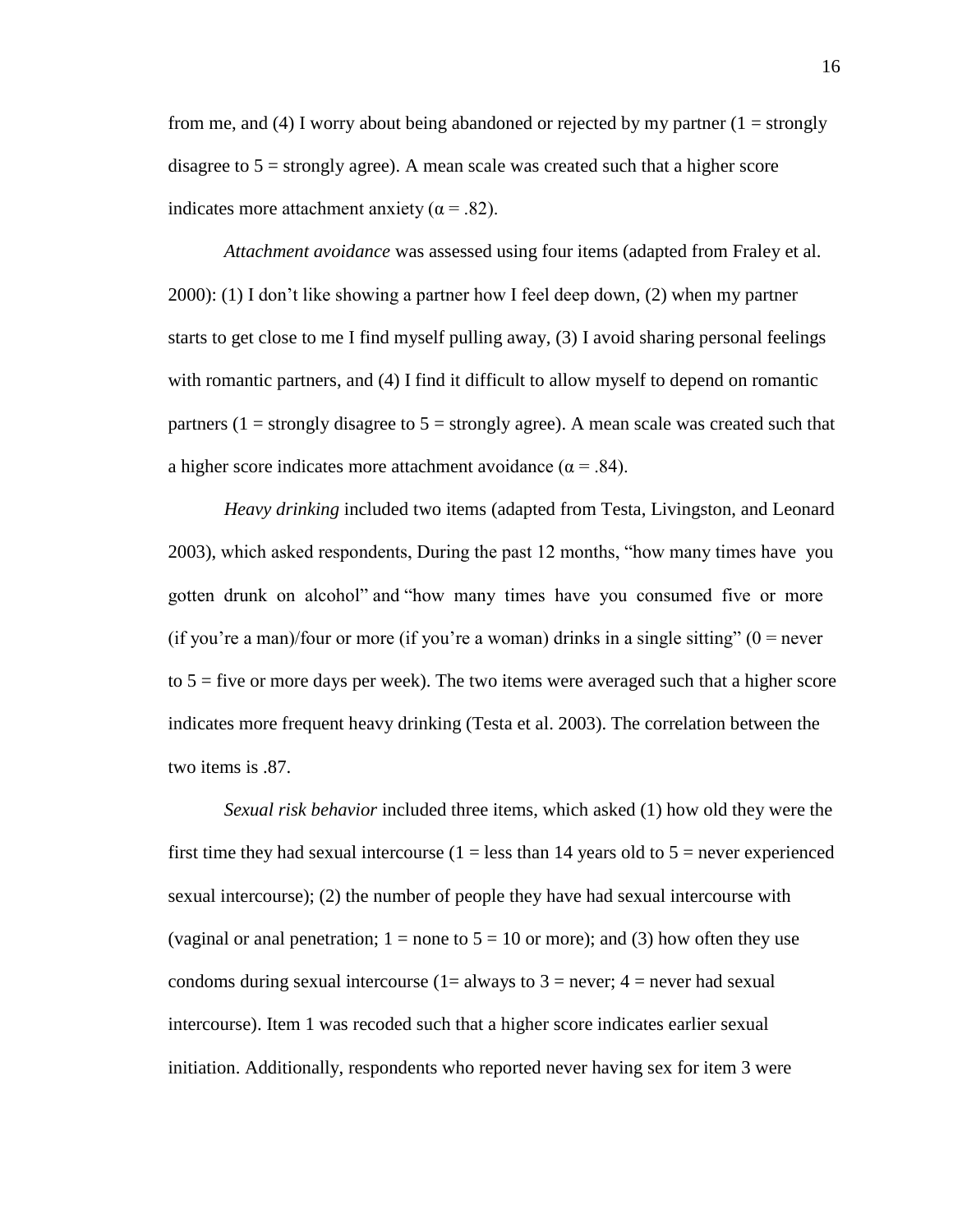coded as "1." The three items were standardized and then a mean scale was created where a higher score indicates riskier sexual behavior ( $\alpha$  = .71).

*Drug risk behavior* included two items, which asked respondents how often they ever smoked marijuana and how often they ever used prescription drugs (e.g., Adderall) that were not prescribed for them or used them in a way other than how the doctor prescribed their use  $(0 =$  never to  $4 =$  more than 10 times). A mean scale was created where a higher score indicates more frequent lifetime drug risk behavior. The correlation between the two items is .65.

*Gender* was self-reported and was coded as  $0 =$  male and  $1 =$  female.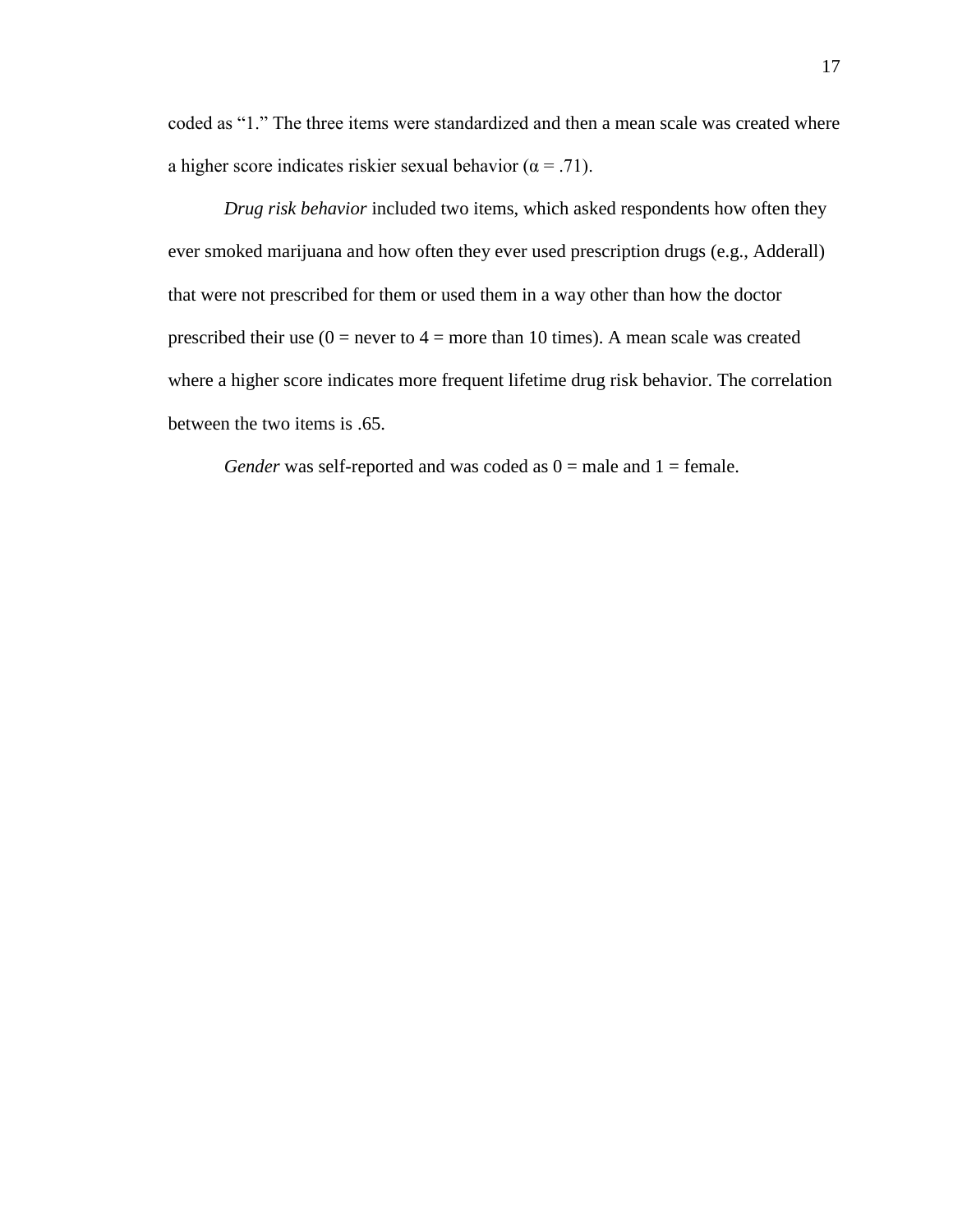#### <span id="page-21-0"></span>CHAPTER 4: STATISTICAL ANALYSIS

All analyses were conducted in IBM SPSS Version 25. I first ran bivariate correlations to show the relationship between the dependent variables with each of the independent variables. Next, I used logistic regression for my multivariate analyses. I chose logistic regression for my analytic strategy because this is the appropriate statistical procedure when the dependent variables (i.e., dating violence victimization and dating violence perpetration) are dichotomous. I ran five models for each of the two dependent variables (i.e., dating violence victimization and dating violence perpetration). I stepped in each block of variables so I could see the effect of each block. The first model included gender. The second model added three variables for adverse childhood experiences, including witnessing parental violence, child physical abuse, and inconsistent discipline. Next, I included the protective variables of religiosity, as well as maternal and paternal relationship quality in model 3. The fourth model included the personality variables, entitlement, attachment anxiety, and attachment avoidance. Finally, the last model (full model) added risky behaviors (i.e., heavy drinking, sexual and drug risk behaviors) and contained all study variables. Although I tested interactions for gender with all study variables, no significant interactions were found. Additionally, all multivariate analyses controlled for school location even though this variable is not included in the tables. All values in Tables 2 and 3 are reported in odds ratios (OR). A p value of less than or equal to .05 is considered significant for these analyses.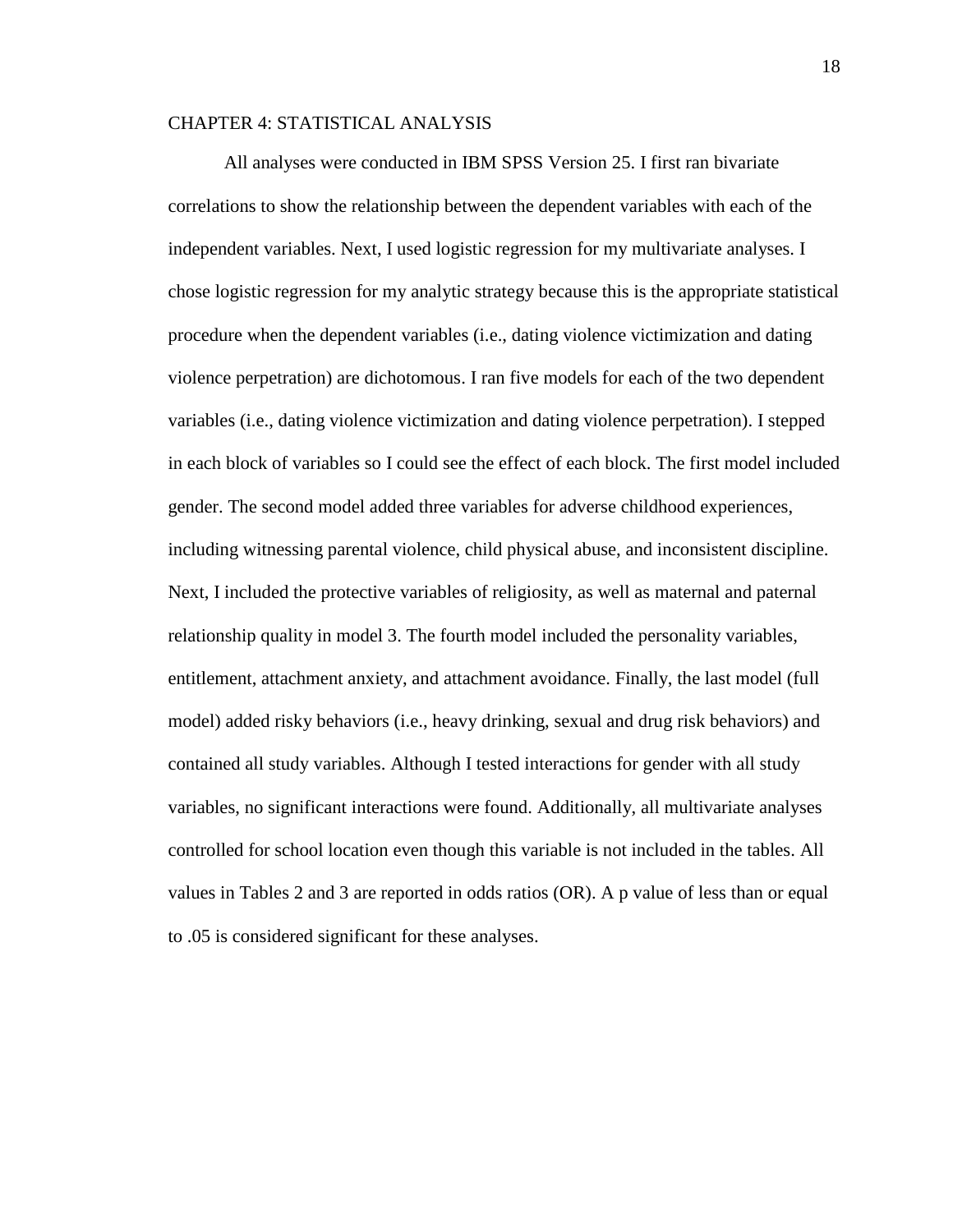#### <span id="page-22-0"></span>CHAPTER 5: RESULTS

#### Bivariate Correlations

The bivariate correlations, means, and standard deviations are provided in Table 1. Results of the bivariate correlations show that dating violence perpetration and victimization are highly correlated ( $r = .79$ ;  $p \le 0.01$ ). Additionally, dating violence perpetration is significantly correlated with every variable except for school location. That is, those students who have perpetrated dating violence are more likely to be female  $(r = .12; p \le 0.01)$ , to have witnessed parental violence  $(r = .11; p \le 0.01)$ , to have experienced more child physical abuse ( $r = .11$ ;  $p \le 0.01$ ), and more inconsistent discipline ( $r = .09$ ;  $p \le 0.01$ ), to have more entitled attitudes ( $r = .11$ ;  $p \le 0.01$ ), higher attachment ( $r = .07$ ;  $p \le 0.01$ ), and higher rates of heavy drinking ( $r = .15$ ;  $p \le 0.01$ ), sexual risk behavior ( $r = 0.14$ ;  $p \le 0.01$ ), and drug risk behavior ( $r = .22$ ;  $p \le 0.01$ ). Students who have perpetrated dating violence are less likely to be religious ( $r = -.14$ ;  $p \leq$ 0.01), have poorer relationship quality with both their mother ( $r = -.11$ ;  $p \le 0.01$ ) and their father ( $r = -0.06$ ;  $p \le 0.01$ ), and these students also have lower avoidant attachment style  $(r = -.07; p \le 0.01)$ .

In terms of dating violence victimization, students who report being victims of dating violence are more likely to be female  $(r = .06; p \le 0.05)$ , to have witnessed parental violence ( $r = .10$ ;  $p \le 0.01$ ), to have experienced more child physical abuse ( $r =$ .10;  $p \le 0.01$ ) and more inconsistent discipline ( $r = .08$ ;  $p \le 0.01$ ), to have more entitled attitudes ( $r = .08$ ;  $p \le 0.01$ ) and higher attachment anxiety ( $r = .10$ ;  $p \le 0.01$ ), and higher rates of heavy drinking ( $r = .16$ ;  $p \le 0.01$ ), sexual risk behavior ( $r = .16$ ;  $p \le 0.01$ ), and drug risk behavior ( $r = .21$ ;  $p \le 0.01$ ). Finally, students who were victims of dating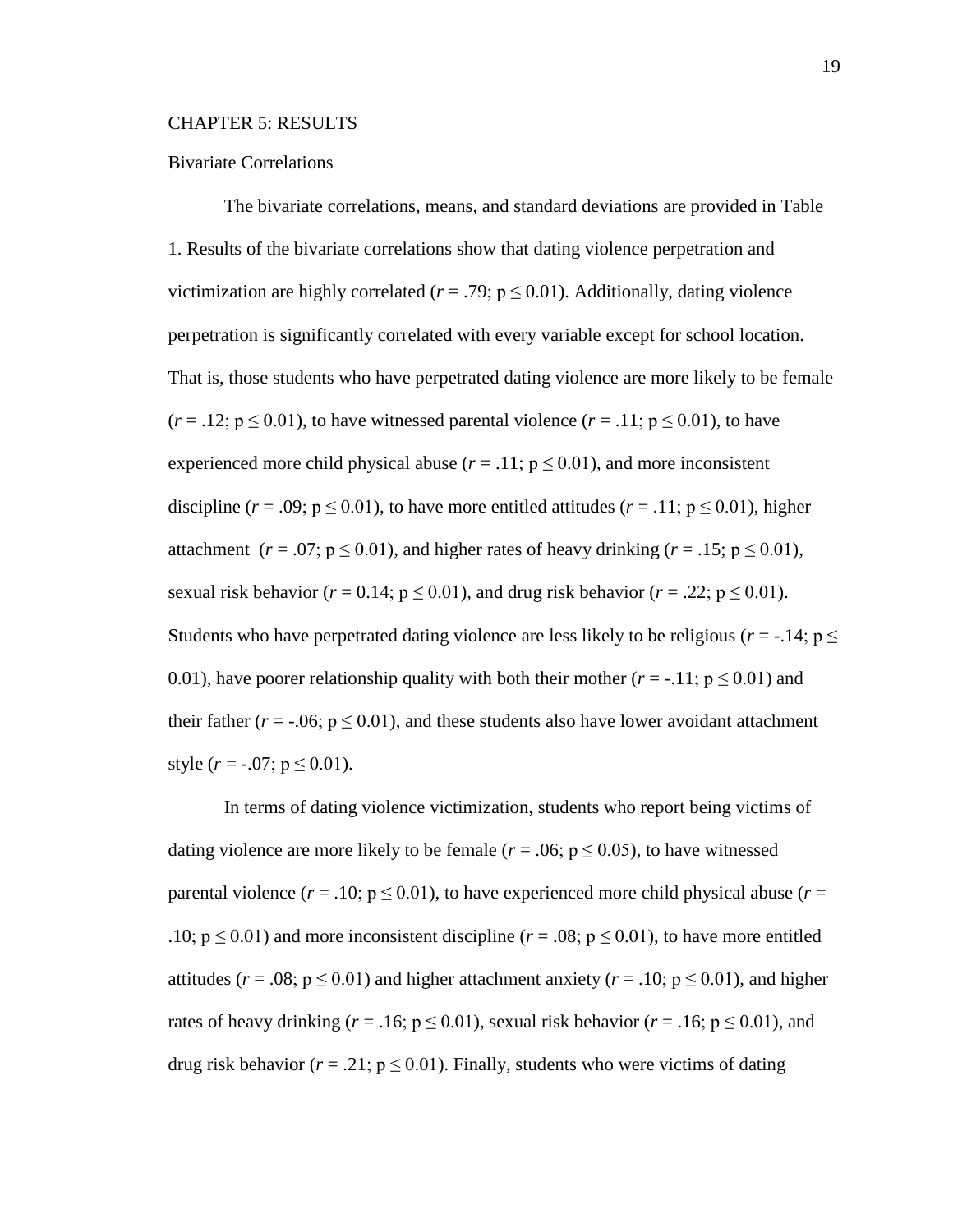violence were less likely to be religious ( $r = -12$ ;  $p \le 0.01$ ) and had poorer relationship quality with both their mother ( $r = -.09$ ;  $p \le 0.01$ ) and their father ( $r = -.06$ ;  $p \le 0.05$ ).

Results of the logistic regression analysis are shown in Tables 2 and 3. Table 2 shows the results of the models examining *dating violence victimization*, while Table 3 shows results for those models examining *dating violence perpetration*. The odds ratios are provided for each model. As can be seen in the tables, there is significant overlap between the two sets of models for dating violence victimization and perpetration.

#### **Dating Violence Victimization**

The results for the dating violence victimization logistic regression models are found in Table 2. In Model 1, being female was associated with an increased likelihood of experiencing dating violence victimization (OR = 1.288;  $p \le 0.05$ ). That is, the odds of being a victim of dating violence were elevated by 29% for females compared to males.

Model 2, which included the adverse childhood experiences variables, revealed that child physical abuse was positively associated with dating violence victimization (OR = 1.786;  $p \le 0.01$ ). That is, experiencing more frequent child abuse was associated with a 79% increase in the odds of experiencing dating violence victimization. Inconsistent discipline was positively associated as well (OR = 1.040;  $p \le 0.05$ ). Those who indicated more frequent parental discrepancies in discipline had a 4% higher odds of experiencing dating violence victimization. Witnessing parental violence was not significantly associated with dating violence victimization. Similar to Model 1, gender (OR = 1.381;  $p \le 0.01$ ) was associated with dating violence victimization. Inclusion of the adverse childhood experiences variables increased the level of variance explained to 3%.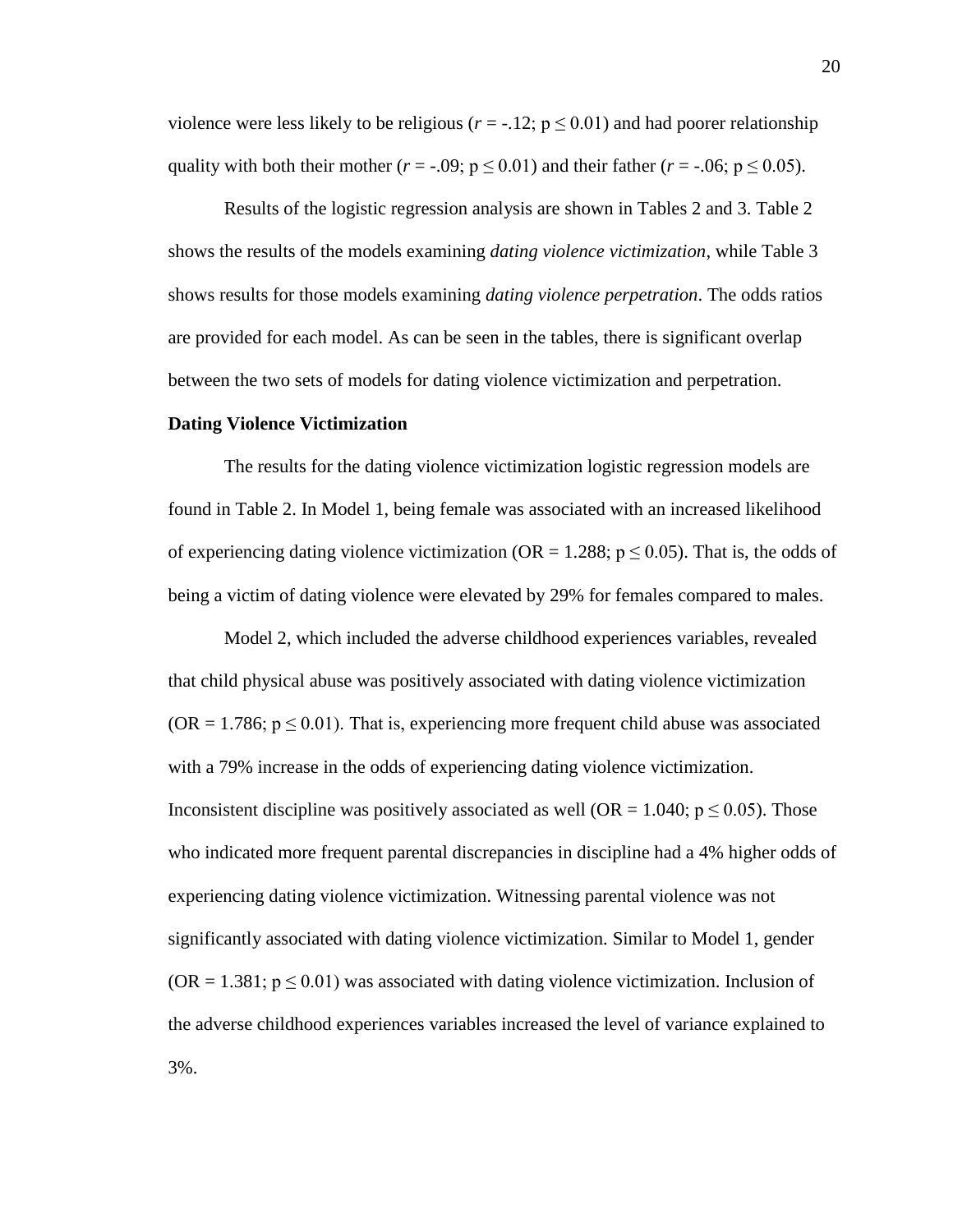Model 3, which added the protective factors, revealed that religiosity was significantly associated with dating violence victimization (OR =  $0.873$ ; p  $\leq 0.01$ ) indicating that each standardized unit increase on the religiosity scale was associated with a 13% lower odds of experiencing dating violence victimization. Neither maternal nor paternal relationship quality were significant. All other variables that were significant in Models 1 and 2, remained significant in this model with the exception of inconsistent discipline. The level of variance explained in Model 3 was 5%.

Model 4, which included the personality variables, revealed that attachment anxiety was positively associated with dating violence victimization (OR = 1.254;  $p \le$ 0.01). That is, each unit increase on the attachment anxiety scale was associated with a 25% higher odds of being a victim of dating violence. Attachment avoidance was negatively associated with dating violence victimization (OR =  $0.786$ ; p  $\leq 0.01$ ) indicating that each unit increase on the attachment voidance scale was associated with a 21% lower odds of experiencing dating violence victimization. Entitlement was not associated with dating violence victimization. Child physical abuse remained significantly associated with dating violence victimization (OR = 1.804;  $p \le 0.05$ ). Similar to prior models, maternal and paternal relationship quality and inconsistent discipline were not significantly associated with dating violence victimization whereas gender (OR = 1.349;  $p \le 0.05$ ) and religiosity (OR = 0.870;  $p \le 0.01$ ) remained significant correlates. The addition of the personality variables increased the explanation of variance to 7% in Model 4.

The final (full) model added the risky behavior variables in Model 5. Results showed that heavy drinking was positively associated with dating violence victimization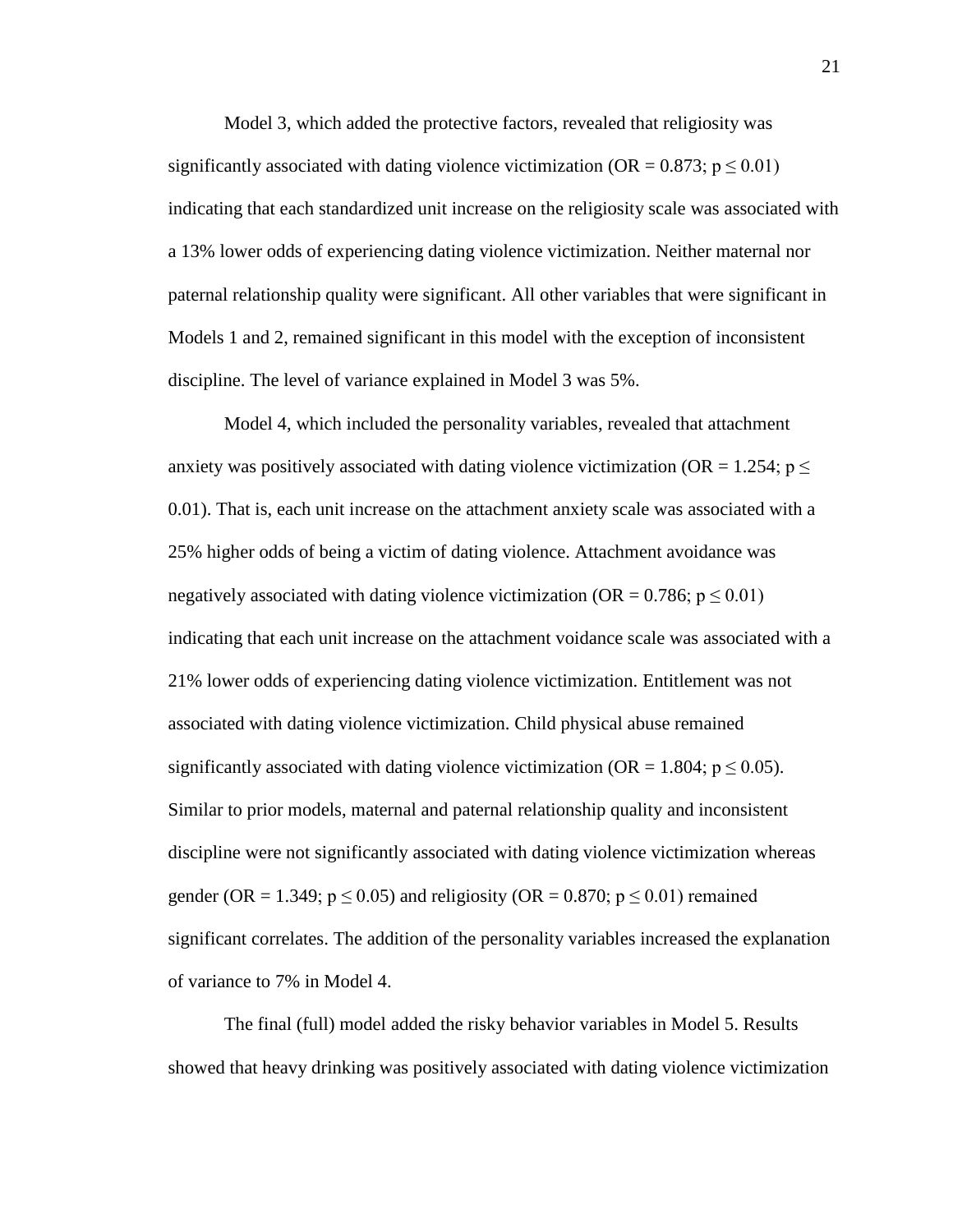(OR = 1.314;  $p \le 0.05$ ). That is, those who reported heavier drinking had a 31% higher odds of experiencing dating violence victimization. Sexual risk behavior was also associated with an increased odds of dating violence victimization (OR = 1.280;  $p \le$ 0.05). In other words, higher rates of sexual risk taking behavior was associated with a 28% higher odds of being a victim of dating violence. Also, drug risk behavior was positively associated with dating violence victimization (OR = 1.285;  $p \le 0.01$ ) indicating that more drug risk behavior was associated with a 29% higher odds of being a victim of dating violence. Like prior models, gender, child physical abuse, and attachment anxiety and attachment avoidance remained associated with dating violence victimization. However, religiosity was no longer significant in the final model. The addition of the risky behavior variables increased the explained variance to 15% for dating violence victimization.

#### **Dating Violence Perpetration**

The results for the dating violence perpetration logistic regression models are found in Table 3. In Model 1, being female was associated with an increased likelihood of perpetrating dating violence (OR = 1.688;  $p \le 0.01$ ). That is, the odds of perpetrating dating violence were elevated by 69% for females compared to males. Gender alone accounted for 2% of the variance in dating violence perpetration.

Model 2, which included the adverse childhood experiences variables, revealed that child physical abuse was positively associated with dating violence perpetration (OR  $= 1.978$ ; p  $\leq 0.01$ ). In other words, experiencing more frequent child abuse was associated with a 98% increase in the odds of perpetrating dating violence. Inconsistent discipline also was positively associated with dating violence perpetration ( $OR = 1.049$ ; p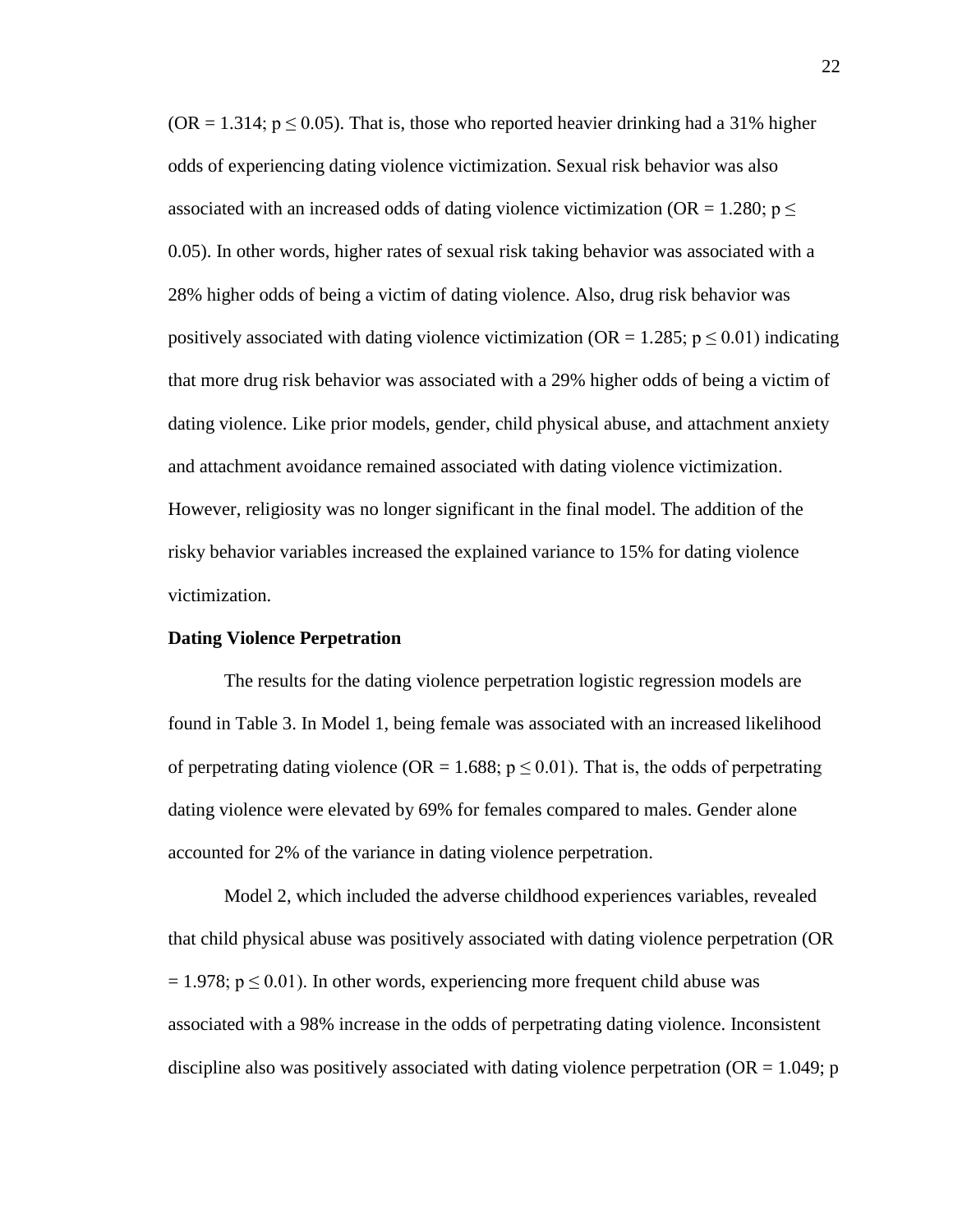$\leq$  0.05). That is, those who indicated more frequent parental discrepancies in discipline had a 5% higher odds of perpetrating dating violence. Parental violence was not significantly associated with dating violence perpetrating. Similar to Model 1, gender remained a significant correlate of dating violence perpetration. The inclusion of the adverse childhood experiences variables increased the level of variance explained to 6%.

Model 3, which added the protective factors variables, revealed that religiosity was associated with a reduced likelihood of dating violence perpetration ( $OR = 0.841$ ; p  $\leq$  0.01). That is, each standard unit increase on the religiosity scale resulted in a 16% lower odds of perpetrating dating violence. Neither maternal or paternal relationship quality were associated with dating violence perpetration. Like the prior models, gender, and child physical abuse remained significant correlates of dating violence perpetration while inconsistent discipline was no longer significant. The level of variance explained in Model 3 was 9%.

The personality variables were added in Model 4. Results revealed that entitlement was positively associated with dating violence perpetration (OR = 1.307;  $p \le$ 0.01). That is, each single-unit increase in entitlement was associated with a 31% higher odds of perpetrating dating violence. Also, attachment anxiety was positively associated with dating violence perpetration (OR = 1.157;  $p \le 0.05$ ) indicating that each unit increase on the attachment anxiety scale was associated with a 16% higher odds of perpetrating dating violence. Attachment avoidance was negatively associated with dating violence perpetration (OR = 0.741;  $p \le 0.01$ ) revealing that each unit increase on the attachment avoidance scale was associated with a 26% lower odds of perpetrating dating violence. Additionally, gender, child physical abuse, and religiosity remained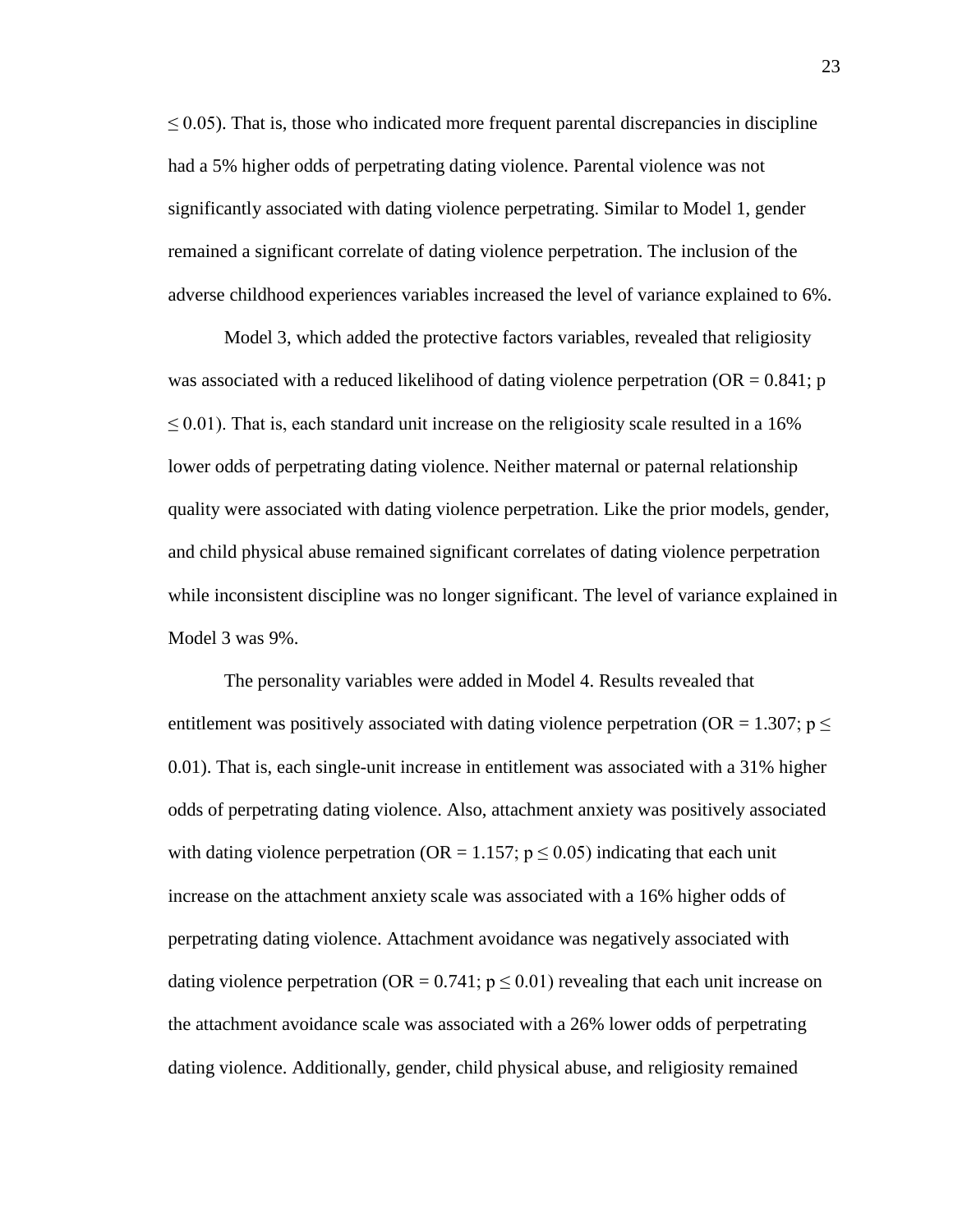significant correlates. The addition of the personality variables increased the explained variance to 12%.

Model 5, the full model, added the risky behavior variables. Results revealed that heavy drinking was positively associated with dating violence perpetration ( $OR = 1.316$ ;  $p \le 0.01$ ). That is, those who reported heavier drinking had a 32% higher odds of perpetrating dating violence. Also, drug risk behavior was positively associated with dating violence perpetration (OR = 1.355;  $p \le 0.01$ ). That is, more drug risk behaviors were associated with a 36% higher odds of perpetrating dating violence. Sexual risk behavior was not significantly associated with dating violence perpetration. Additionally, maternal relationship quality was significant in the full model (OR =  $0.778$ ; p  $\leq 0.05$ ). In other words, a more positive relationship with one's mother reduced the likelihood of dating violence perpetration by 22%. Finally, similar to Model 4, gender, child physical abuse, religiosity, and the personality variables all remained significantly associated with dating violence perpetration. The addition of the risky behavior variables increased the explained variance to 19% for dating violence perpetration.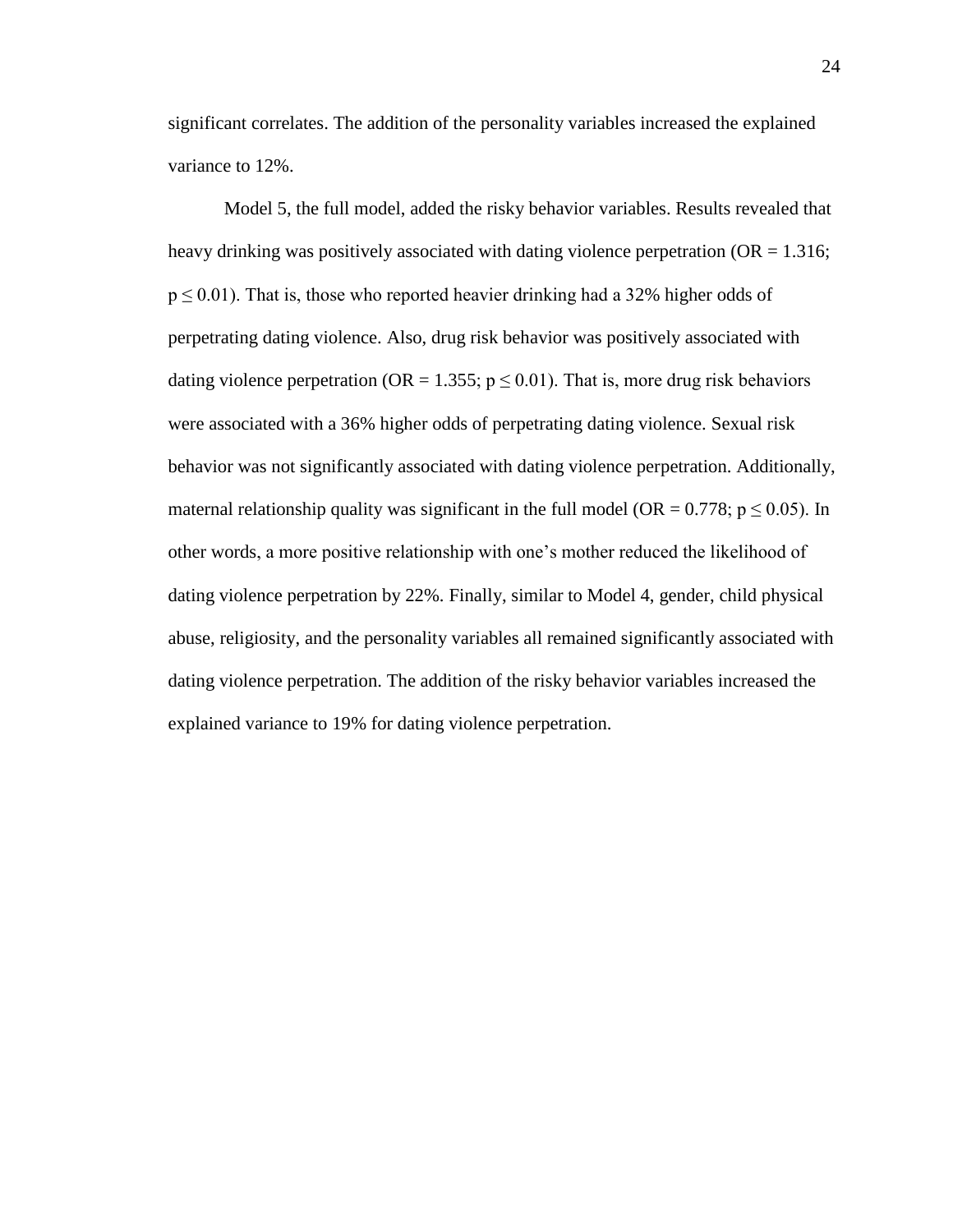#### <span id="page-28-0"></span>CHAPTER 6: DISCUSSION

The purpose of this study was to investigate the role of adverse childhood experiences, protective factors, personality characteristics, and risky behaviors on dating violence victimization and perpetration. Overall, there was significant overlap in the risk factors for dating violence perpetration and victimization. I found that experiencing more child physical abuse, having a more anxious attachment style, and having more heavy drinking and drug risk behaviors were positively associated with both dating violence perpetration and victimization. Attachment avoidance was negatively associated with both dating violence perpetration and victimization. In terms of protective factors, religion and having more positive maternal relationship quality while growing up were negatively associated with dating violence perpetration. Finally, females were more likely than males to perpetrate and experience dating violence.

The findings as a whole are generally consistent with all four theoretical perspectives. First, the results support the background-situational model of dating violence (Riggs and O'Leary 1989) in that both background, such as child physical abuse, and situational factors, including heavy drinking, drug risk behavior, and/or sexual risk behavior, were associated with dating violence perpetration and victimization. Second, these findings also support social learning theory (Bandura 1977), such that children who grew up in violent homes likely learn techniques of being violent and may accept violence as a normal part of life. Attachment theory (Bowlby 1988) is also supported by the findings given that insecure attachment styles (i.e. attachment anxiety and avoidance) are associated with dating violence perpetration and victimization. Lastly, the findings also are consistent with the antisocial orientation perspective (Simons, Burt, and Simons 2008) such that risky behaviors are associated with dating violence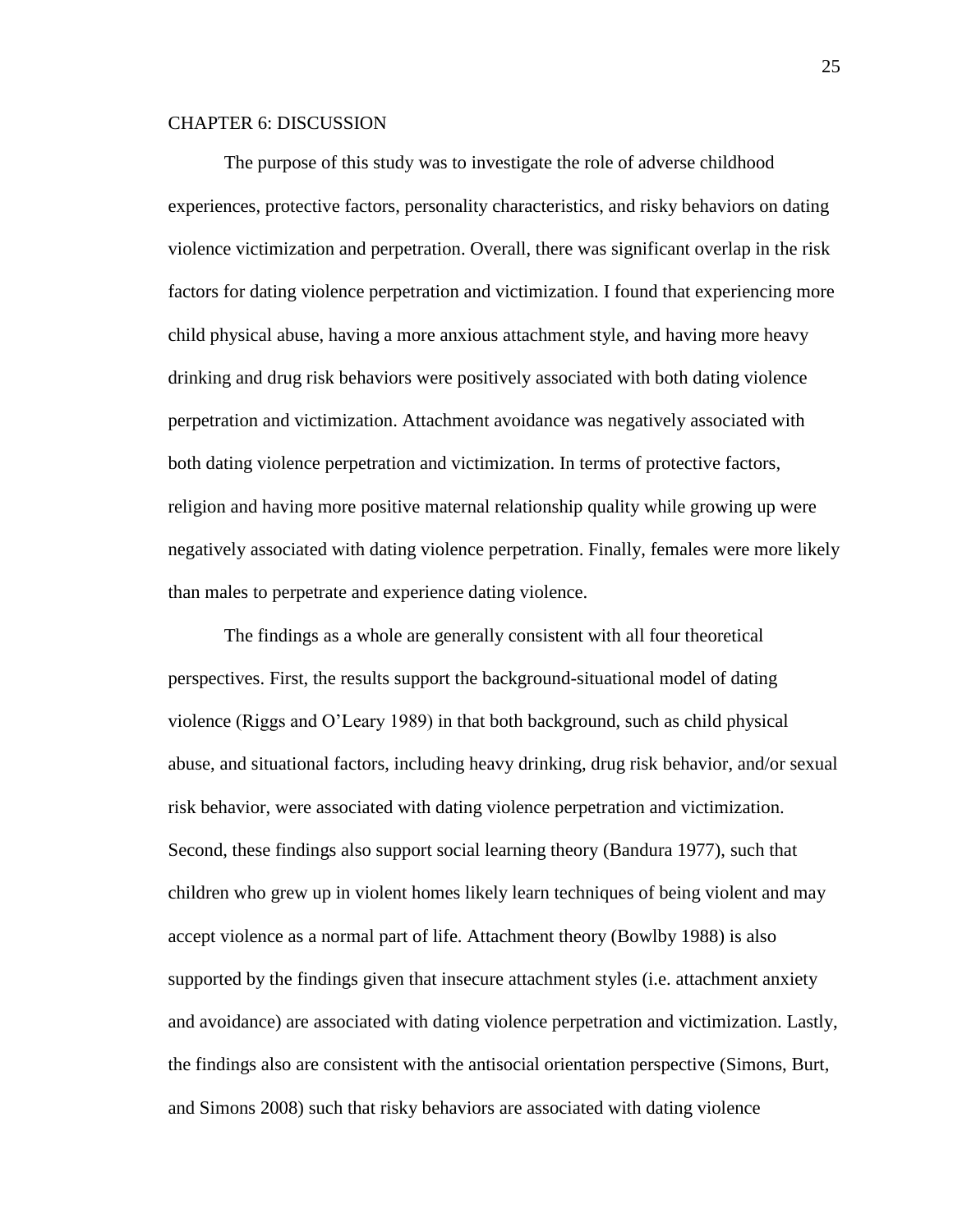perpetration and victimization. The consistency of the findings with all four theoretical perspectives with the similarity in risk factors between perpetration and victimization supports past findings that dating violence is bi-directional, with individuals being likely to act as perpetrators and experience victimization at the same time (Dardis et al. 2015).

Hypothesis one, that those who experienced poor parenting growing up would be more likely to perpetrate and be a victim of dating violence, was partially supported in that child physical abuse was positively associated with dating violence perpetration and victimization whereas inconsistent discipline and witnessing parental violence were not. The first finding is consistent with previous research (Lee, Reese-Weber, and Kahn 2014; Simons et al. 2008; Tussey et al.2018). Experiencing more child physical abuse was positively associated with both dating violence perpetration and victimization. This finding is supportive of both the background-situational model of dating violence and social learning theory. It is possible that those who experience physical abuse in childhood learn to commit acts of violence toward those for whom they care, especially if violence is associated with compliance (Foshee, Bauman, and Linder 1999). Additionally, children may learn to accept violence from those whom they love because violence is often "deserved" or viewed as a sign of intimacy (McNaughton Reyes et al. 2016). In addition to child physical abuse, inconsistent discipline was significant in Model 2 in both perpetration and victimization models. This is consistent with past findings (Simons, Lin, and Gordon 1998; Windle and Mrug 2009). Witnessing parental violence is not significantly associated with perpetration or victimization as hypothesized. This lack of a significant finding could result from respondents not directly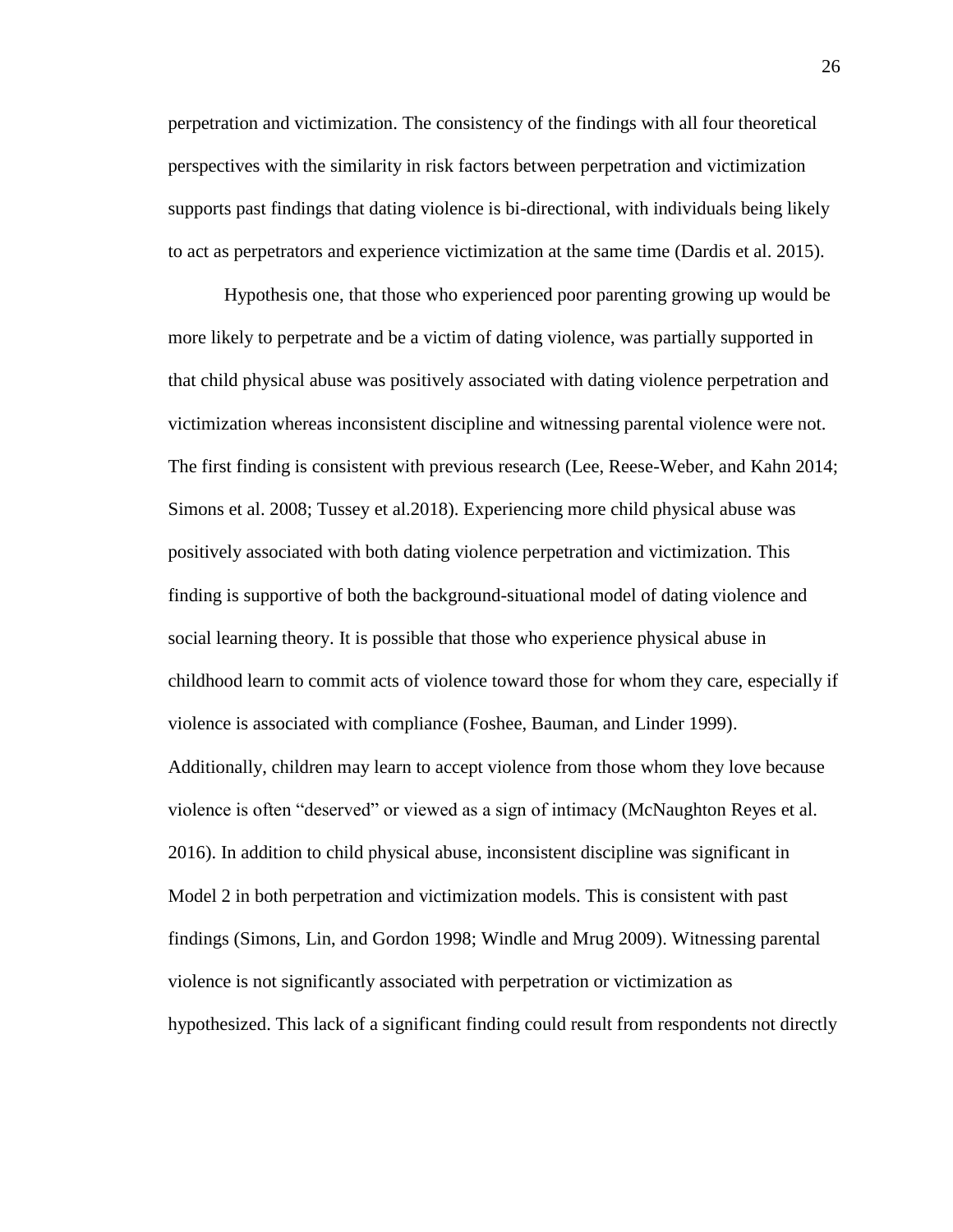witnessing conflicts between parents, even if they occurred in the home when they were growing up.

The second hypothesis, which was that those with stronger supportive ties and stronger subjective religious beliefs (religiosity) would be less likely to perpetrate and be a victim of dating violence, was partially supported. Consistent with the research on religiosity and violence attitudes (Berkel, Vandiver, and Bahner 2004), higher levels of religiosity were associated with a lower likelihood of perpetrating dating violence. Individuals who report that they have stronger religious beliefs tend to be less likely to perpetrate dating violence as a result of positive religious values. It is possible that those with stronger religious beliefs attend church or other places of worship more often and thus have stronger supportive ties. Having these supportive ties may increase the likelihood that the young adult will reach out to them for guidance when relationship problems arise, lowering the risk of the young adult resorting to violence to solve the problem. Further, those who are more religious might also be subjected to more social controls which keeps their behavior "in check" and lowers their risk for perpetrating dating violence.

The findings also reveal that the relationship between religiosity and dating violence victimization disappears when risky behaviors are included in the models, which suggests that perhaps more religious students are not engaging in these types of risky behaviors. These students may also avoid situations where drugs and alcohol are present and thus lowers their risk of partaking in these activities. Additionally, it is possible that risky behaviors have a stronger association with dating violence than religiosity, overshadowing the positive influence of religion in the model. This finding could also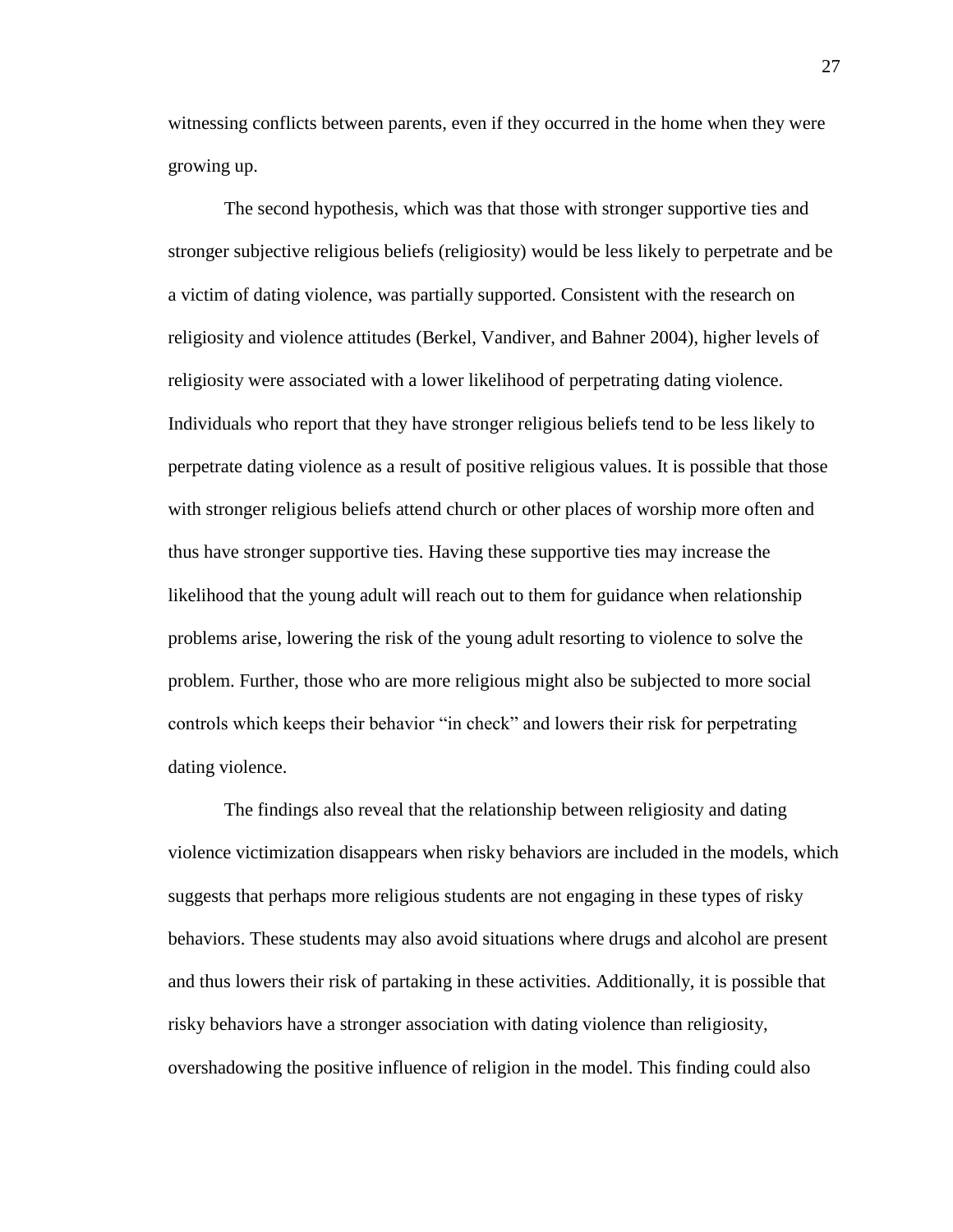indicate that those with stronger religious beliefs are less likely to place themselves in risky situations where there is the possibility of aggression and violence. Consistent with past research (Cleveland, Herrera, and Stuewig 2003; Tussey et al. 2018), higher maternal relationship quality was associated with a reduced likelihood of dating violence perpetration in the full model. This finding indicates that maternal relationship quality is a protective factor against dating violence perpetration. Positive parenting that is characterized by good communication between mothers and children could lead to an improved understanding of appropriate and inappropriate dating behaviors, leading to a reduction in the likelihood of dating violence perpetration in young adulthood. Relatedly, having a strong relationship with a maternal figure may increase the likelihood that when problems do arise in the young adult's life, they will be more likely to confide in their mother about the issue compared to young people without this supportive attachment. Paternal relationship quality was not significantly associated with dating violence victimization or perpetration. This could be a result of fewer students having fathers in their lives than mothers, reducing the overall variance, as children of single parents are more likely to live with their mothers than their fathers (Vespa, Lewis, and Kreider 2013).

The third hypothesis, those with more entitled attitudes, and more anxious or avoidant attachment styles, would be more likely to perpetrate and be a victim of dating violence, was partially supported. Consistent with the hypothesis and literature (Silverman et al. 2001; Tyler et al. 2017), more entitled attitudes were associated with an increased likelihood of dating violence perpetration. Those with entitled attitudes may feel that they do not have to abide by societal norms surrounding the use of violence in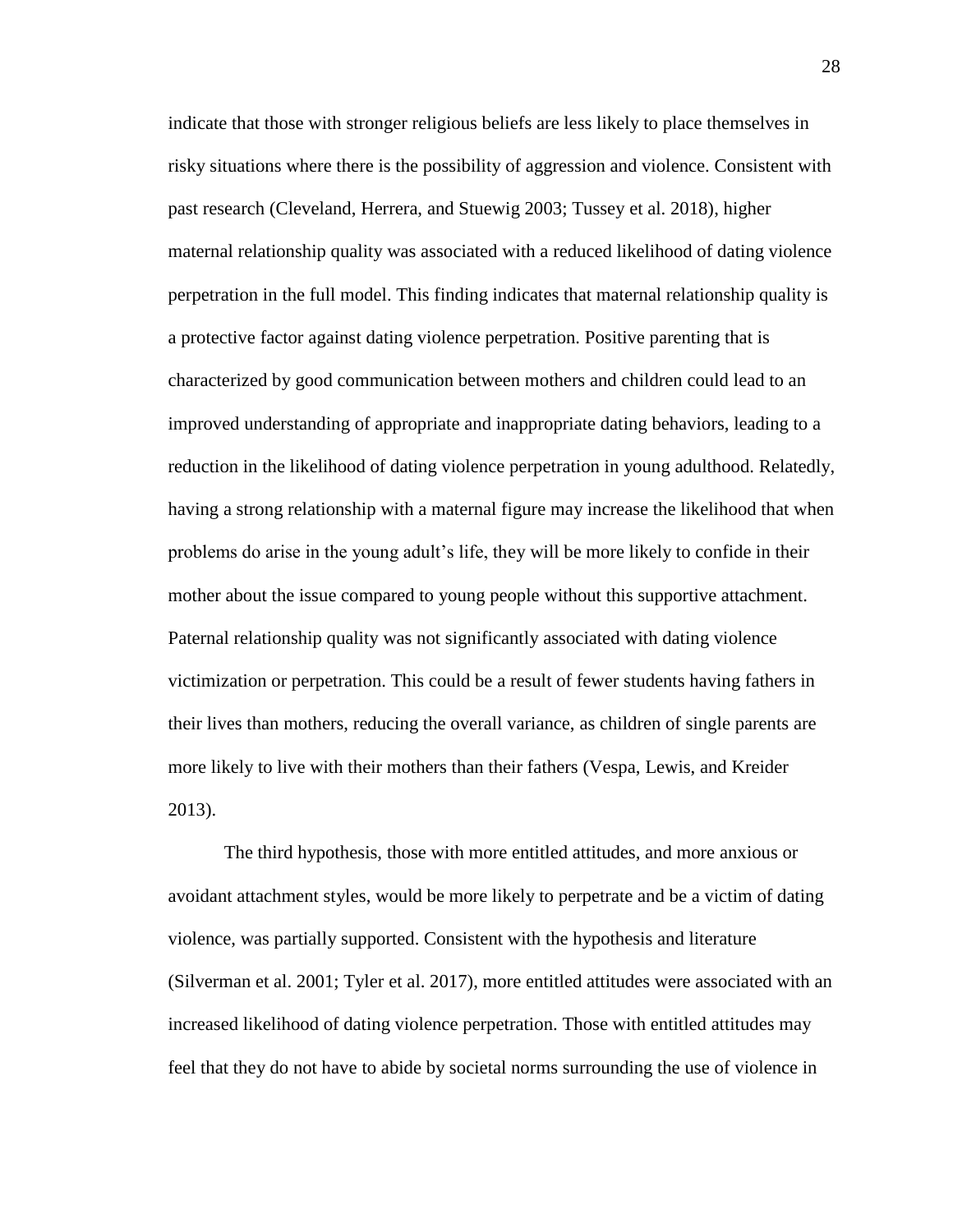their dating relationships. Thus, some individuals may be more likely to use dating violence to control their partners "because they can." More entitled individuals may also feel as though they alone are entitled to the love and attention of their partner, causing higher levels of conflict, which can lead to violence. Consistent with the literature and theoretical perspectives (Bookwala and Zdaniuk 1998; Bowlby 1988), more attachment anxiety was associated with both dating violence perpetration and victimization. This suggests that those who have an anxious attachment style feel preoccupied about "losing" their partners to other individuals and activities. As a result, they may be more likely to use violent tactics in response to perceived loss. Thus, individuals with anxious attachment styles use violence as a tactic to prevent what they perceive as loss of control of their partners. Additionally, those with anxious attachment styles may tolerate violence from their partner because they fear that their partner would leave if they were not compliant. Accepting violence in the situation of anxious attachment could be a tactic of self-preservation and peace-keeping in the relationship. Contrary to this hypothesis, more attachment avoidance was associated with a *lower* likelihood of dating violence victimization and perpetration. This could result from the fact that individuals with avoidant attachment styles may not form close connections in the first place. Since the connection with their dating partner is weaker, they may break off their relationships at the first sign of conflict, avoiding situations that may lead them to experience dating violence. Additionally, those who have more avoidant attachment styles may hide strong emotions, such as anger, preventing dating violence perpetration.

Risky behaviors were significantly associated with a higher likelihood of dating violence perpetration and victimization, which partially supports the fourth hypothesis,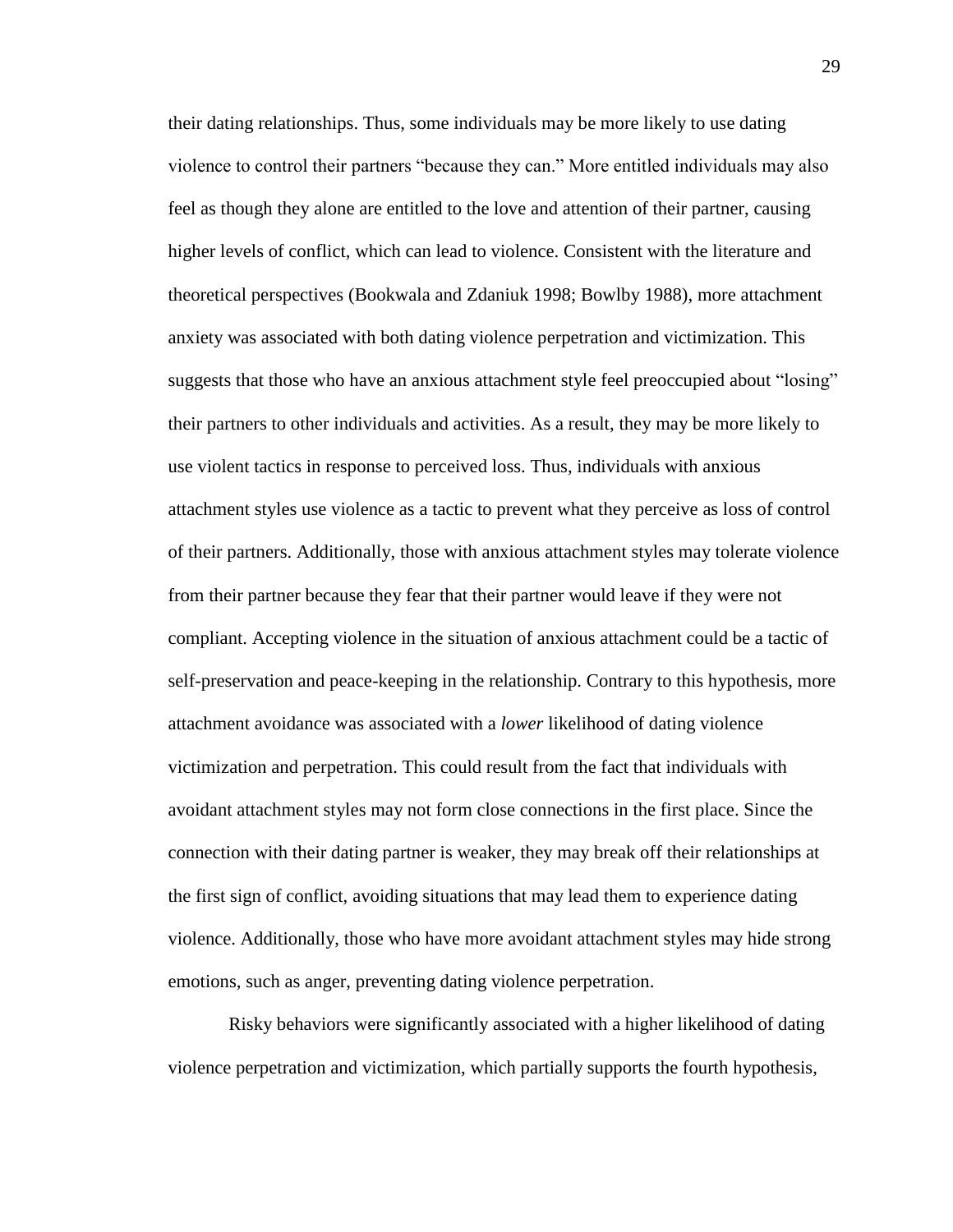which was that those who engage in more risky behaviors (i.e., more heavy drinking, more sexual risk behavior and more drug use) would be more likely to perpetrate and be a victim of dating violence. This finding is consistent with prior research using the antisocial orientation perspective, which holds that risky behaviors are a component of a larger repertoire of antisocial behaviors (Simons et al. 2008; Tussey et al. 2018). Heavy drinking and drug risk behaviors are associated with an increased likelihood of dating violence perpetration. One possible explanation for this association is that alcohol and drugs increase the likelihood of aggression (Shorey, Stuart, and Cornelius 2011), leading to dating violence perpetration. Thus, conflicts that occur under the influence of alcohol and drugs may be more likely to become violent. Alcohol and drugs may impair judgement, leading individuals to escalate conflicts when they otherwise would decide not to. Additionally, heavy drinking, sexual risk behavior, and drug risk behavior are associated with an increased likelihood of dating violence victimization. This finding is consistent with the background-situational model (Riggs and O'Leary 1989), in which risky situations facilitate the occurrence of dating violence. The use of alcohol and drugs may impair judgement, leading individuals to find themselves in a situation while they are impaired in which they are at risk for being victimized. Under the influence of alcohol and drugs, individuals may unknowingly or unintentionally provoke their partners through aggressive behavior, leading them to become victims of dating violence.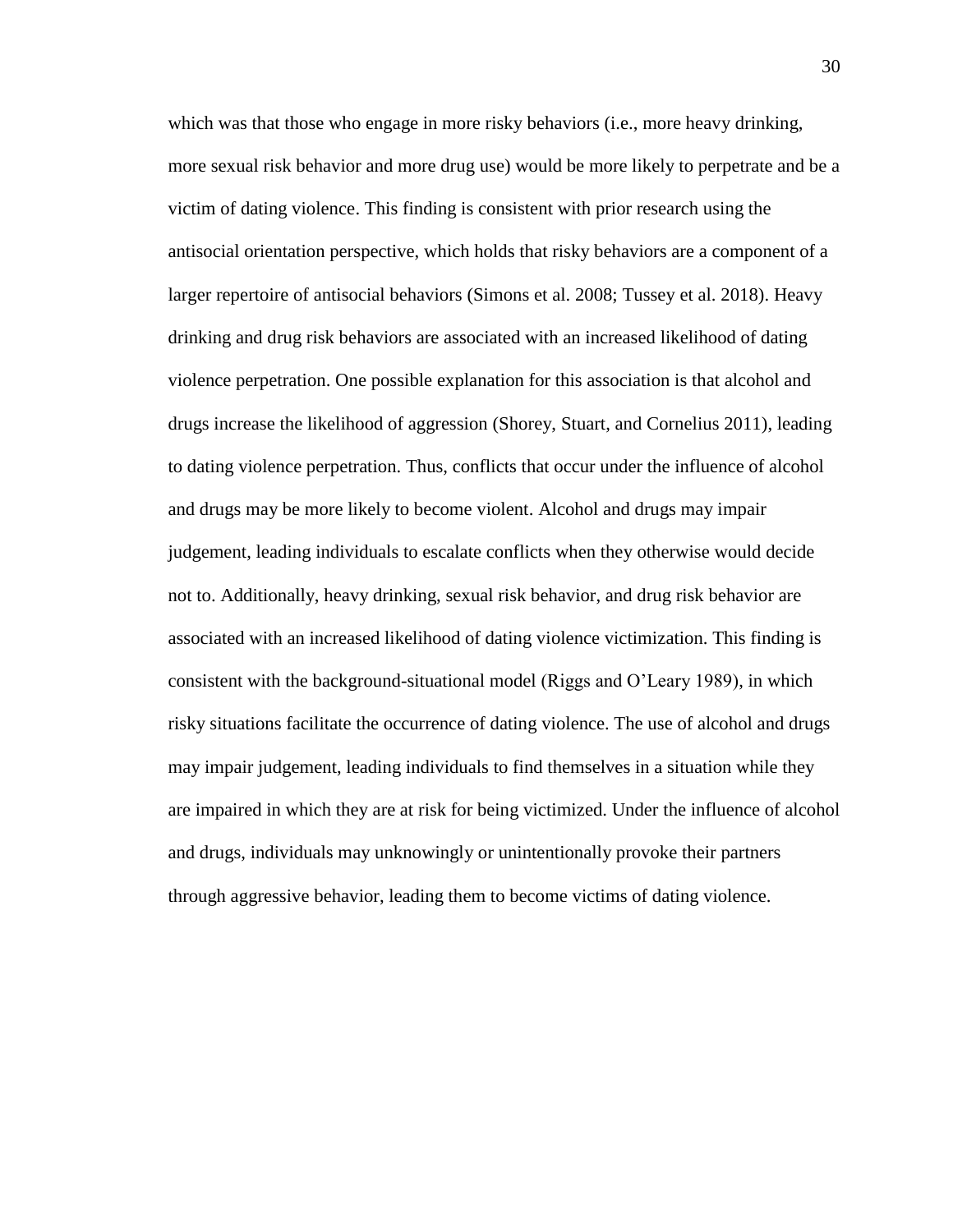## <span id="page-34-0"></span>CHAPTER 7: LIMITATIONS, IMPLICATIONS, AND CONCLUSIONS Limitations

This study is not without limitations. First, all information comes from selfreports, which leaves the potential for underreporting or misreporting due to the sensitive nature of the questions or the reference periods used. Second, all data come from the same time-period, so inferences about causal ordering cannot be made with regards to risk behaviors and dating violence experiences. Finally, because students were not randomly selected, findings cannot be generalized to all undergraduate students enrolled in social science courses in the Midwest and Southeast.

#### Policy and Practice Implications

Given the current findings regarding protective factors, namely that higher maternal relationship quality and religiosity lowers the likelihood of dating violence, this study has important implications on policy and practice. First, practitioners who work with populations who are at-risk for dating violence, especially young adults, should help to encourage positive parenting practices, especially improved communication between parents and children. By ensuring that children have open and honest means of communicating with their parents about relationship concerns, the likelihood of dating violence perpetration and victimization may decrease. Moreover, the protective factors of religion should be explored by practitioners, especially the social ties within the religious community. Practitioners may work closely with religious leaders to develop dating violence prevention programs that are culturally relevant for students with strong religious beliefs. Future researchers and practitioners could also explore partnerships with religious communities to gain more information about prevention and treatment of victims of dating violence.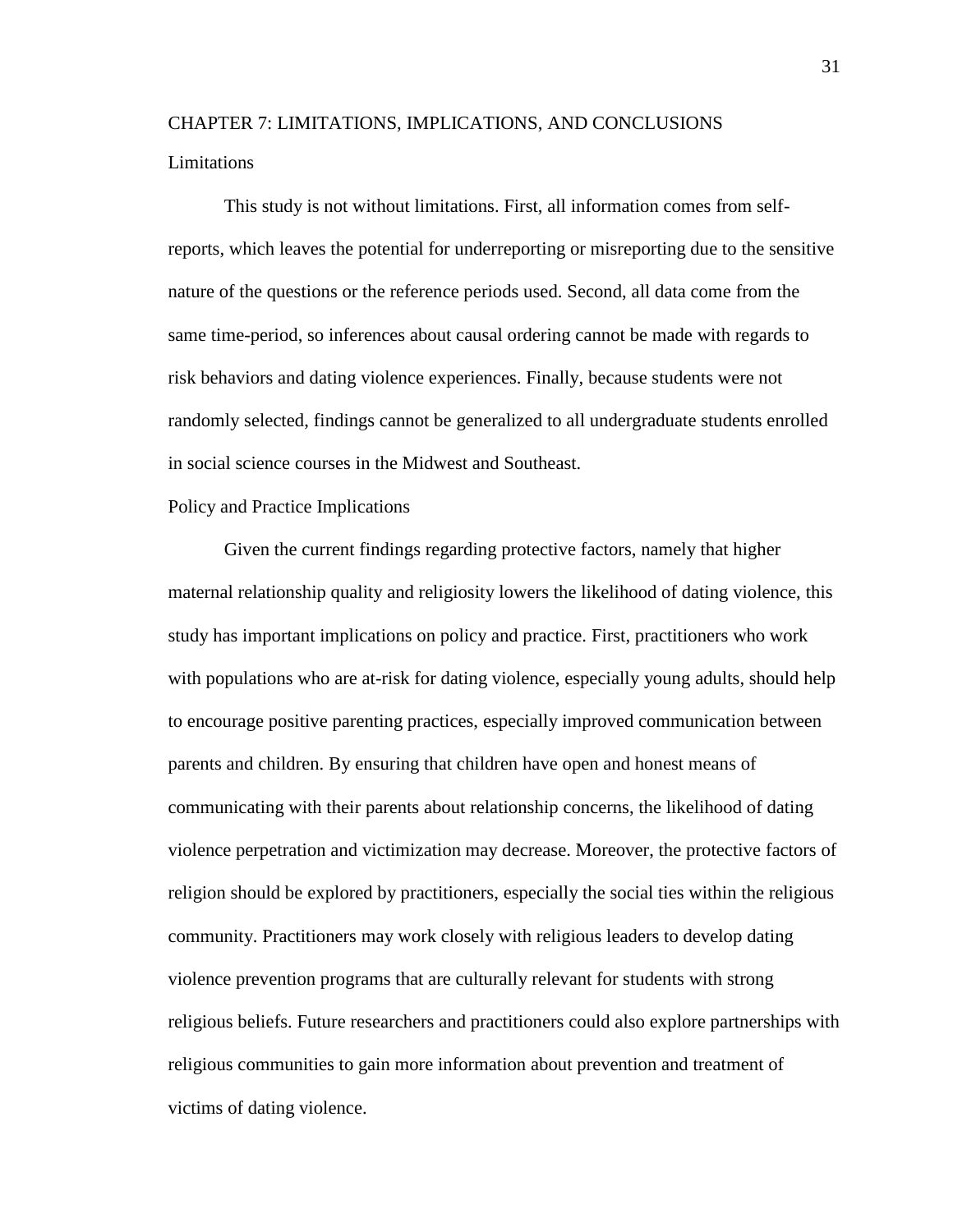In addition to protective factors, working with attachment and entitlement behaviors are another way of exploring dating violence prevention. Practitioners may work to introduce a more positive, secure model of adult attachment in therapeutic work, potentially preventing or reducing future acts of dating violence. By working with clients to improve self-concept and perception of self-worth, they may improve how the client forms bonds with their romantic partner, reducing the likelihood of relationship conflict and dating violence. By nurturing a secure attachment style, practitioners may give young adults the confidence they need to leave abusive partners. In addition to attachment, practitioners may work to reduce entitled behaviors through therapy, reducing the likelihood that clients will commit acts of dating violence against their partners.

Finally, individuals who work with young adults should continue to advocate for a reduction in risky behaviors to prevent dating violence perpetration and victimization. By encouraging young adults to stay away from excessive drinking, drugs, and risky sex, dating violence perpetration and victimization could be reduced. In addition to risk, my findings reveal that early childhood experiences are particularly important in setting the stage for future relationships. Practitioners should continue working with parents to model healthy parenting while their children are very young, increasing the likelihood that their children will practice safe relationship behaviors in the future.

#### **Conclusions**

This research makes several meaningful contributions to the literature. First, I based this work on four primary theories of dating violence, using measures of poor parenting, protective factors, entitlement, attachment, and risky behaviors. Past research on dating violence has been fragmented, with studies focusing on only one or two key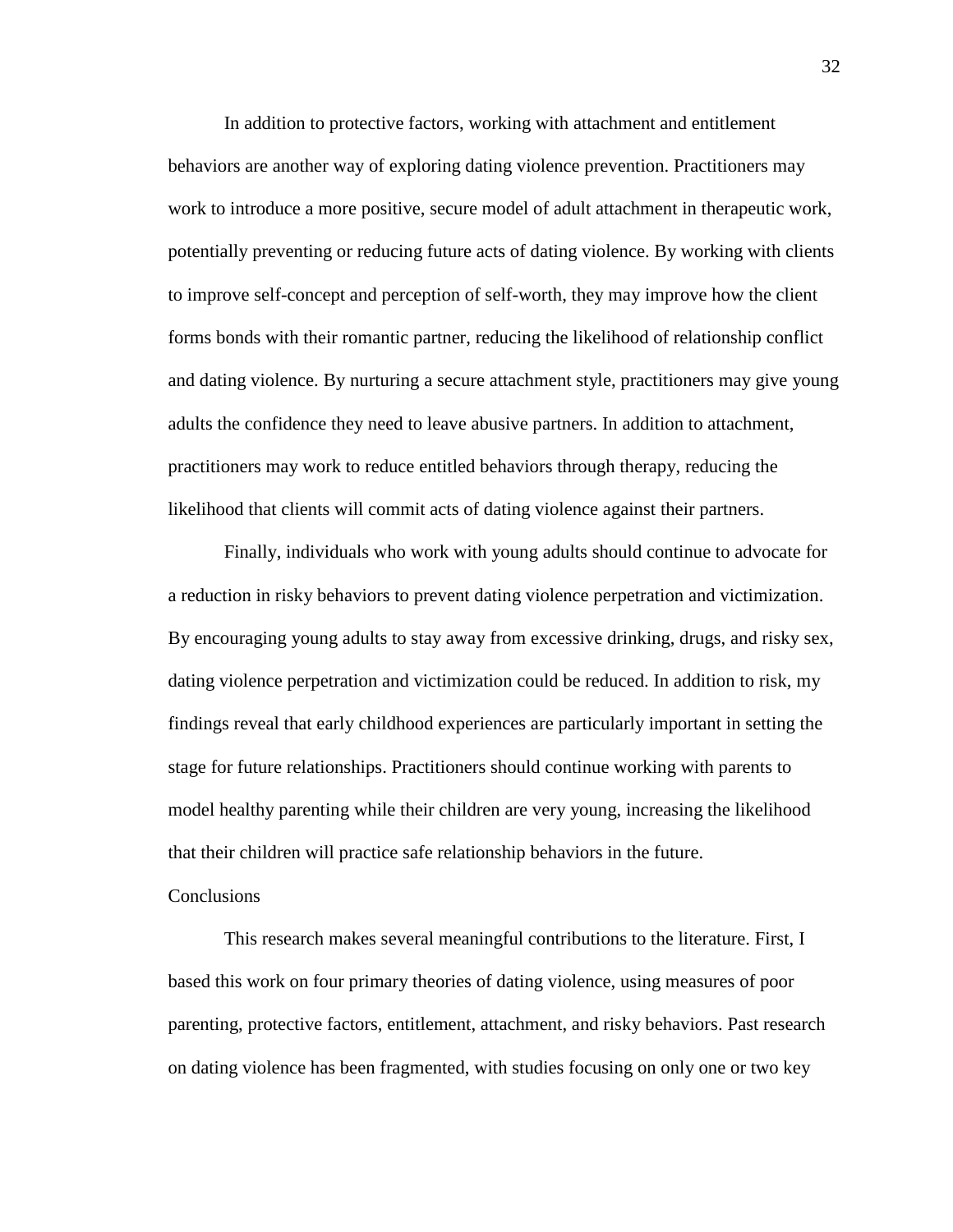theories at a time. Thus, the current results provide a more comprehensive understanding of dating violence perpetration and victimization. The findings reveal that an integration of all relevant theories is necessary when studying dating violence. Second, this study included protective factors and demonstrated that religiosity and strong maternal relationship quality have the potential for protecting young adults from perpetrating dating violence and becoming a victim of dating violence. These protective factors emphasize the importance of social ties in the lives of young adults. In addition, these protective factors lead to important practical and policy implications. Third, childhood experiences continue to impact the lives of young people and the quality of their relationships. Adverse childhood experiences set the stage for potential relationship problems in the future, further highlighting the importance of good parenting in the future adjustment of children. Finally, the findings demonstrate that risky behaviors raise the likelihood of experiencing dating violence, reiterating the importance for programs devoted to the reduction of risky behaviors in young adulthood.

Future research should continue to utilize a multi-perspective model of dating violence, as components of all four theories had associations with dating violence perpetration and victimization. Future studies may also wish to include a comparison of different types of violence, such as victimization only or perpetration only, as the risk factors for these specific types may also vary. In addition, practitioners should recognize the many factors, as well as the relationships between them, that raise or lower the likelihood of dating violence. Importantly, in addition to examining maternal relationship quality and religiosity, practitioners and researchers could also examine other potential protective factors in the development of dating violence prevention programs and in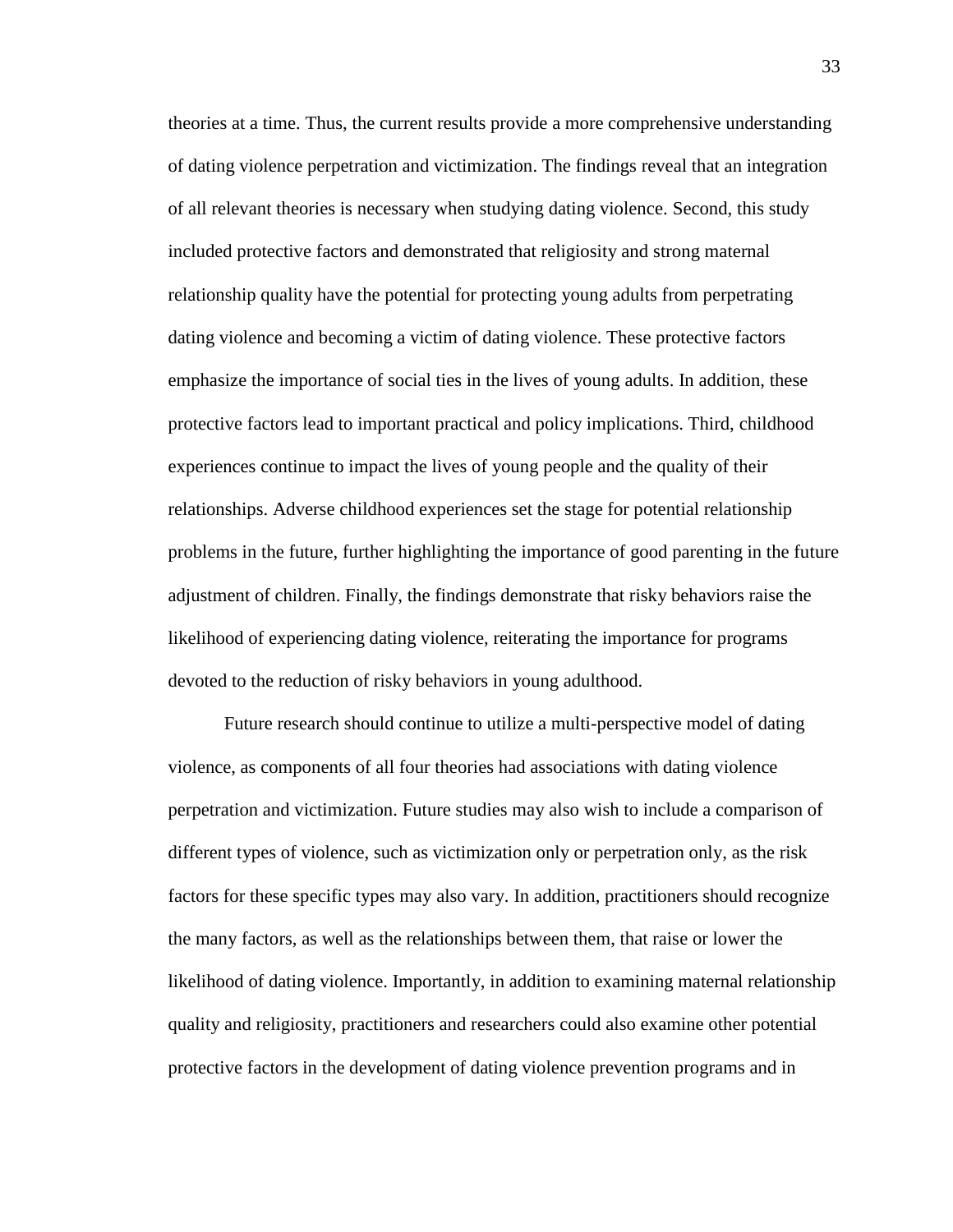therapeutic treatment. Finally, examining potential partnerships between religious leaders

and experts in the field of dating violence may be beneficial in the prevention of dating

violence.

#### <span id="page-37-0"></span>CHAPTER 8: REFERENCES

- Alleyne, Binta, Victoria H. Coleman-Cowger, Laurel Crown, Maya A. Gibbons, and Linda Nicole Vines. 2011. "The Effects of Dating Violence, Substance Use and Risky Sexual Behavior among a Diverse Sample of Illinois Youth." *Journal of Adolescence* 34(1):11–18.
- Bandura, Albert. 1977. *Social Learning Theory*. Englewood Cliffs, NJ: Prentice Hall.
- Barnett, Ola W., Cindy L. Miller-Perrin, and Robin D. Perrin. 2011. *Family Violence across the Lifespan: An Introduction*. Thousand Oaks, California: Sage Publications.
- Bartholomew, K. and L. M. Horowitz. 1991. "Attachment Styles among Young Adults: A Test of a Four-Category Model." *Journal of Personality and Social Psychology* 61(2):226–44.
- Baumrind, Diana. 1991. "The Influence of Parenting Style on Adolescent Competence and Substance Use." *The Journal of Early Adolescence* 11(1):56–95.
- Berkel, LaVerne A., Beverly J. Vandiver, and Angela D. Bahner. 2004. "Gender Role Attitudes, Religion, and Spirituality as Predictors of Domestic Violence Attitudes in White College Students." *Journal of College Student Development* 45(2):119– 33.
- Bevan, Emma and Daryl J. Higgins. 2002. "Is Domestic Violence Learned? The Contribution of Five Forms of Child Maltreatment to Men's Violence and Adjustment." *Journal of Family Violence* 17(3):223–45.
- Bookwala, Jamila and Bozena Zdaniuk. 1998. "Adult Attachment Styles and Aggressive Behavior within Dating Relationships." *Journal of Social and Personal Relationships* 15(2):175–90.
- Bowlby, John. 1988. *A Secure Base: Parent-Child Attachment and Healthy Human Development*. New York, NY: Basic Books.
- Brennan, Kelly A., Catherine L. Clark, and Phillip R. Shaver. 1998. "Self-Report Measurement of Adult Romantic Attachment: An Integrative Overview." Pp. 46– 76 in *Attachment Theory and Close Relationships*, edited by J. A. Simpson and W. S. Rholes. New York: Guilford.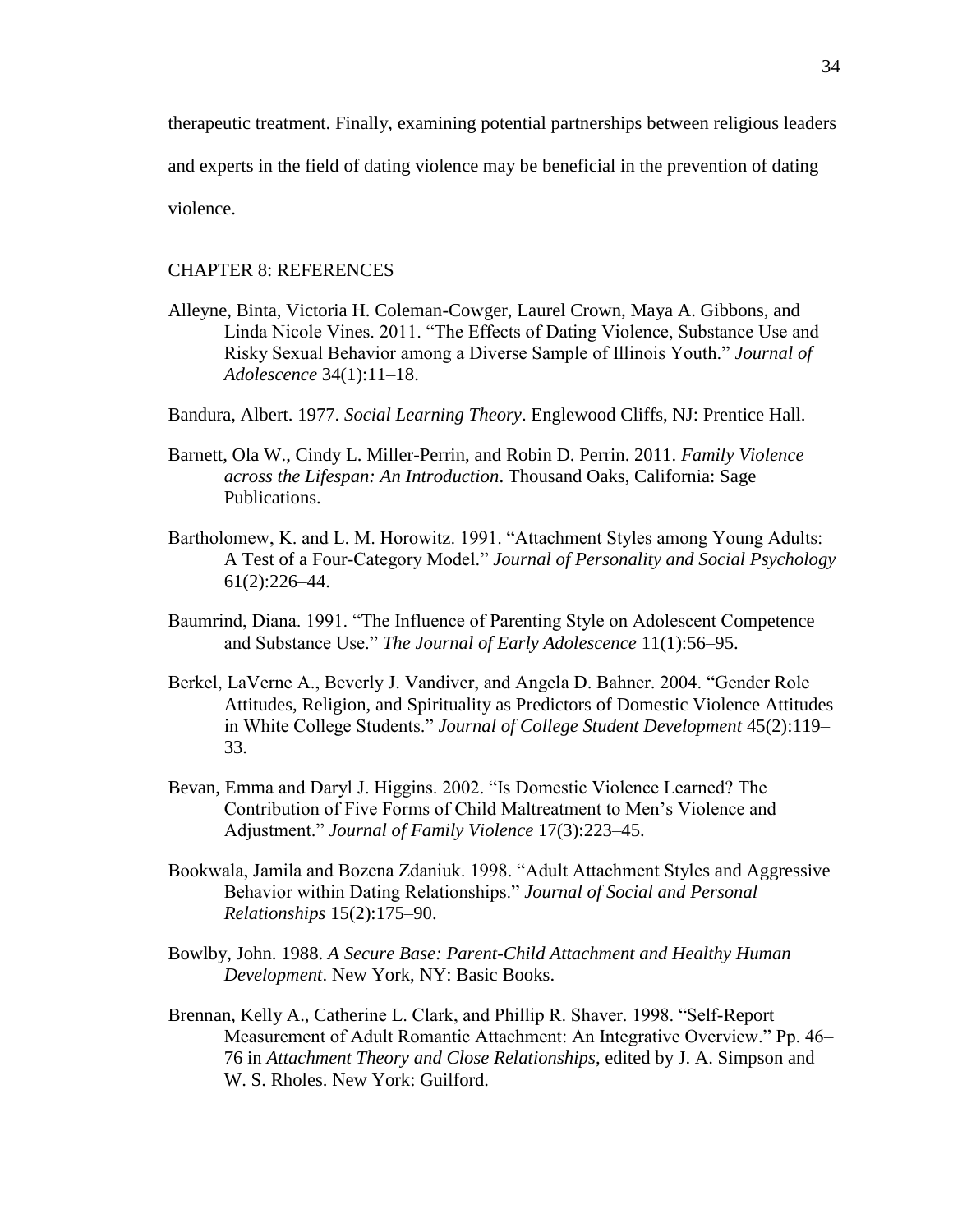- Campbell, W.Keith, Angelica M. Bonacci, Jeremy Shelton, Julie J. Exline, and Brad J. Bushman. 2004. "Psychological Entitlement: Interpersonal Consequences and Validation of a Self-Report Measure." *Journal of Personality Assessment* 83(1):29–45.
- Clark, Duncan B., Michael D. De Bellis, Kevin G. Lynch, Jack R. Cornelius, and Christopher S. Martin. 2003. "Physical and Sexual Abuse, Depression and Alcohol Use Disorders in Adolescents: Onsets and Outcomes." *Drug and Alcohol Dependence* 69(1):51–60.
- Cleveland, H.Harrington, Veronica M. Herrera, and Jeffrey Stuewig. 2003. "Abusive Males and Abused Females in Adolescent Relationships: Risk Factor Similarity and Dissimilarity and the Role of Relationship Seriousness." *Journal of Family Violence* 18(6):325–39.
- Creasey, Gary and Matthew Hesson-McInnis. 2001. "Affective Responses, Cognitive Appraisals, and Conflict Tactics in Late Adolescent Romantic Relationships: Associations with Attachment Orientations." *Journal of Counseling Psychology* 48(1):85–96.
- DeMaris, Alfred and Catherine Kaukinen. 2005. "Violent Victimization and Women's Mental and Physical Health: Evidence from a National Sample." *Journal of Research in Crime and Delinquency* 42(4):384–411.
- Doumas, Diana M., Christine L. Pearson, Jenna E. Elgin, and Lisa L. McKinley. 2008. "Adult Attachment as a Risk Factor for Intimate Partner Violence: The 'mispairing' of Partners' Attachment Styles." *Journal of Interpersonal Violence* 23(5):616–34.
- Dube, S. R. et al. 2001. "Childhood Abuse, Household Dysfunction, and the Risk of Attempted Suicide throughout the Life Span: Findings from the Adverse Childhood Experiences Study." *JAMA* 286(24):3089–96.
- Exner-Cortens, Deinera, John Eckenrode, and Emily Rothman. 2013. "Longitudinal Associations between Teen Dating Violence Victimization and Adverse Health Outcomes." *Pediatrics* 131(1):71–78.
- Feldstein, Sarah W. and William R. Miller. 2006. "Substance Use and Risk-Taking among Adolescents." *Journal of Mental Health* 15(6):633–43.
- Foran, Heather M. and K.Daniel O'Leary. 2008. "Alcohol and Intimate Partner Violence: A Meta-Analytic Review." *Clinical Psychology Review* 28(7):1222–34.
- Foshee, Vangie A., Karl E. Bauman, and G.Fletcher Linder. 1999. "Family Violence and the Perpetration of Adolescent Dating Violence: Examining Social Learning and Social Control Processes." *Journal of Marriage and Family* 61(2):331–42.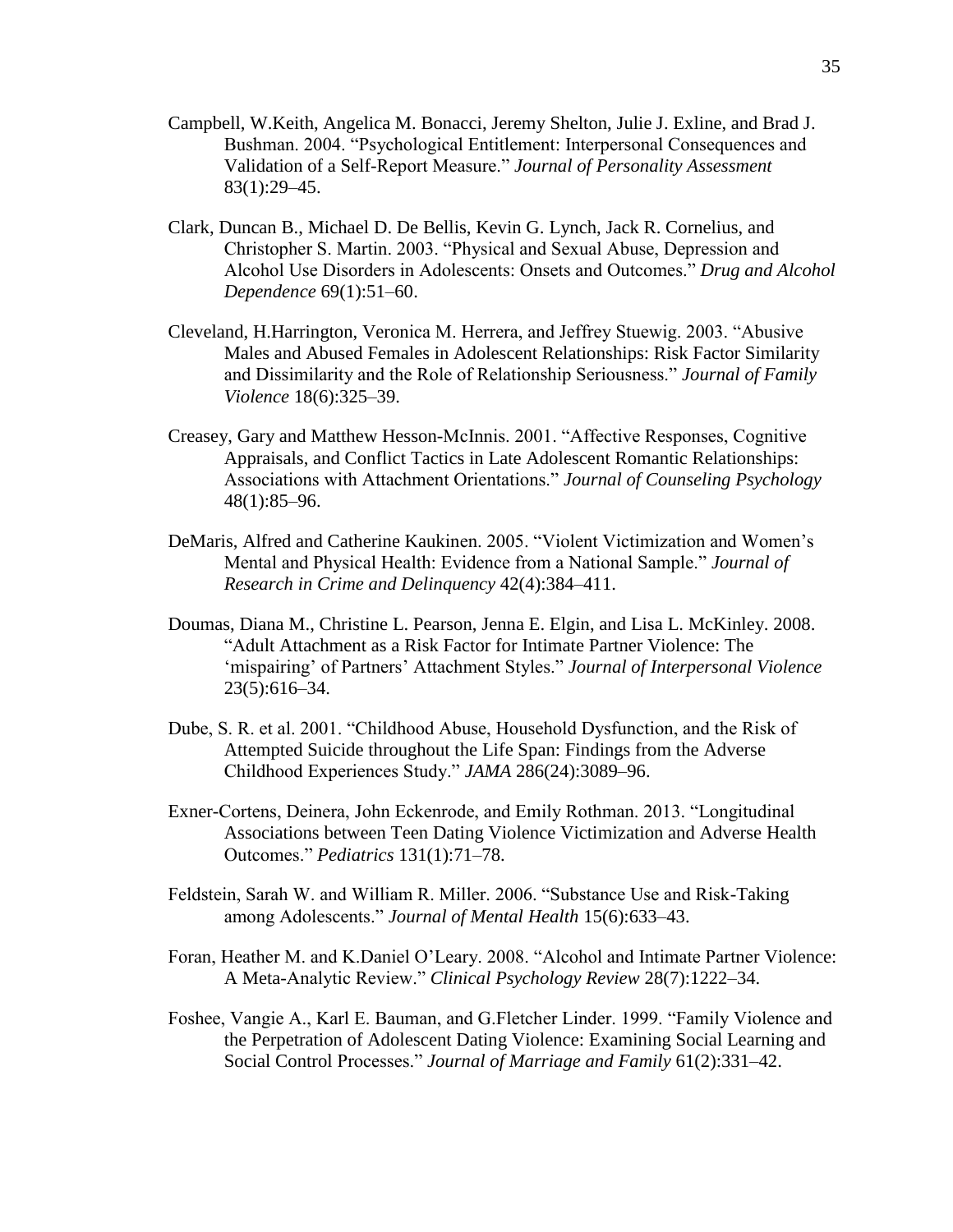- Foshee, Vangie A., Thad Steven Benefield, Susan T. Ennett, Karl E. Bauman, and Chirayath Suchindran. 2004. "Longitudinal Predictors of Serious Physical and Sexual Dating Violence Victimization during Adolescence." *Preventive Medicine* 39(5):1007–16.
- Fraley, R.Chris and Phillip R. Shaver. 1998. "Airport Separations: A Naturalistic Study of Adult Attachment Dynamics in Separating Couples." *Journal of Personality and Social Psychology* 75(5):1198–1212.
- Fraley, R.Chris and Niels G. Waller. 1998. "Adult Attachment Patterns: A Test of the Typological Model." Pp. 77–114 in *Attachment Theory and Close Relationships*, edited by J. A. Simpson and W. S. Rholes. New York, NY: Guilford.
- Fraley, R.Chris, Niels G. Waller, and Kelly A. Brennan. 2000. "An Item Response Theory Analysis of Self-Report Measures of Adult Attachment." *Journal of Personality and Social Psychology* 78(2):350–65.
- Gelles, Richard J. 1997. *Intimate Violence in Families*. Thousand Oaks, CA: SAGE.
- Golder, Seana, Mary Rogers Gillmore, Susan Spieker, and Diane Morrison. 2005. "Substance Use, Related Problem Behaviors and Adult Attachment in a Sample of High Risk Older Adolescent Women." *Journal of Child and Family Studies* 14(2):181–93.
- Gómez, Anu Manchikanti. 2011. "Testing the Cycle of Violence Hypothesis: Child Abuse and Adolescent Dating Violence as Predictors of Intimate Partner Violence in Young Adulthood." *Youth & Society* 43(1):171–92.
- Gover, Angela R., Catherine Kaukinen, and Kathleen A. Fox. 2008. "The Relationship between Violence in the Family of Origin and Dating Violence among College Students." *Journal of Interpersonal Violence* 23(12):1667–93.
- Hazan, Cindy and Phillip Shaver. 1987. "Romantic Love Conceptualized as an Attachment Process." *Journal of Personality and Social Psychology* 52(3):511– 24.
- Herrenkohl, Todd I. et al. 2004. "Pathways from Physical Childhood Abuse to Partner Violence in Young Adulthood." *Violence and Victims* 19(2):123–36.
- Huebner, Angela J. and Laurie W. Howell. 2003. "Examining the Relationship between Adolescent Sexual Risk-Taking and Perceptions of Monitoring, Communication, and Parenting Styles." *Journal of Adolescent Health* 33(2):71–78.
- Igra, Vivien and Charles E. Irwin. 1996. "Theories of Adolescent Risk-Taking Behavior." Pp. 35–51 in *Handbook of Adolescent Health Risk Behavior*, *Issues in Clinical Child Psychology*, edited by R. J. DiClemente, W. B. Hansen, and L. E. Ponton. Springer US. Retrieved June 9, 2017 (http://link.springer.com/chapter/10.1007/978-1-4899-0203-0\_3).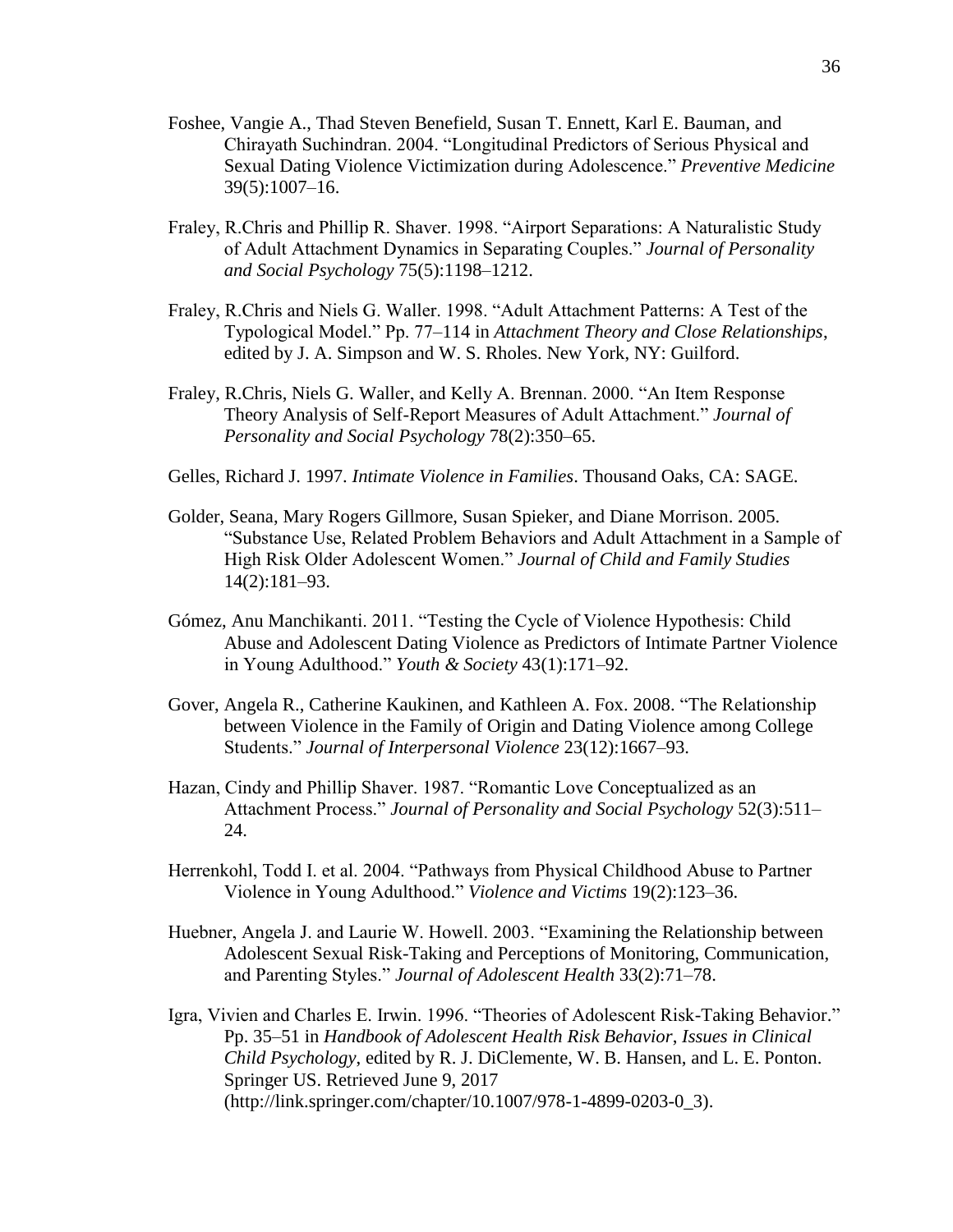- Jouriles, Ernest N., Renee McDonald, Victoria Mueller, and John H. Grych. 2012. "Youth Experiences of Family Violence and Teen Dating Violence Perpetration: Cognitive and Emotional Mediators." *Clinical Child and Family Psychology Review* 15(1):58–68.
- Kilpatrick, Dean G. et al. 2003. "Violence and Risk of PTSD, Major Depression, Substance Abuse/Dependence, and Comorbidity: Results from the National Survey of Adolescents." *Journal of Consulting and Clinical Psychology* 71(4):692–700.
- Lee, Mary, Marla Reese-Weber, and Jeffrey H. Kahn. 2014. "Exposure to Family Violence and Attachment Styles as Predictors of Dating Violence Perpetration among Men and Women: A Mediational Model." *Journal of Interpersonal Violence* 29(1):20–43.
- McNaughton Reyes, H.Luz, Vangie A. Foshee, Daniel J. Bauer, and Susan T. Ennett. 2012. "Heavy Alcohol Use and Dating Violence Perpetration during Adolescence: Family, Peer and Neighborhood Violence as Moderators." *Prevention Science : The Official Journal of the Society for Prevention Research* 13(4):340–49.
- McNaughton Reyes, H.Luz, Vangie A. Foshee, Phyllis Holditch Niolon, Dennis E. Reidy, and Jeffrey E. Hall. 2016. "Gender Role Attitudes and Male Adolescent Dating Violence Perpetration: Normative Beliefs as Moderators." *Journal of Youth and Adolescence* 45(2):350–60.
- Morris, Anjana Madan, Sylvie Mrug, and Michael Windle. 2015. "From Family Violence to Dating Violence: Testing a Dual Pathway Model." *Journal of Youth and Adolescence* 44(9):1819–35.
- Nabors, Erin L. 2010. "Drug Use and Intimate Partner Violence Among College Students: An In-Depth Exploration." *Journal of Interpersonal Violence* 25(6):1043–63.
- Owens, David J. and Murray A. Straus. 1975. "The Social Structure of Violence in Childhood and Approval of Violence as an Adult." *Aggressive Behavior* 1(3):193–211.
- Rapoza, Kimberly A. and Alison T. Baker. 2008. "Attachment Styles, Alcohol, and Childhood Experiences of Abuse: An Analysis of Physical Violence in Dating Couples." *Violence and Victims* 23(1):52–65.
- Riggs, David S. and K.Daniel O'Leary. 1989. "The Development of a Model of Courtship Aggression." Pp. 53–71 in *Violence in Dating Relationships: Emerging Social Issues*, edited by M. A. Pirog-Good. New York, NY: Praeger.
- Schiff, Miriam and Anat Zeira. 2005. "Dating Violence and Sexual Risk Behaviors in a Sample of at-Risk Israeli Youth." *Child Abuse & Neglect* 29(11):1249–63.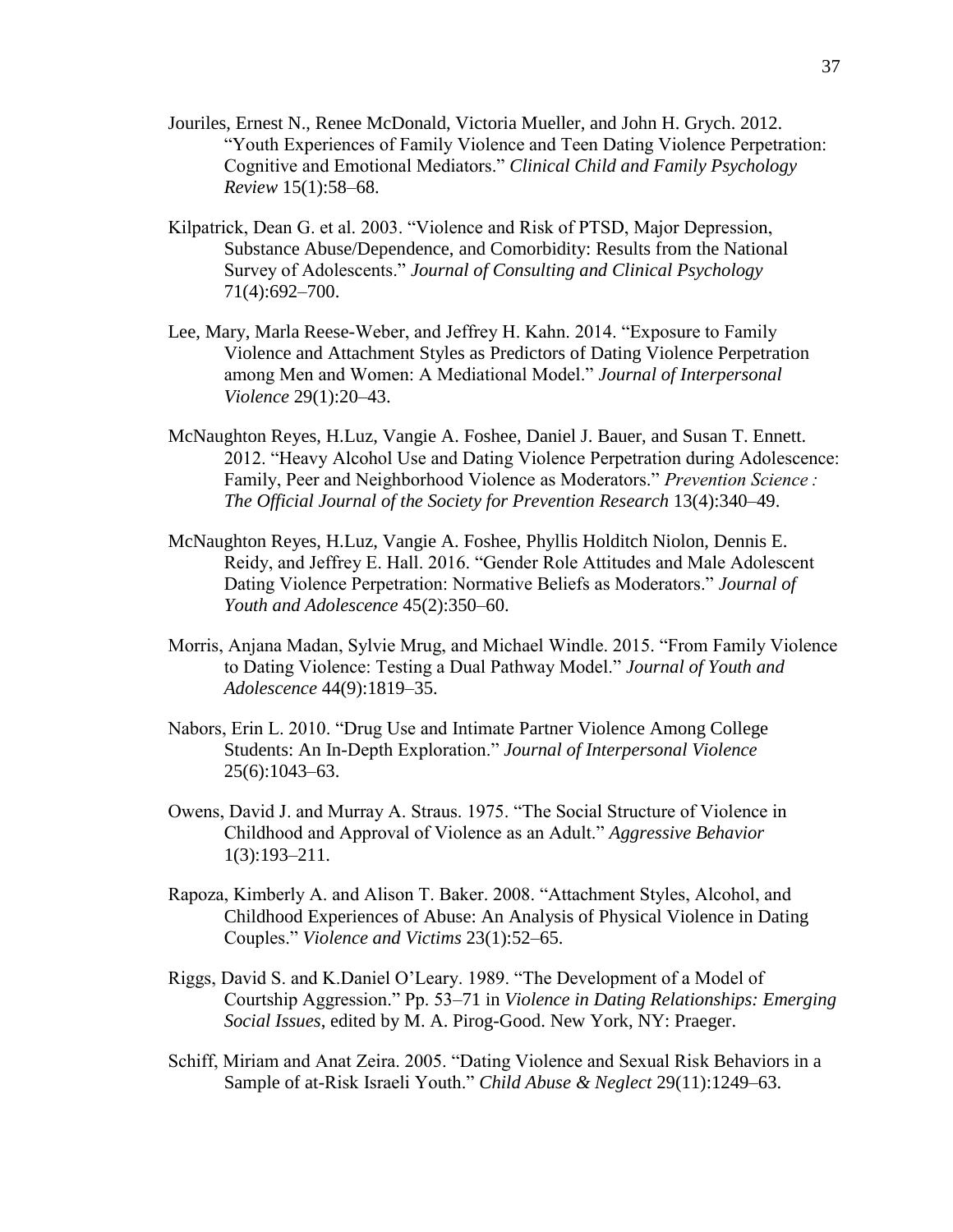- Shorey, Ryan C., Tara L. Cornelius, and Kathryn M. Bell. 2008. "A Critical Review of Theoretical Frameworks for Dating Violence: Comparing the Dating and Marital Fields." *Aggression and Violent Behavior* 13(3):185–94.
- Shorey, Ryan C., Gregory L. Stuart, and Tara L. Cornelius. 2011. "Dating Violence and Substance Use in College Students: A Review of the Literature." *Aggression and Violent Behavior* 16(6):541–50.
- Silverman, Silverman, A. Raj, LA Mucci, and JE Hathaway. 2001. "Dating Violence against Adolescent Girls and Associated Substance Use, Unhealthy Weight Control, Sexual Risk Behavior, Pregnancy, and Suicidality." *JAMA* 286(5):572– 79.
- Simons, Leslie Gordon, Callie Harbin Burt, and Ronald L. Simons. 2008. "A Test of Explanations for the Effect of Harsh Parenting on the Perpetration of Dating Violence and Sexual Coercion among College Males." *Violence and Victims* 23(1):66–82.
- Simons, Ronald L., Kuei-Hsiu Lin, and Leslie C. Gordon. 1998. "Socialization in the Family of Origin and Male Dating Violence: A Prospective Study." *Journal of Marriage and Family* 60(2):467–78.
- Stappenbeck, Cynthia A. and Kim Fromme. 2010. "A Longitudinal Investigation of Heavy Drinking and Physical Dating Violence in Men and Women." *Addictive Behaviors* 35(5):479–85.
- Straus, Murray A. 2004. "Prevalence of Violence Against Dating Partners by Male and Female University Students Worldwide." *Violence Against Women* 10(7):790– 811.
- Straus, Murray A., Emily M. Douglas, and Rose Anne Medeiros. 2013. *The Primordial Violence: Spanking Children, Psychological Development, Violence, and Crime*. New York: Routledge.
- Straus, Murray A. and Richard J. Gelles. 1990. *Physical Violence in American Families: Risk Factors and Adaptations to Violence in 8,145 Families*. Transaction Publishers.
- Straus, Murray A., Sherry L. Hamby, Sue Boney-McCoy, and David B. Sugarman. 1996. "The Revised Conflict Tactics Scales (CTS2) Development and Preliminary Psychometric Data." *Journal of Family Issues* 17(3):283–316.
- Sutton, Tara E. and Leslie Gordon Simons. 2015. "Sexual Assault Among College Students: Family of Origin Hostility, Attachment, and the Hook-Up Culture as Risk Factors." *Journal of Child and Family Studies* 24(10):2827–40.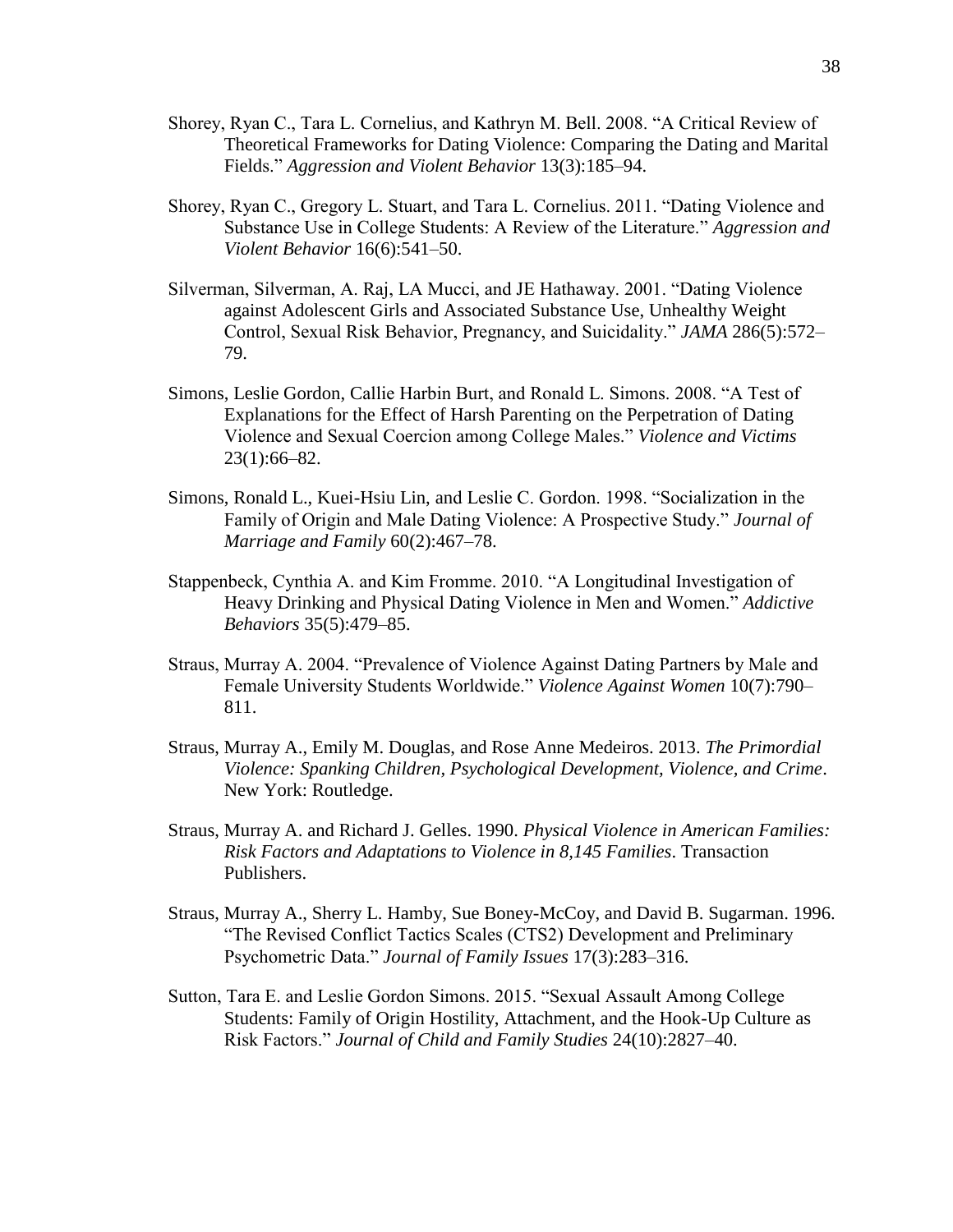- Testa, Maria, Jennifer A. Livingston, and Kenneth E. Leonard. 2003. "Women's Substance Use and Experiences of Intimate Partner Violence: A Longitudinal Investigation among a Community Sample." *Addictive Behaviors* 28(9):1649–64.
- Tussey, Brian Ermon, Kimberly A. Tyler, and Leslie Gordon Simons. 2018. "Poor Parenting, Attachment Style, and Dating Violence Perpetration Among College Students." *Journal of Interpersonal Violence*. Retrieved February 27, 2018 (http://journals.sagepub.com/eprint/KDBAPIVCdA5qrCRvzY9H/full).
- Tyler, Kimberly A., Rachel M. Schmitz, Colleen Ray, and Leslie Gordon Simons. 2017. "The Role of Entitlement, Self-Control, and Risk Behaviors on Dating Violence Perpetration." *Violence and Victims*.
- Vagi, Kevin J. et al. 2013. "Beyond Correlates: A Review of Risk and Protective Factors for Adolescent Dating Violence Perpetration." *Journal of Youth and Adolescence* 42(4):633–49.
- Vivian, D. and J. Langhinrichsen-Rohling. 1994. "Are Bi-Directionally Violent Couples Mutually Victimized? A Gender-Sensitive Comparison." *Violence and Victims* 9(2):107–24.
- Widom, Cathy Spatz, Sally Czaja, and Mary Ann Dutton. 2014. "Child Abuse and Neglect and Intimate Partner Violence Victimization and Perpetration: A Prospective Investigation." *Child Abuse & Neglect* 38(4):650–63.
- Windle, Michael and Sylvie Mrug. 2009. "Cross-Gender Violence Perpetration and Victimization Among Early Adolescents and Associations with Attitudes Toward Dating Conflict." *Journal of Youth and Adolescence* 38(3):429.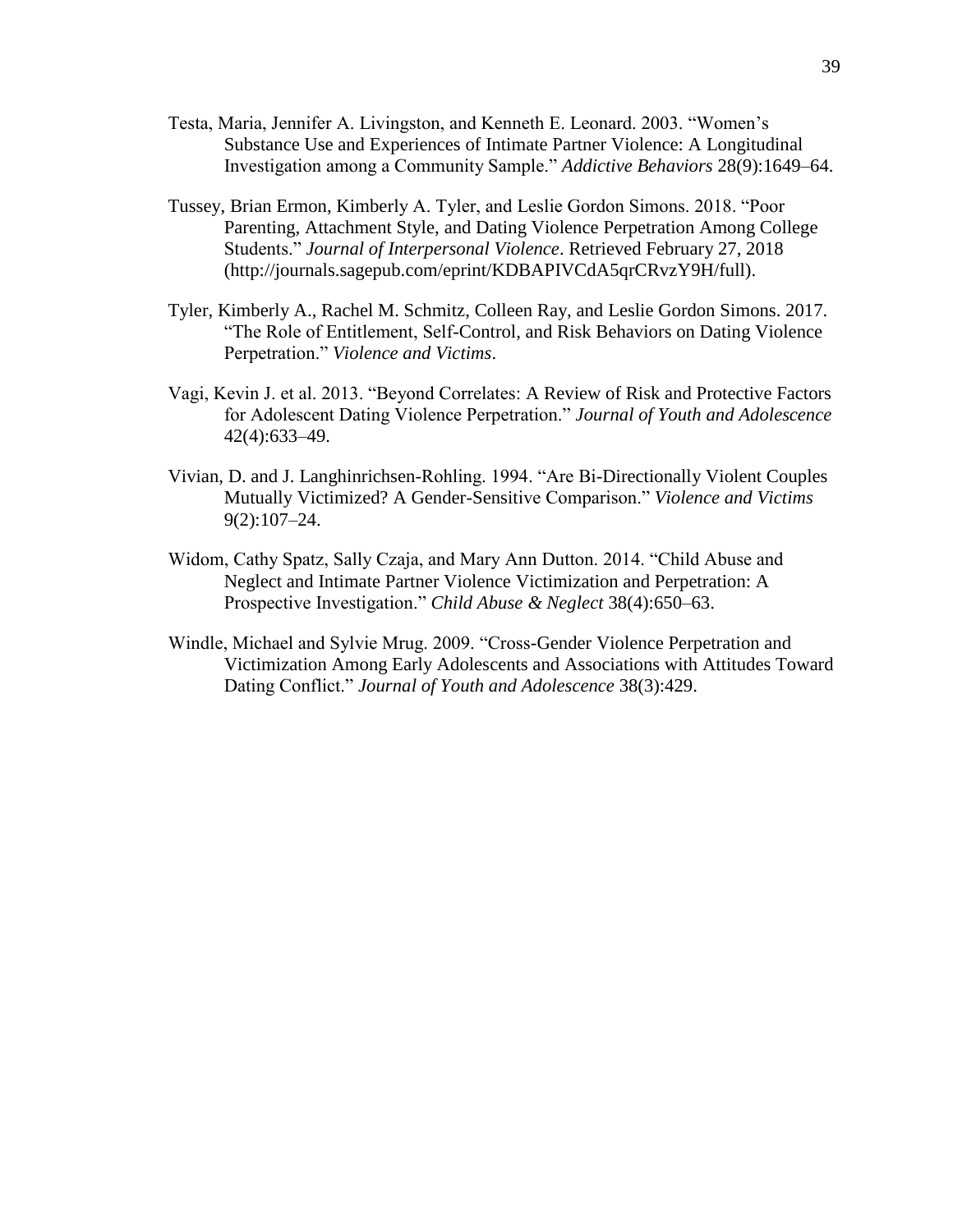### APPENDIX A: TABLES

Table 1: Bivariate Correlations and Descriptive Statistics

<span id="page-43-0"></span>

|    |                         |      | 2     | 3       | 4       | 5       | 6        | 7        | 8        | 9        | 10       | 11       | 12       | 13       | 14       | 15       | 16       |
|----|-------------------------|------|-------|---------|---------|---------|----------|----------|----------|----------|----------|----------|----------|----------|----------|----------|----------|
|    | DV perpetration         |      | .79** | $.12**$ | $-.26$  | $.11**$ | $.11**$  | $.09**$  | $-.11**$ | $-.06*$  | $-14**$  | $.11**$  | $.07**$  | $-.07**$ | $.15**$  | $.14**$  | $.22**$  |
| 2  | DV victimization        |      |       | $.06*$  | .00     | $.10**$ | $.10**$  | $.08**$  | $-.09**$ | $-06*$   | $-12**$  | $.08**$  | $.10**$  | $-.05$   | $.16**$  | $.16**$  | $.21**$  |
| 3  | Female                  |      |       | 1       | $.16**$ | $-.00$  | $-12**$  | $-.10**$ | $.06*$   | $.12**$  | $.09**$  | $-.04$   | $.12**$  | $-.07*$  | $-.26**$ | $-16**$  | $-.24**$ |
| 4  | School location         |      |       |         |         | .03     | $-.10**$ | $.06**$  | $-.06*$  | $-.07*$  | .02      | $-0.00$  | $.08**$  | .04      | $-.18**$ | $.06*$   | $-.09**$ |
| 5  | Parental violence       |      |       |         |         |         | $.35**$  | $.30**$  | $-.33**$ | $-.31**$ | $-13**$  | $.11**$  | $.09**$  | .02      | $-.03$   | $.11**$  | .03      |
| 6  | Child physical abuse    |      |       |         |         |         |          | $.18**$  | $-.40**$ | $-.32**$ | .00      | $.11**$  | $.10**$  | $.12**$  | .00      | $.11**$  | $.08**$  |
| 7  | Inconsistent discipline |      |       |         |         |         |          |          | $-.29**$ | $-.31**$ | $-.11**$ | $.18**$  | .05      | $.10**$  | $.06*$   | $.13**$  | $.11**$  |
| 8  | Maternal rel. quality   |      |       |         |         |         |          |          |          | $.41**$  | $.13**$  | $-.11**$ | $-.13**$ | $-.20**$ | .01      | $-.10**$ | $-06*$   |
| 9  | Paternal rel. quality   |      |       |         |         |         |          |          |          |          | $.13**$  | $-.08**$ | $-.11**$ | $-.17**$ | .03      | $-.09**$ | $-.04$   |
|    | 10 Religion scale       |      |       |         |         |         |          |          |          |          |          | $-.09**$ | $-.06**$ | $-.10**$ | $-.28*$  | $-.11**$ | $-.25**$ |
|    | 11 Entitlement          |      |       |         |         |         |          |          |          |          |          |          | $.10**$  | $.10**$  | $.09**$  | $.18**$  | $.07**$  |
| 12 | Attachment anxiety      |      |       |         |         |         |          |          |          |          |          |          |          | $.31**$  | $-.01$   | .04      | $-.02$   |
| 13 | Attachment avoidance    |      |       |         |         |         |          |          |          |          |          |          |          |          | $.16**$  | $.09**$  | .04      |
|    | 14 Heavy drinking       |      |       |         |         |         |          |          |          |          |          |          |          |          |          | $.26**$  | $.45*$   |
|    | 15 Sexual risk behavior |      |       |         |         |         |          |          |          |          |          |          |          |          |          |          | $.42**$  |
|    | 16 Drug risk behavior   |      |       |         |         |         |          |          |          |          |          |          |          |          |          |          |          |
|    | Mean                    | 0.40 | 0.37  | 0.53    | 0.49    | 0.12    | 0.35     | 2.90     | 4.19     | 4.01     | 0.00     | 2.23     | 2.70     | 2.46     | 1.24     | 0.34     | 1.88     |
|    | Standard deviation      | 0.49 | 0.48  | 0.50    | 0.45    | 0.24    | 0.29     | 1.80     | 0.62     | 0.72     | 1.00     | 0.72     | 0.89     | 1.02     | 1.00     | 0.59     | 1.26     |

*Note:* DV = Dating Violence; Rel = Relationship. \* $p \le 0.05$ ; \*\*  $p \le 0.01$ N=1,285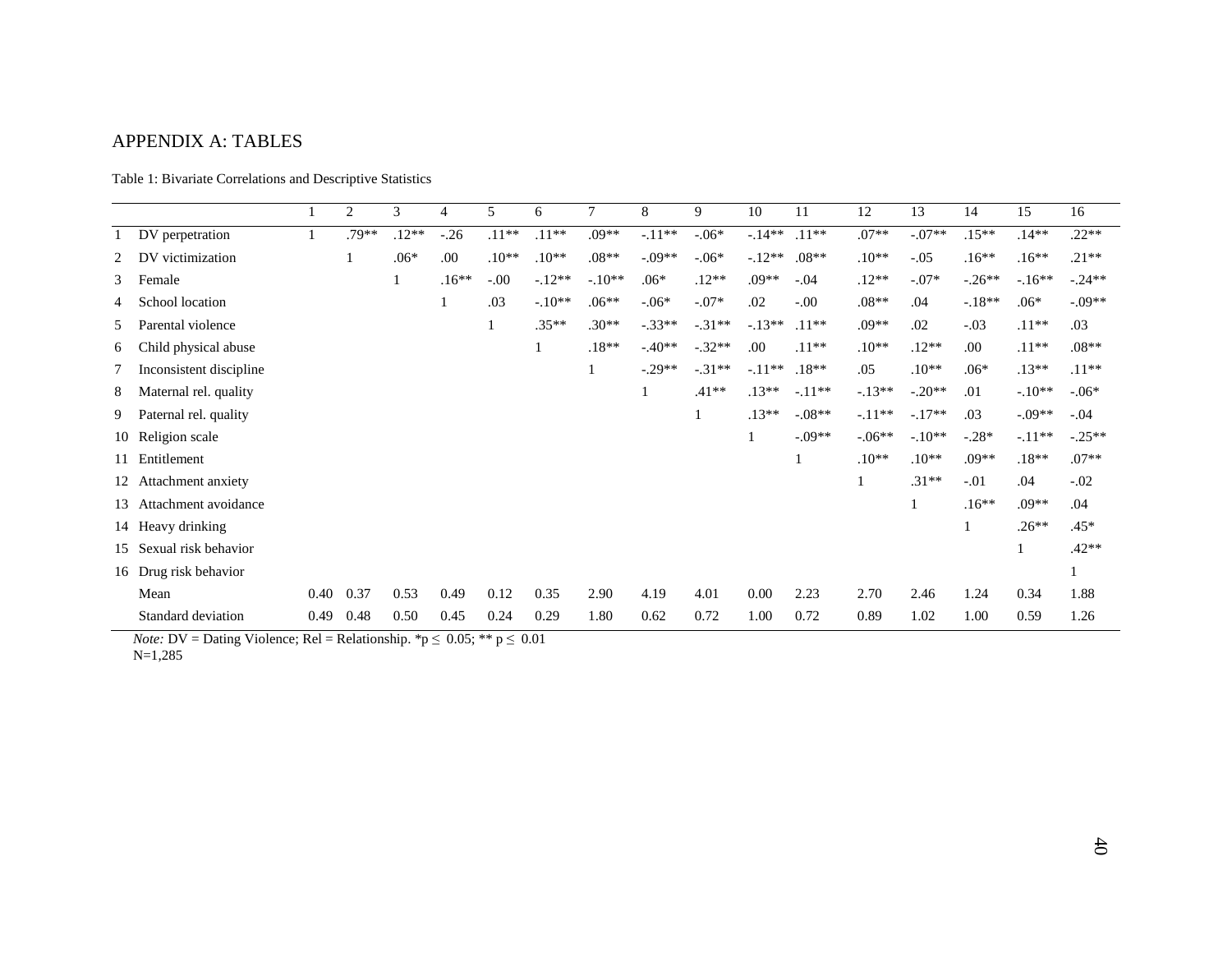|                         | Model 1 |           | Model 2  |           | Model 3  |             | Model 4  |           | Model 5     |           |
|-------------------------|---------|-----------|----------|-----------|----------|-------------|----------|-----------|-------------|-----------|
|                         |         |           |          |           |          | $n = 1,285$ |          |           |             |           |
|                         | B       | <b>OR</b> | $\bf{B}$ | <b>OR</b> | $\bf{B}$ | <b>OR</b>   | $\bf{B}$ | OR.       | $\mathbf B$ | <b>OR</b> |
| Female                  | .253    | 1.288*    | .323     | 1.381**   | .369     | 1.447**     | .299     | 1.349*    | .620        | 1.858**   |
| Parental violence       |         |           | .414     | 1.513     | .274     | 1.315       | .135     | 1.144     | .184        | 1.202     |
| Child physical abuse    |         |           | .580     | $1.786**$ | .611     | $1.842**$   | .590     | 1.804*    | .526        | 1.692*    |
| Inconsistent discipline |         |           | .039     | $1.040*$  | .033     | 1.033       | .031     | 1.032     | .018        | 1.018     |
| Maternal rel. quality   |         |           |          |           | $-.063$  | .939        | $-.092$  | .912      | $-.117$     | 0.889     |
| Paternal rel. quality   |         |           |          |           | .014     | 1.014       | $-0.006$ | .994      | $-.067$     | 0.935     |
| Religiosity             |         |           |          |           | $-136$   | $.873**$    | $-139$   | $.870**$  | $-.059$     | .942      |
| Entitlement             |         |           |          |           |          |             | .165     | 1.179     | .114        | 1.121     |
| Attachment anxiety      |         |           |          |           |          |             | .226     | $1.254**$ | .248        | $1.281**$ |
| Attachment avoidance    |         |           |          |           |          |             | $-.240$  | .786**    | $-.299$     | $.742**$  |
| Heavy drinking          |         |           |          |           |          |             |          |           | .273        | 1.314*    |
| Sexual risk behavior    |         |           |          |           |          |             |          |           | .247        | 1.280*    |
| Drug risk behavior      |         |           |          |           |          |             |          |           | .251        | 1.285**   |
| Nagelkerke $R^2$        | .00     |           | .03      |           | .05      |             | .07      |           | .15         |           |

### Table 2: Logistic Regression Models for Correlates of Dating Violence Victimization

*Note:* Rel. = relationship. \*\*p  $\leq 0.01$ ; \*p  $\leq 0.05$ . Models control for school location.